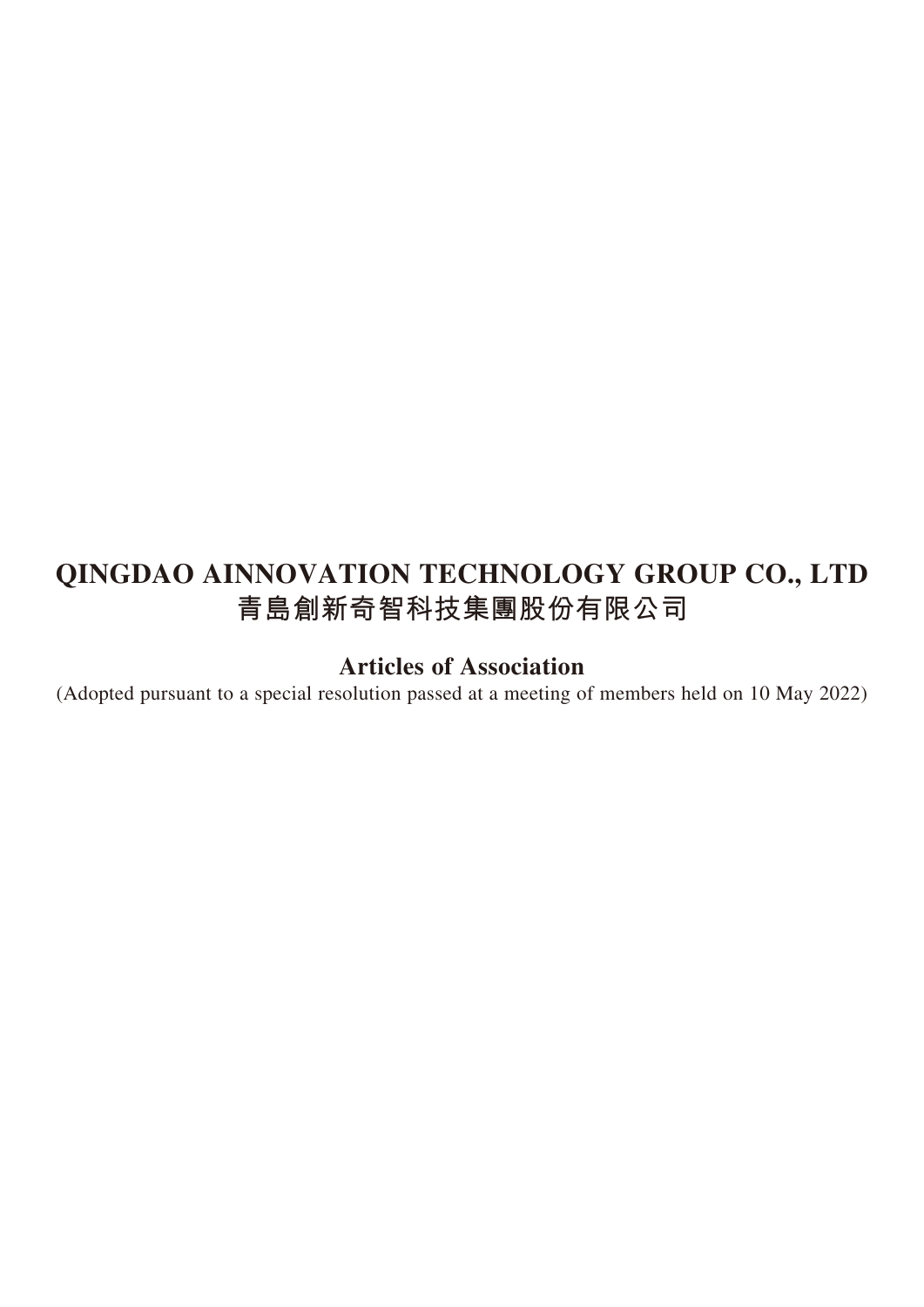## **CONTENTS**

|                                                                                                              | $\overline{1}$ |
|--------------------------------------------------------------------------------------------------------------|----------------|
|                                                                                                              | $\overline{3}$ |
| SHARES AND REGISTERED CAPITAL<br><b>CHAPTER III</b>                                                          | $\overline{4}$ |
| CHAPTER IV DECREASE OF SHARE CAPITAL AND REPURCHASE OF SHARES                                                | $\overline{9}$ |
| CHAPTER V FINANCIAL ASSISTANCE FOR PURCHASE                                                                  | 13             |
| CHAPTER VI SHARE CERTIFICATES AND REGISTER OF SHAREHOLDERS                                                   | 14             |
| CHAPTER VII RIGHTS AND OBLIGATIONS OF SHAREHOLDERS                                                           | 19             |
|                                                                                                              | 22             |
| CHAPTER IX SPECIAL PROCEDURES FOR VOTING                                                                     | 34             |
| <b>CHAPTER X</b>                                                                                             | 37             |
| <b>CHAPTER XI</b>                                                                                            | 43             |
|                                                                                                              | 44             |
|                                                                                                              | 45             |
| CHAPTER XIV QUALIFICATIONS AND OBLIGATIONS<br>OF THE DIRECTORS, SUPERVISORS AND<br>SENIOR MANAGEMENT MEMBERS | 47             |
| CHAPTER XV FINANCIAL AND ACCOUNTING POLICY                                                                   | 53             |
| CHAPTER XVI APPOINTMENT OF ACCOUNTING FIRM                                                                   | 56             |
| CHAPTER XVII MERGER AND DIVISION OF THE COMPANY                                                              | 59             |
| CHAPTER XVIII DISSOLUTION AND LIQUIDATION OF THE COMPANY                                                     | 60             |
| CHAPTER XIX PROCEDURES FOR AMENDING THE ARTICLES                                                             | 62             |
| CHAPTER XX NOTICES AND ANNOUNCEMENTS                                                                         | 62             |
|                                                                                                              | 64             |
|                                                                                                              | 65             |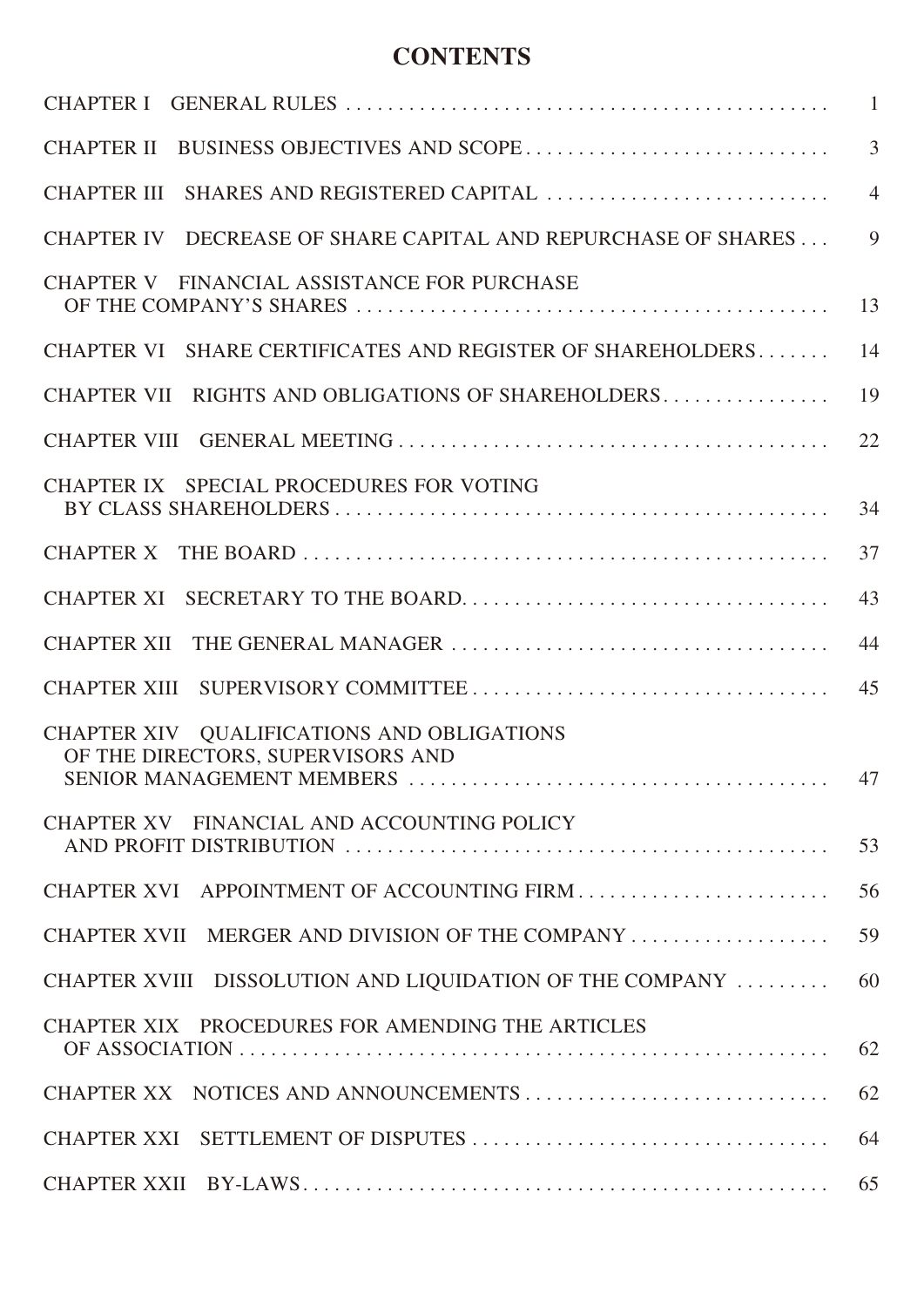#### **CHAPTER I GENERAL RULES**

**Article 1** In order to safeguard the legal rights interests of Qingdao AInnovation Technology Group Co., Ltd (hereinafter referred to as the "Company"), its shareholders and creditors, and to regulate the organization and conduct of the Company, in accordance with the Company Law of the People's Republic of China (hereinafter referred to as the "Company Law"), the Securities Law of the People's Republic of China", "Special Provisions of the State Council on the Overseas Offering and Listing of Shares in Joint Stock Companies" (hereinafter referred to as "Special Provisions"), "Required Provisions in the Articles of Association of Companies Listed Overseas", "Letter of Opinions on Supplemental Amendments to the Articles of Association of Companies Listed in Hong Kong" (Zheng Jian Hai Han [1995] No. 1), the "Reply of the State Council on the Adjustment of the Rules Governing the Application of the Notice Period for Holding General Meetings of Companies Listed Overseas" (Guo Han [2019] No. 97), the "Rules Governing the Listing of Securities on The Stock Exchange of Hong Kong Limited" (the "Hong Kong Listing Rules") and other relevant provisions, this Prospectus has been formulated.

The Company is a joint stock limited company established in accordance with the Company Law, the Special Provisions and other laws, regulations and regulatory documents.

The Company is a joint stock limited company which is wholly changed by Qingdao AInnovation Technology Group Co., Ltd (青島創新奇智科技集團有限公司) based on the conversion to shares from net original book value of assets, being established on May 19, 2021 by way of promotion and registered with Qingdao Municipal Bureau of Administrative Services on May 19, 2021. We have obtained a business license with the unified social credit code of 91440300MA5F0CAJ1C.

The promoters of the Company are: Sinovation Ventures (Beijing) Enterprise Management Limited (創新工場 (北京) 企業管理股份有限公司), Xu Hui (徐輝), Qingdao Xinnuo Zhiqi Enterprise Management Consultation Partnership (Limited Partnership) (青島新諾智奇企業管理諮 詢合夥企業 (有限合夥)), Qingdao Chuangzhi Equity Investment Fund (Limited Partnership) (青 島甲子創智股權投資基金 (有限合夥)), Qingdao Xinhui Zhiqi Entrepreneurship Service Center (Limited Partnership) (青島新輝智奇創業服務中心 (有限合夥)), Ningbo Meishan Free Trade Port Hongxi Equity Investment Partnership (Limited Partnership) (寧波梅山保稅港區泓熙股權 投資合夥企業 (有限合夥)), Shenzhen Huasheng Lingxiu Equity Investment Partnership (Limited Partnership) (深圳華晟領秀股權投資合夥企業 (有限合夥)), Beijing Sinovation Ventures Center (Limited Partnership) (北京創新工場創業投資中心 (有限合夥)), Chengwei Evergreen Equity Investment Partnership (Limited Partnership) (南通成為常青股權投資合夥企業 (有限合夥)), Ningbo Meishan Free Trade Port Hongyue Equity Investment Partnership (Limited Partnership) (寧 波梅山保稅港區泓越股權投資合夥企業 (有限合夥)), Ningbo Meishan Free Trade Port Honger Equity Investment Partnership (Limited Partnership) (寧波梅山保稅港區泓爾股權投資合夥企業 (有限合夥)), Qingdao Xinqi Entrepreneurship Service Center (Limited Partnership) (青島新奇創 業服務中心 (有限合夥)), Qingdao Xinyun Entrepreneurship Service Center (Limited Partnership) (青島新雲創業服務中心 (有限合夥)), Beijing Sinovation Ventures Yucheng Management Consultation Co., Ltd. (北京創新工場育成管理諮詢有限公司), Wang Hua (汪華), Qingdao Innovation Zhicheng Technology Center (Limited Partnership) (青島創新智成科技中心 (有限合 夥)), Shanghai Lanyue Enterprise Management (Limited Partnership) (上海攬岳企業管理中心 (有 限合夥)), Shanghai Guohe Phase II Modern Service Industry Equity Investment Fund Partnership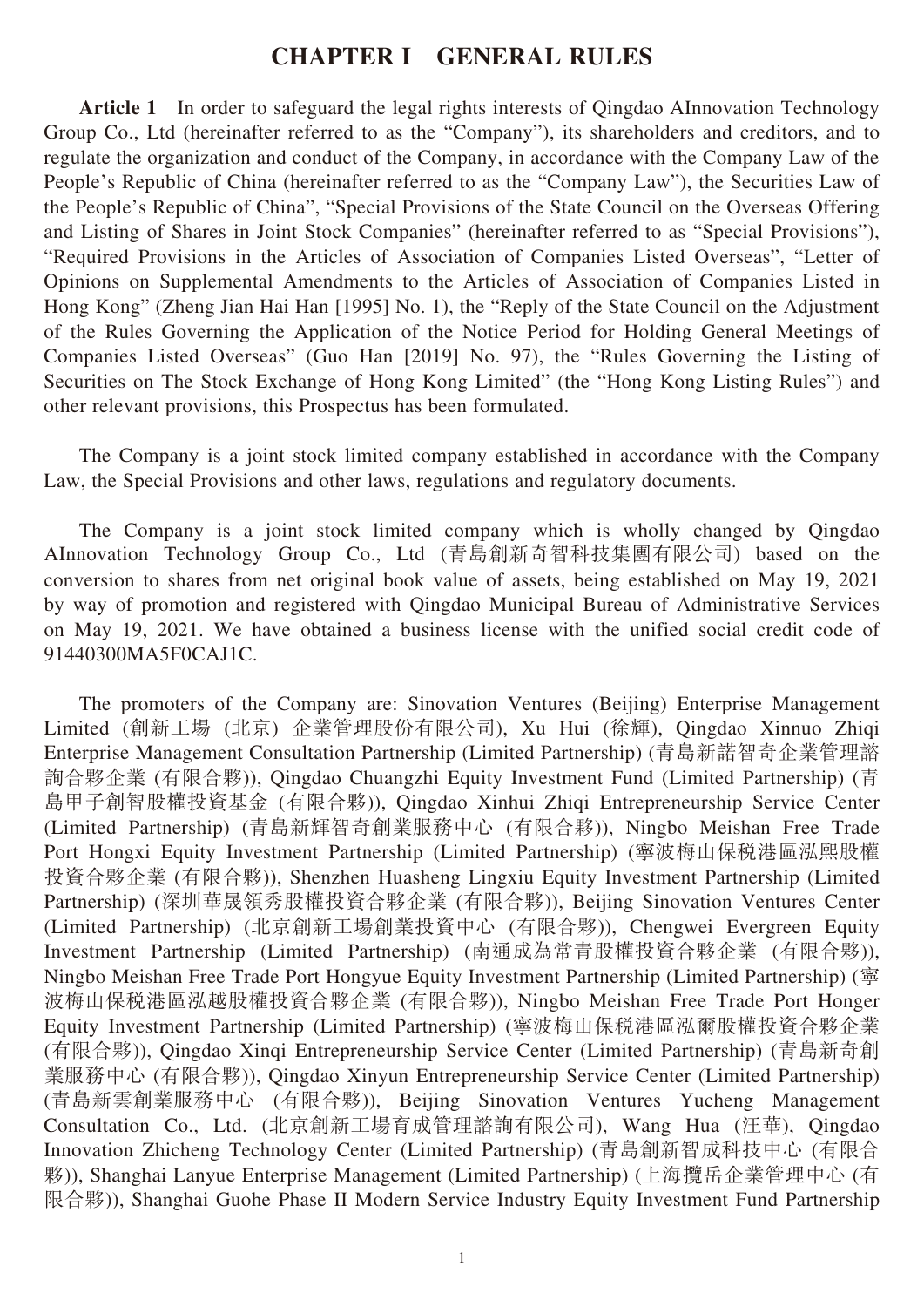(上海國和二期現代服務業股權投資基金合夥企業 (有限合夥)), Qingdao Yunhai Zhicheng Investment Management Center (Limited Partnership) (青島雲海至誠投資管理中心 (有限合夥)), Xiamen Ronghui Yingjia Equity Investment Partnership (Limited Partnership) (廈門融匯盈嘉股 權投資合夥企業 (有限合夥)), Tianjin Huaxing Zhihong Equity Investment Partnership (Limited Partnership) (天津華興志鴻股權投資合夥企業 (有限合夥)), Qingdao Xinda Entrepreneurship Service Center (Limited Partnership) (青島新達創業服務中心 (有限合夥)), Qingdao SAIF Haohai Venture Capital Center (Limited Partnership) (青島賽富皓海創業投資中心 (有限合夥)), Jiaxing Yilang Kunrui Investment Management Partnership (Limited Partnership) (嘉興宜朗坤瑞投資管理 合夥企業 (有限合夥)), Tao Ning (陶寧), Huangshan SAIF Tourism Culture Industry Development Fund (Limited Partnership) (黃山賽富旅遊文化產業發展基金 (有限合夥)), Wufang Tianya Group Co., Ltd. (五方天雅集團有限公司), Yinfeng Finance (Beijing) Investment Management Co., Ltd. (銀豐融金 (北京) 投資管理有限公司), Shenzhen Qianhai Puzheng Investment Management Co., Ltd. (深圳前海普正投資管理有限公司).

**Article 2** The Company's registered name:

Chinese full name: 青島創新奇智科技集團股份有限公司

English full name: Qingdao AInnovation Technology Group Co., Ltd

**Article 3** Place of domicile of the Company: Room 501, Block A, Haier International Plaza, No. 939 Zhenwu Road, Economic Development Zone, Jimo District, Qingdao City, Shandong Province; Postal code: 266200.

**Article 4** The legal representative of the Company is the general manager of the Company.

**Article 5** The Company is a joint stock company with limited liability in perpetual existence and an independent legal entity. The Company is governed and protected by the laws, administrative regulations and other relevant requirements of the PRC.

**Article 6** All the properties of the Company are divided into shares of equal value. The liability of a shareholder towards the Company is limited to the shares he/she subscribed, while the liability of the Company to its indebtedness is limited to the amount of all the properties owned by it.

**Article 7** Upon the passing of a special resolution at a general meeting and the obtaining of approval from relevant authorities of the state, the Articles of Association took effect from the date on which the overseas listed foreign shares issued by the Company were listed and traded on The Stock Exchange of Hong Kong Limited (hereinafter referred to as the "Hong Kong Stock Exchange").

From the effective date of the Articles of Association, the Articles of Association shall become a legally binding document regulating the organization and activities of the Company, and the rights and duties between the Company and its shareholders, and among the shareholders themselves.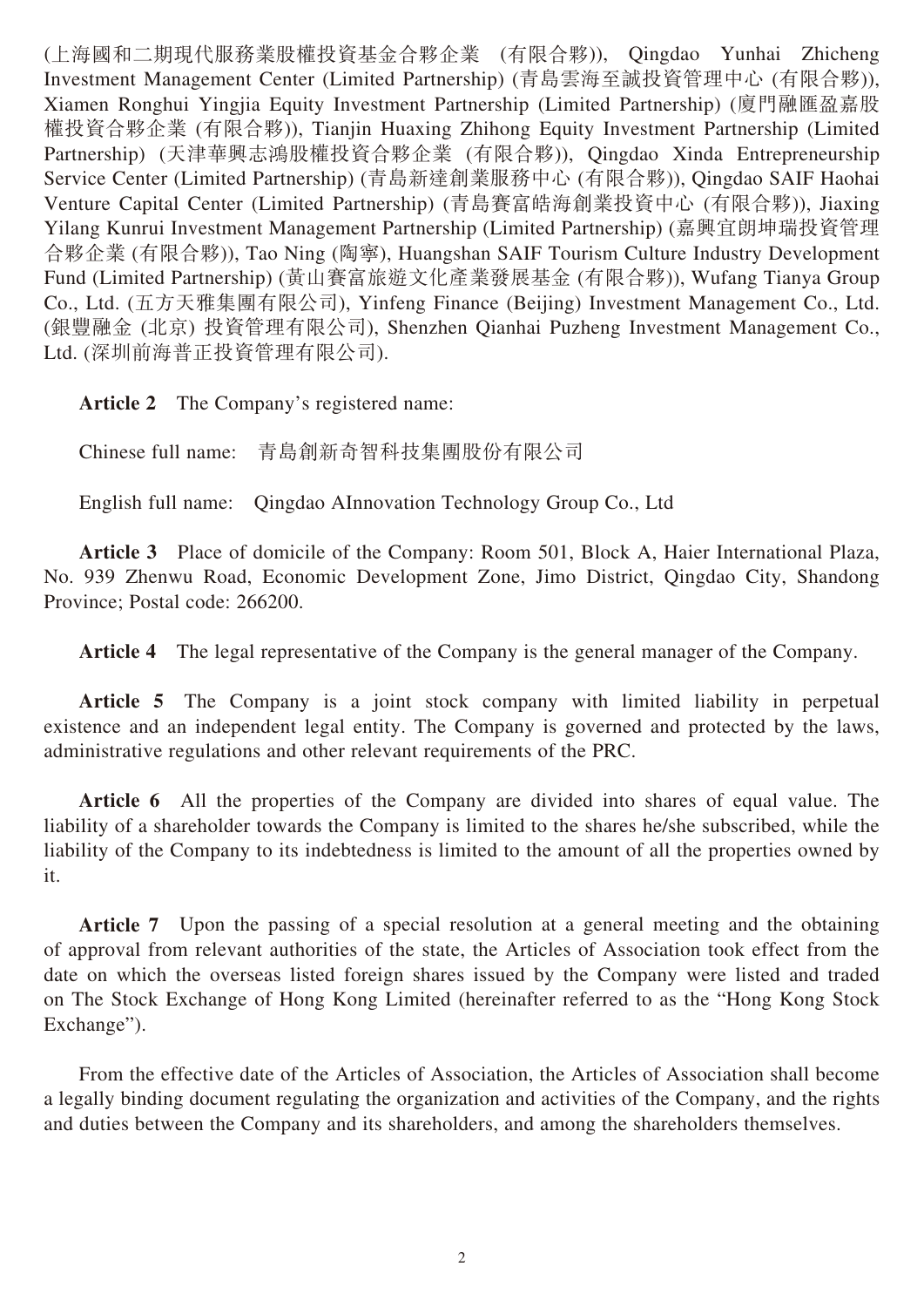**Article 8** The Articles of Association shall be legally binding upon the Company and shareholders of the Company, directors, supervisors, general manager, and other senior management members, all of whom may assert rights in respect of the Company's affairs in accordance with the Articles of Association.

A shareholder may take legal actions against the Company pursuant to the Articles of Association, and vice versa. A shareholder may also take actions against another shareholder, the directors, supervisors, manager and other senior management members of the Company pursuant to the Articles of Association.

The actions referred to in the preceding paragraph include court proceedings and arbitration proceedings.

**Article 9** The senior management members referred to in the Articles of Association include the Company's general manager, deputy general manager, head of the finance team, secretary to the Board and other management expressly appointed as senior management by the Board.

**Article 10** The Company may invest in other enterprises, and the Company's liability towards such enterprises shall be limited to its investment amount. Unless otherwise stated by law, the Company shall not become a capital contributor which shall bear several and joint liabilities for the debts of the enterprises which it invests in.

### **CHAPTER II BUSINESS OBJECTIVES AND SCOPE**

**Article 11** The business objective of the Company is: to empower businesses with AI technology.

**Article 12** The business scope of the Company shall be subject to the items approved by the Company registration authority.

As legally registered, the scope of business of the Company: general items: software sales; software development; artificial intelligence application software development; network and information security software development; basic software development of artificial intelligence; sales of information security equipments; retail of computer software and hardware and auxiliary equipments; information technology consultation services; information system operation and maintenance services; technical services, technology development, technology consultation, technology exchange, technology transfer, technology promotion; sales of electronic products; lease of computer and communication equipments; computer system services; data processing services; medical research and experimental development; conducting investment activities with own funds; conference and exhibition services; organization of cultural and artistic exchange activities; consulting and planning services; project planning and public relations services; business management; trade brokerage; sales agency; advertisement production; advertisement publishing (non-broadcast stations, television stations, newspaper publishing units); advertisement design, agency; educational consultation services (excluding educational training activities involving license approval); business agency and commission services; property management. (In addition to the items subject to approval in accordance with the laws, we carry out business activities by virtue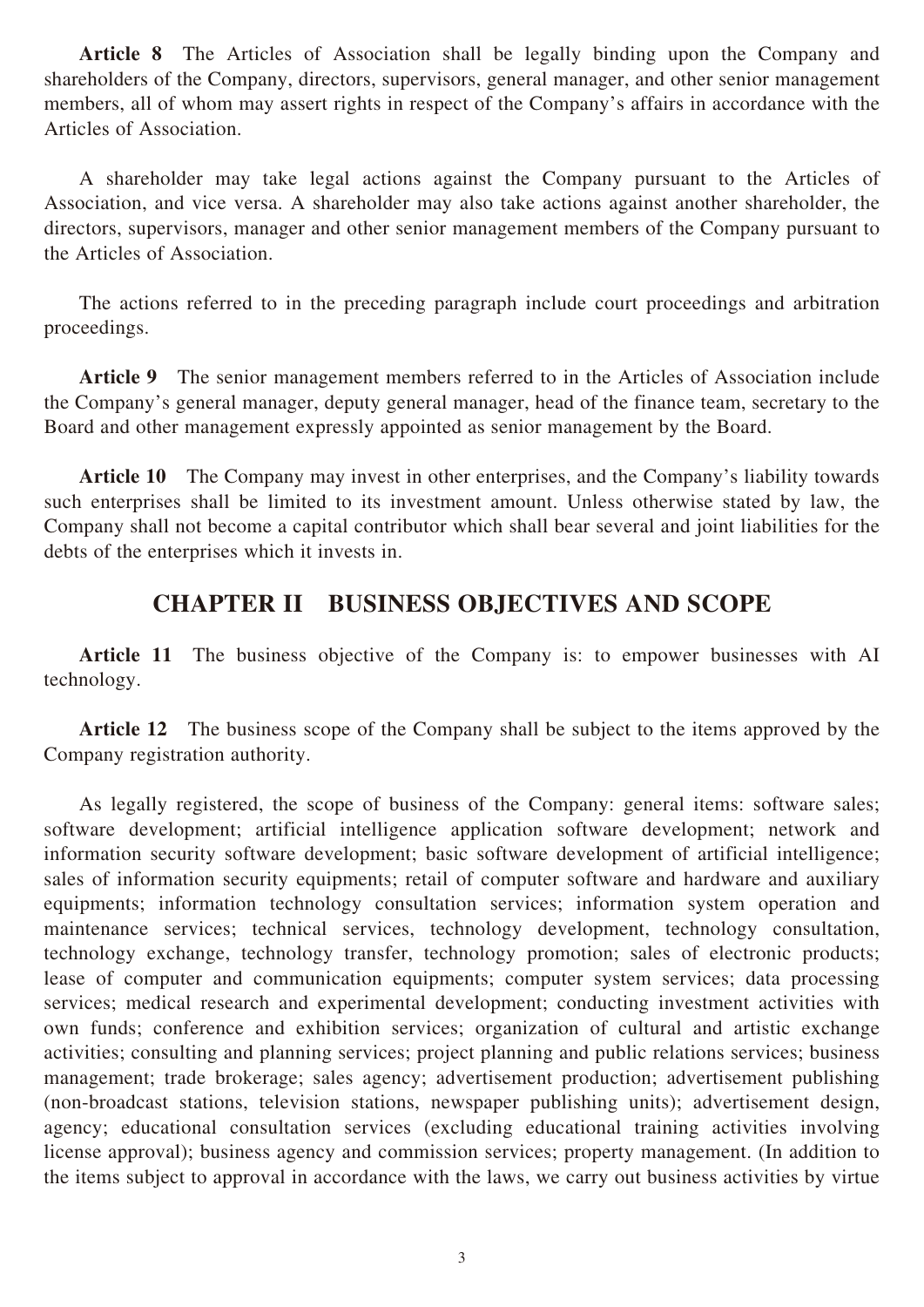of business license independently in accordance with the laws). Permitted items: import and export of technology; import and export of goods; import and export agency; food operation (sales of prepackaged food); liquor operation. (The projects subject to approval in accordance with the laws shall be approved by the relevant departments before conducting operating activities, and specific operation projects shall be subject to the approval documents or licenses of relevant departments).

The Company may adjust its scope of business according to the changes in domestic and international markets, business development, and its own capabilities, upon the approval by the general meeting and relevant government authorities (if necessary) and go through relevant procedures of industrial and commercial changes according to regulations.

### **CHAPTER III SHARES AND REGISTERED CAPITAL**

**Article 13** The Company shall have ordinary shares at all times. The Company may set other types of shares subject to needs, upon approval by the departments that are authorized by the State Council of the PRC.

**Article 14** All shares issued by the Company are shares with par value, denominated in RMB, which shall have a par value of RMB1 per share. RMB mentioned in the preceding paragraph refers to the lawful currency of the People's Republic of China.

Article 15 The Company shall issue shares in an open, fair, and just principle, and each share of the same class shall have equal rights.

The issuing conditions and price for each share of the same class issued at the same time shall be the same and each share subscribed for by any entity or individual shall be subscribed at the same price.

Domestic shares and overseas listed foreign shares issued by the Company shall have the same rights in any distribution of dividends or other forms of distributions.

**Article 16** Upon approval by the securities regulatory authority of the State Council, the Company may issue its shares to both domestic and foreign investors.

Overseas investors referred to in the preceding paragraph means investors located in foreign countries and the Hong Kong Special Administrative Region of the PRC, the Macau Special Administrative Region of the PRC, the Taiwan Region of the PRC, who subscribe for shares issued by the Company. Domestic investors mean investors located in the People's Republic of China, excluding the regions mentioned above, who subscribe for shares issued by the Company.

**Article 17** Shares issued by the Company to domestic investors for subscription in RMB are referred to as domestic shares. Shares issued by the Company to overseas investors for subscription in foreign currencies are referred to as foreign shares. Foreign shares listed overseas are referred to as overseas listed foreign shares. With the approval of the securities regulatory authority under the State Council, the domestic shares of the Company can be converted into overseas listed foreign shares.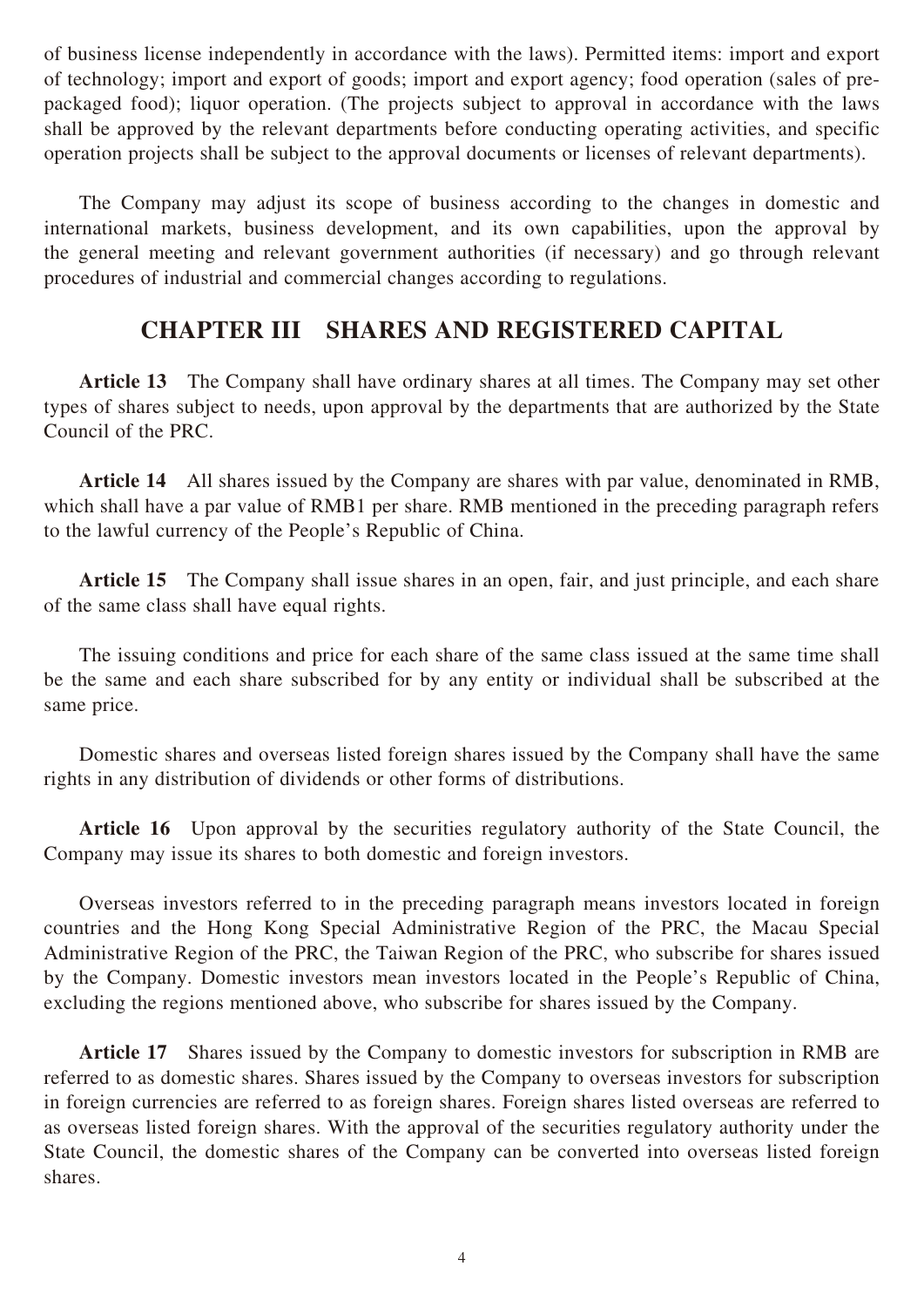Foreign currency mentioned in the preceding paragraph means the legal currencies of other countries or regions, other than Renminbi, which are recognized by the competent foreign exchange authority of the State for payment of share subscription monies to the Company.

The overseas listed foreign shares issued by the Company and listed in Hong Kong (hereinafter referred to as "H shares") refer to the shares which have been listed on the Hong Kong Stock Exchange upon approval, the par value of which is denominated in Renminbi and which are subscribed for and traded in Hong Kong dollars.

The shares issued by the Company but not listed in the stock exchanges in or outside the PRC referred to as non-listed shares.

Upon approval by the securities regulatory authorities of the State Council and consent of the Hong Kong Stock Exchange, the shareholders of the Company may have the non-listed shares held by them listed and traded on the overseas stock exchanges. The above-mentioned shares that are listed and traded on an overseas stock exchange shall also be subject to the regulatory procedures, regulations, and requirements of the overseas stock exchange. As for the conversion and/or transfer of the above-mentioned shares and their listing and trading on overseas stock exchanges, voting at the general meeting or the class meeting is not required. If the non-listed shares are listed and traded abroad upon approval, their share class will be transferred to overseas listed shares on the date of overseas listing and will be the same class of shares as the overseas listed foreign shares listed on the same overseas stock exchange.

Both the shareholders of domestic shares and the shareholders of foreign shares are ordinary shareholders and shall have the same rights and obligations.

**Article 18** The total number of ordinary shares that the Company issued on the date of the establishment is 26,551,106 shares, and the par value of the shares is RMB1 per share. Names, shareholdings, percentage, method and time of capital contribution of the promoters are as follows:

| No.            | <b>Name of Promoter</b>                                                                                     | <b>Shareholding</b><br>$(0,000 \text{ shares})$ | <b>Shareholding</b><br>percentage | <b>Method</b><br>of capital<br>contribution | Time of capital<br>contribution |
|----------------|-------------------------------------------------------------------------------------------------------------|-------------------------------------------------|-----------------------------------|---------------------------------------------|---------------------------------|
|                | Sinovation Ventures (Beijing)<br>Enterprise<br>Management Limited                                           | 750.0000                                        | 28.25%                            | currency                                    | by March<br>30, 2021            |
| $\overline{2}$ | Xu Hui                                                                                                      | 264.3405                                        | 9.96%                             | currency                                    | by February<br>6, 2038          |
| 3              | Zhiqi<br>Enterprise<br>Xinnuo<br>Qingdao<br>Management Consultation<br>Partnership<br>(Limited Partnership) | 212.7313                                        | 8.01%                             | currency                                    | by February<br>6, 2038          |
| 4              | Qingdao Chuangzhi Equity Investment Fund<br>(Limited Partnership)                                           | 148.0079                                        | 5.58%                             | currency                                    | by March<br>30, 2021            |
| 5              | Qingdao Xinhui Zhiqi Entrepreneurship<br>Service Center (Limited Partnership)                               | 145.9725                                        | 5.50%                             | currency                                    | by March<br>27, 2021            |
| 6              | Ningbo Meishan Free Trade Port Hongxi<br>Investment Partnership<br>(Limited)<br>Equity<br>Partnership)      | 132.3557                                        | 4.99%                             | currency                                    | by March<br>30, 2021            |
|                | Huasheng Lingxiu<br>Equity<br>Shenzhen<br><b>Investment Partnership (Limited Partnership)</b>               | 116.9200                                        | 4.40%                             | currency                                    | by March<br>30, 2021            |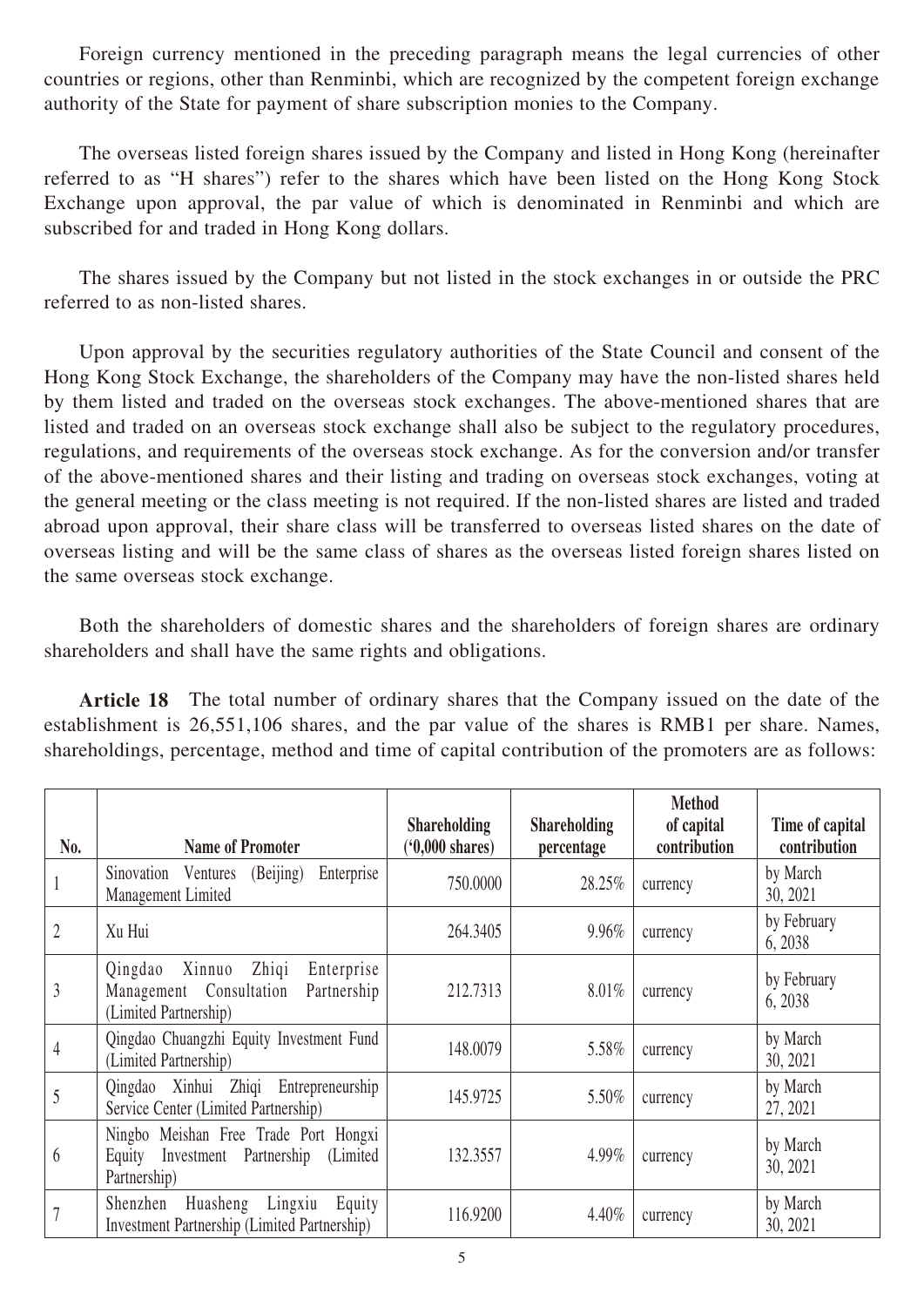|                  |                                                                                                  | <b>Shareholding</b>      | <b>Shareholding</b> | <b>Method</b><br>of capital | Time of capital        |
|------------------|--------------------------------------------------------------------------------------------------|--------------------------|---------------------|-----------------------------|------------------------|
| No.              | <b>Name of Promoter</b>                                                                          | $(0,000 \text{ shares})$ | percentage          | contribution                | contribution           |
| $\,$ $\,$        | Beijing Sinovation Ventures Center (Limited<br>Partnership)                                      | 103.8414                 | 3.91%               | currency                    | by March<br>30, 2021   |
| $\boldsymbol{9}$ | Chengwei Evergreen Equity<br>Investment<br>Partnership (Limited Partnership)                     | 98.8493                  | 3.72%               | currency                    | by March<br>30, 2021   |
| 10               | Ningbo Meishan Free Trade Port Hongyue<br>Equity Investment Partnership (Limited<br>Partnership) | 98.6218                  | 3.71%               | currency                    | by March<br>30, 2021   |
| 11               | Ningbo Meishan Free Trade Port Honger<br>Equity Investment Partnership (Limited<br>Partnership)  | 98.6184                  | 3.71%               | currency                    | by March<br>30, 2021   |
| 12               | Qingdao Xinqi Entrepreneurship Service<br>Center (Limited Partnership)                           | 67.5285                  | 2.54%               | currency                    | by February<br>6, 2038 |
| 13               | Qingdao Xinyun Entrepreneurship Service<br>Center (Limited Partnership)                          | 48.1538                  | 1.81%               | currency                    | by February<br>6, 2038 |
| 14               | Sinovation Ventures<br><b>Beijing</b><br>Yucheng<br>Management Consultation Co., Ltd.            | 48.0000                  | 1.81%               | currency                    | by March<br>30, 2021   |
| 15               | Wang Hua                                                                                         | 48.0000                  | 1.81%               | currency                    | by March<br>30, 2021   |
| 16               | Qingdao Innovation Zhicheng Technology<br>Center (Limited Partnership)                           | 36.7884                  | 1.39%               | currency                    | by March<br>30, 2021   |
| 17               | Shanghai Lanyue Enterprise Management<br>(Limited Partnership)                                   | 36.3714                  | 1.37%               | currency                    | by March<br>31, 2021   |
| 18               | Shanghai Guohe Phase II Modern Service<br><b>Industry Equity Investment Fund Partnership</b>     | 36.1797                  | 1.36%               | currency                    | by March<br>30, 2021   |
| 19               | Qingdao Yunhai Zhicheng Investment<br>Management Center (Limited Partnership)                    | 31.0857                  | 1.17%               | currency                    | by March<br>30, 2021   |
| 20               | Xiamen Ronghui Yingjia Equity Investment<br>Partnership (Limited Partnership)                    | 26.3125                  | 0.99%               | currency                    | by March<br>30, 2021   |
| 21               | Tianjin Huaxing Zhihong Equity Investment<br>Partnership (Limited Partnership)                   | 16.4453                  | 0.62%               | currency                    | by March<br>30, 2021   |
| 22               | Qingdao Xinda Entrepreneurship Service<br>Center (Limited Partnership)                           | 16.0100                  | 0.60%               | currency                    | by February<br>6, 2038 |
| 23               | Qingdao SAIF Haohai Venture Capital Center<br>(Limited Partnership)                              | 15.8408                  | 0.60%               | currency                    | by March<br>30, 2021   |
| 24               | Jiaxing Yilang Kunrui Investment<br>Management Partnership<br>(Limited)<br>Partnership)          | 15.8408                  | 0.60%               | currency                    | by March<br>30, 2021   |
| 25               | Tao Ning                                                                                         | 12.0000                  | 0.45%               | currency                    | by March<br>30, 2021   |
| 26               | Huangshan SAIF Tourism Culture Industry<br>Development Fund (Limited Partnership)                | 10.5605                  | 0.40%               | currency                    | by March<br>30, 2021   |
| 27               | Wufang Tianya Group Co., Ltd.                                                                    | 9.8672                   | 0.37%               | currency                    | by March<br>30, 2021   |
| 28               | Yinfeng Finance<br>(Beijing)<br>Investment<br>Management Co., Ltd.                               | 6.5781                   | 0.25%               | currency                    | by March<br>30, 2021   |
| 29               | Shenzhen Qianhai Puzheng<br>Investment<br>Management Co., Ltd.                                   | 3.2891                   | 0.12%               | currency                    | by March<br>30, 2021   |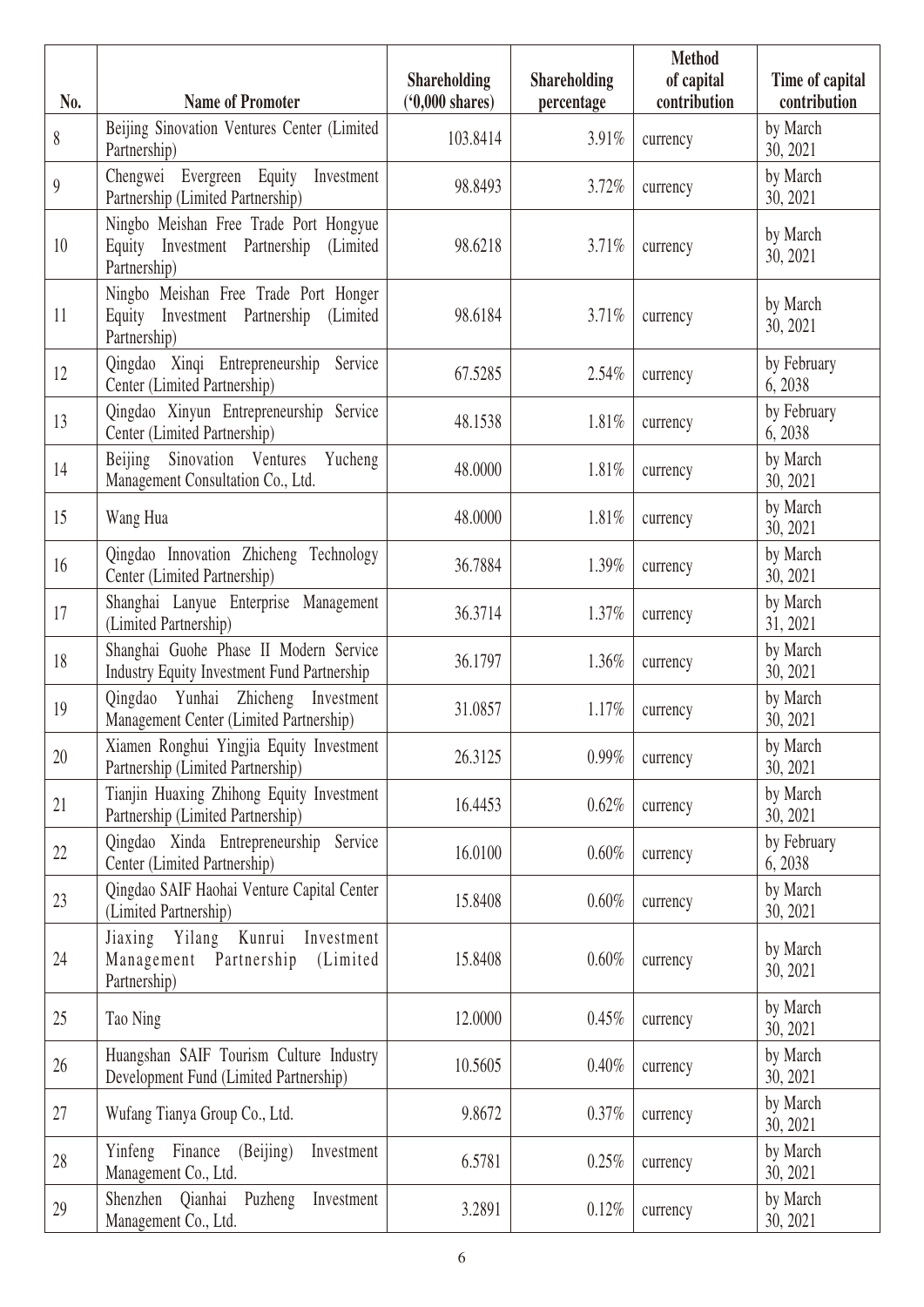Article 19 Subject to the approval by the securities regulatory authorities of the State Council, the Company has issued 44,744,400 H shares. As approved by the security regulatory authority of the State Council, Sinovation Ventures (Beijing) Enterprise Management Limited (創新工場 (北京) 企業管理股份有限公司), Xu Hui (徐輝), Qingdao Xinnuo Zhiqi Enterprise Management Consultation Partnership (Limited Partnership) (青島新諾智奇企業管理諮詢 合夥企業 (有限合夥)), SVF II Zeal Subco (Singapore) Pte. Ltd., Qingdao Chuangzhi Equity Investment Fund (Limited Partnership) (青島甲子創智股權投資基金 (有限合夥)), Qingdao Xinhui Zhiqi Entrepreneurship Service Center (Limited Partnership) (青島新輝智奇創業服 務中心 (有限合夥)), Ningbo Meishan Free Trade Port Hongxi Equity Investment Partnership (Limited Partnership) (寧波梅山保稅港區泓熙股權投資合夥企業 (有限合夥)), Shenzhen Huasheng Lingxiu Equity Investment Partnership (Limited Partnership) (深圳華晟領秀股權投 資合夥企業 (有限合夥)), Beijing Sinovation Ventures Center (Limited Partnership) (北京創新 工場創業投資中心 (有限合夥)), Chengwei Evergreen Equity Investment Partnership (Limited Partnership) (南通成為常青股權投資合夥企業 (有限合夥)), Ningbo Meishan Free Trade Port Hongyue Equity Investment Partnership (Limited Partnership) (寧波梅山保稅港區泓越股權投資 合夥企業 (有限合夥)), Ningbo Meishan Free Trade Port Honger Equity Investment Partnership (Limited Partnership) (寧波梅山保稅港區泓爾股權投資合夥企業 (有限合夥)), Qingdao Xinqi Entrepreneurship Service Center (Limited Partnership) (青島新奇創業服務中心 (有限合夥)), Qingdao Xinyun Entrepreneurship Service Center (Limited Partnership) (青島新雲創業服務中 心 (有限合夥)), Beijing Sinovation Ventures Yucheng Management Consultation Co., Ltd. (北京 創新工場育成管理諮詢有限公司), Wang Hua (汪華), Qingdao Innovation Zhicheng Technology Center (Limited Partnership) (青島創新智成科技中心 (有限合夥)), Shanghai Lanyue Enterprise Management (Limited Partnership) (上海攬岳企業管理中心 (有限合夥)), Shanghai Guohe Phase II Modern Service Industry Equity Investment Fund Partnership (上海國和二期現代服務業股 權投資基金合夥企業 (有限合夥)), Qingdao Yunhai Zhicheng Investment Management Center (Limited Partnership) (青島雲海至誠投資管理中心 (有限合夥)), Xiamen Ronghui Yingjia Equity Investment Partnership (Limited Partnership) (廈門融匯盈嘉股權投資合夥企業 (有限合夥)), Tianjin Huaxing Zhihong Equity Investment Partnership (Limited Partnership) (天津華興志鴻股權 投資合夥企業 (有限合夥)), Qingdao Xinda Entrepreneurship Service Center (Limited Partnership) (青島新達創業服務中心 (有限合夥)), Qingdao SAIF Haohai Venture Capital Center (Limited Partnership) (青島賽富皓海創業投資中心 (有限合夥)), Jiaxing Yilang Kunrui Investment Management Partnership (Limited Partnership) (嘉興宜朗坤瑞投資管理合夥企業 (有限合 夥)), Tao Ning (陶寧), Huangshan SAIF Tourism Culture Industry Development Fund (Limited Partnership) (黃山賽富旅遊文化產業發展基金 (有限合夥)), Wufang Tianya Group Co., Ltd. (五 方天雅集團有限公司), Yinfeng Finance (Beijing) Investment Management Co., Ltd. (銀豐融金 (北京) 投資管理有限公司), Shenzhen Qianhai Puzheng Investment Management Co., Ltd. (深圳前 海普正投資管理有限公司) have converted all the non-listed shares held by them in the Company, totally 514,560,438 shares, into overseas listed foreign shares (H shares).

Upon the completion of the issuance of the above overseas listed foreign shares and the conversion of non-listed shares into overseas listed foreign shares (H shares), the share capital structure of the Company is as follows: there are 559,304,838 ordinary shares and all of them are overseas listed foreign shares (H shares).

**Article 20** Subject to the approval of the securities regulatory authority of the State Council for the Company's plans to issue overseas listed foreign shares and domestic shares, the Board of the Company may make implementation arrangements for separate share issues.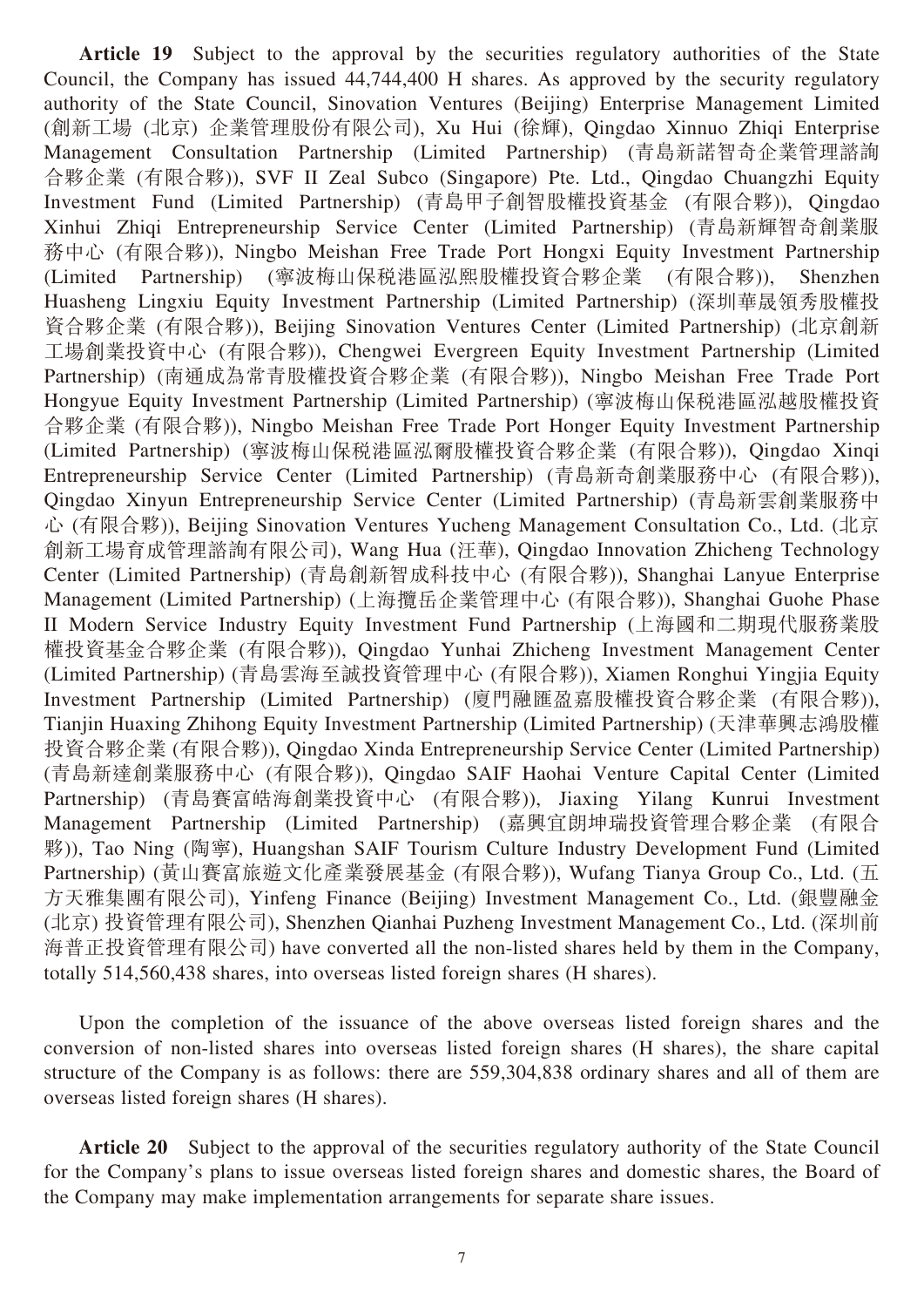The Company's plans for separate issues of overseas listed foreign shares and domestic shares mentioned in the preceding paragraph may be implemented within 15 months from the date of approval by the securities regulatory authority of the State Council.

**Article 21** If the Company separately issues overseas listed foreign shares and domestic shares within the total number specified in the issue scheme, the respective shares shall be subscribed for in full at one time. If these shares cannot be subscribed for in full at one time under special circumstances, they may be issued in several tranches subject to the approval of the securities regulatory authority of the State Council.

Article 22 Up to the issuance of H shares, the Company's registered capital is RMB514,560,438.

Following completion of the issuance of overseas listed foreign shares and the conversion of domestic shares into overseas listed foreign shares of the Company, the registered capital of the Company is RMB559,304,838.

**Article 23** Pursuant to the requirement of the law, regulation, and the listing rules of the place where the Company's shares are listed, the Company may, subject to its business operation and development requirements, increase its capital in accordance with the relevant provisions of the Articles of Association upon resolution by the general meeting.

The Company may increase its capital by the following means:

- (I) offer of new shares to non-specified investors for subscription;
- (II) placement of new shares to existing shareholders;
- (III) bonus issue of new shares to existing shareholders;
- (IV) capitalization of capital reserve fund;
- (V) other methods approved by laws, administrative regulations and relevant regulatory bodies.

Any increase in capital of the Company by way of issuing new shares shall be subject to approval under the Articles of Association, and completion of the relevant procedures as prescribed by the relevant laws, administrative regulations of the state.

**Article 24** Unless otherwise stipulated in laws, administrative regulations, departmental regulations, normative documents and relevant regulations of the securities regulatory authority of the place where the company's shares are listed, shares of the Company shall be freely transferable and shall not be subject to any lien.

**Article 25** All H shares, the capital of which have been fully paid up, are freely transferable in accordance with the Articles of Association; but the Board may refuse to acknowledge any transfer of instrument without claiming any reason, unless the following conditions are met:

(I) The documents of transfer and other documents relating to or affecting any title to the shares shall be registered with the local share registrar entrusted by the Company. If any fee is charged for such registration, such fee shall not exceed the maximum fee prescribed from time to time in the Hong Kong Listing Rules;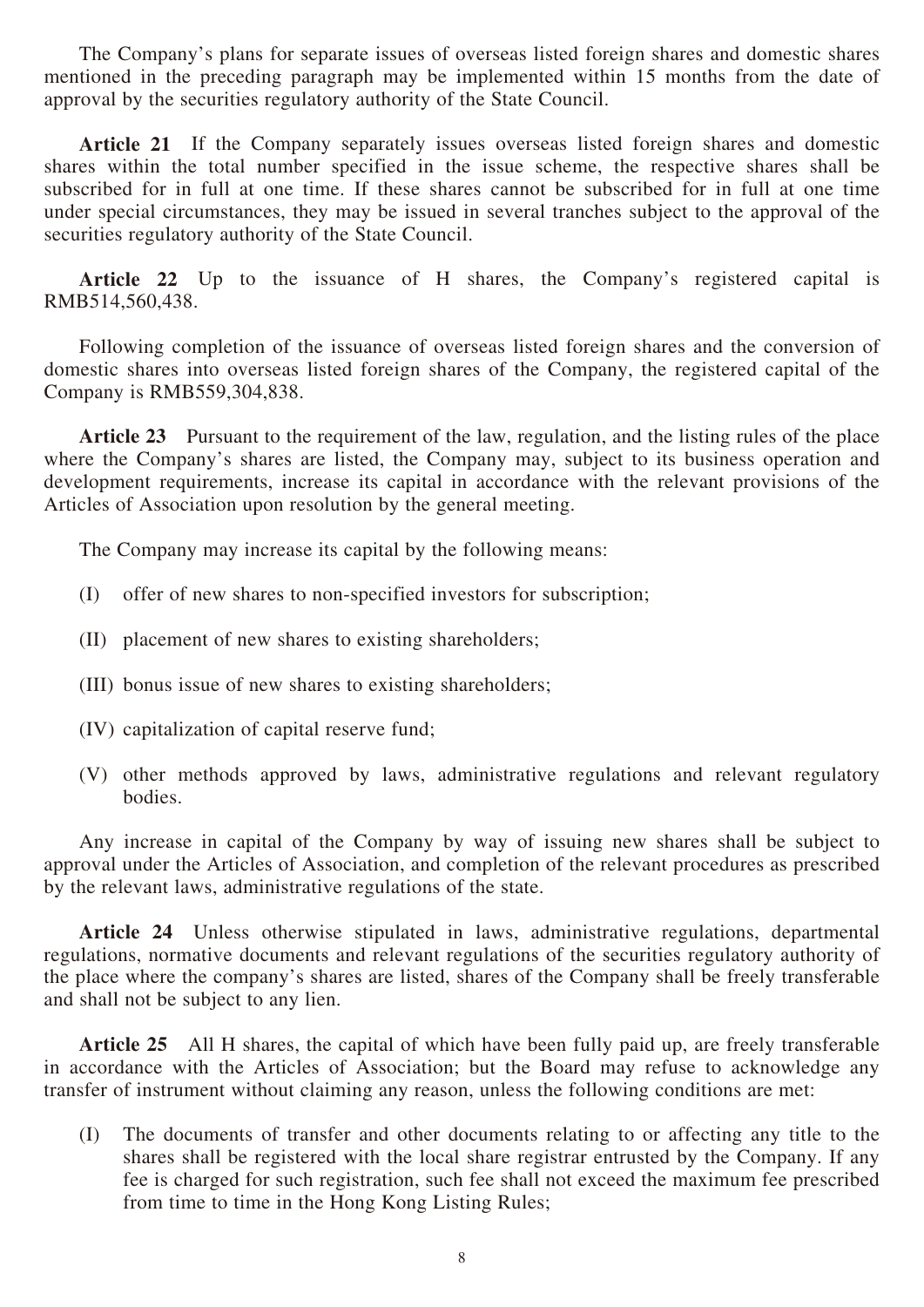- (II) The instrument of transfer relates to H shares only;
- (III) The stamp duty payable on the instrument of transfer has been paid;
- (IV) The share certificate(s) concerned shall be provided together with such evidence as the Board may reasonably require to demonstrate that the transferor is entitled to transfer the shares;
- (V) If the shares are to be transferred to joint holders, the number of jointly registered shareholders shall not exceed four;
- (VI) Relevant shares are free and clear of lien of any company.

**Article 26** Shares of the Company held by promoters shall not be transferred within one year from the date of establishment of the Company. Shares previously issued by the Company prior to the public offering shall not be transferred within one year from the date on which the shares of the Company are listed and traded on a stock exchange.

During their terms of office, directors, supervisors and senior management members of the Company shall report to the Company their shareholdings in the Company and changes therein and shall not transfer annually during their terms of office more than 25% of the total number of shares of the Company which they hold; the shares of the Company held by them shall not be transferred within one year from the date on which the shares of the Company are listed and traded. The aforesaid persons shall not transfer the shares of the Company held by them within six months from the date of their leaving the Company.

## **CHAPTER IV DECREASE OF SHARE CAPITAL AND REPURCHASE OF SHARES**

**Article 27** The Company may reduce its registered capital. Where the Company reduces its registered capital, procedures shall be made in accordance with the Company Law and other relevant requirements and the Articles of Association.

**Article 28** Where the Company reduces its registered capital, it shall prepare a balance sheet and a list of assets.

The Company shall notify its creditors within 10 days from the date on which the resolution on reduction of registered capital was made and shall publish an announcement in a newspaper within 30 days therefrom. The creditors shall, within 30 days from the date of receiving the written notice, or within 45 days from the date of the public announcement for those who have not received the written notice, be entitled to require the Company to pay off its debts or to provide corresponding security.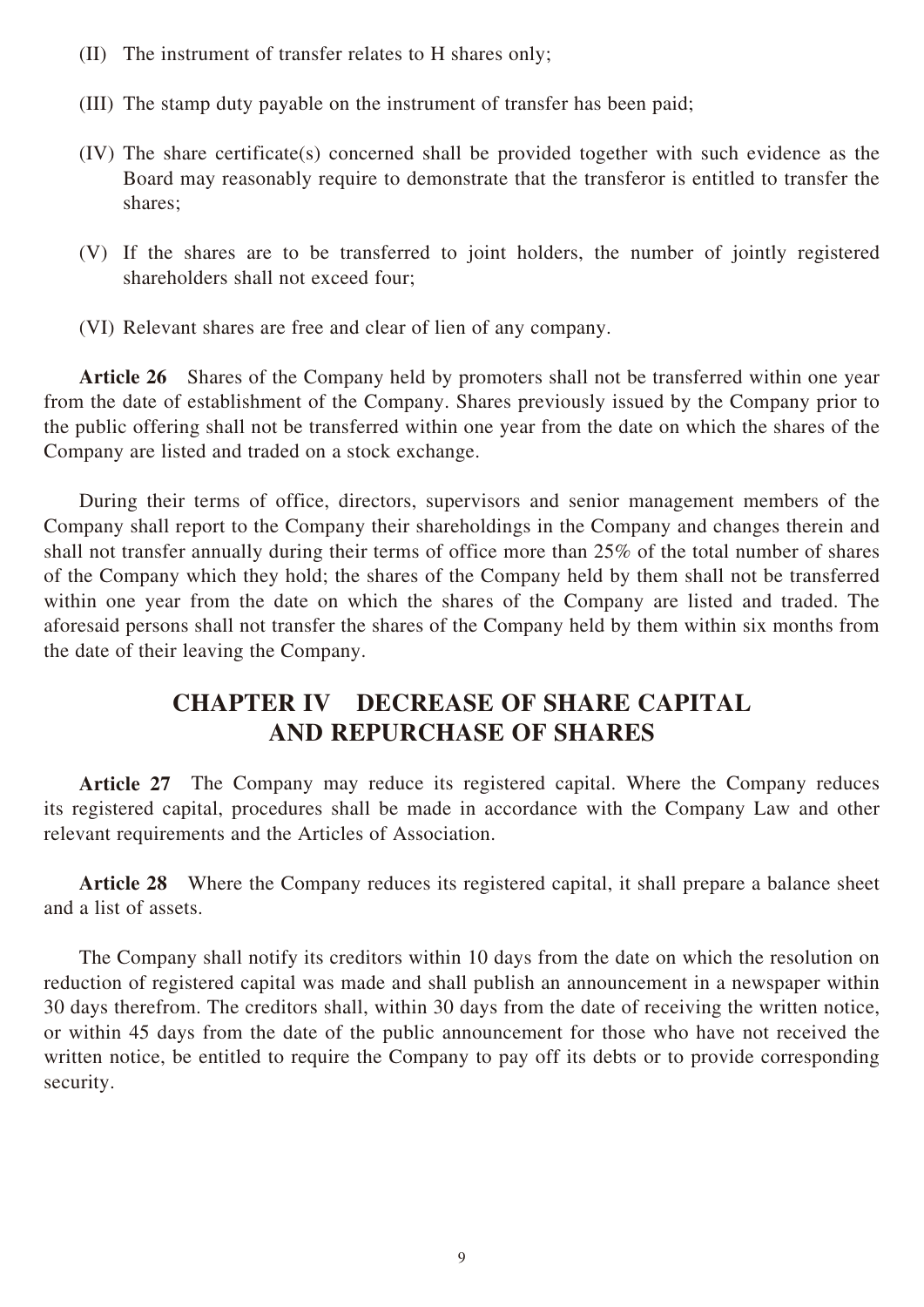**Article 29** The Company may, in the following circumstances, repurchase its outstanding shares following the procedures provided under the laws and this Articles of Association, subject to approval of the competent state authority:

- (I) cancellation of shares to reduce its registered capital;
- (II) merging with other company which holds its shares;
- (III) using shares for employee stock ownership plan or equity incentives;
- (IV) requesting the Company to acquire shares held by shareholders who vote against any resolution proposed in any shareholders' general meeting on the merger or separation of the Company;
- (V) utilizing shares for conversion of corporate bonds issued by the Company which are convertible into shares;
- (VI) manner as necessary for maintenance of the Company's value and shareholders' interests;
- (VII) other circumstances as permitted by laws, administrative regulations and listing rules of the place where the Company's shares are listed and approved by regulatory authorities.

Where the Company purchases its shares for the purposes of items (I) and (II) of this provision, it shall obtain approval at the general meeting by way of resolution. Where the Company purchases its shares for the purposes of items (III), (V) or (VI) of this provision, it shall obtain approval of more than two-thirds of the directors present at the Board meeting by way of resolution.

After the Company purchases its shares pursuant to the first paragraph, it shall, under the circumstance as mentioned in item (I), cancel such shares within 10 days from the date of acquisition; while under either circumstance as mentioned in items (II) and (IV), transfer or cancel such shares within six months; while under any of the circumstances as mentioned in items (III), (V) or (VI), the aggregate number of shares of the Company held by itself shall not exceed 10% of its total shares in issue and the Company shall transfer or cancel such shares within three years.

Repurchase by the Company of its shares due to the circumstances specified in item (III), (V) or (VI) of this provision shall be carried out through open and centralized transactions.

The Company shall not accept those shares of the Company as the subject of a pledge.

Where the relevant laws and regulations, regulatory documents and relevant provisions of the securities regulatory authority at the places where the Company's shares are listed have any other provisions in respect of the matters relating to the aforesaid share buyback, such provisions shall prevail.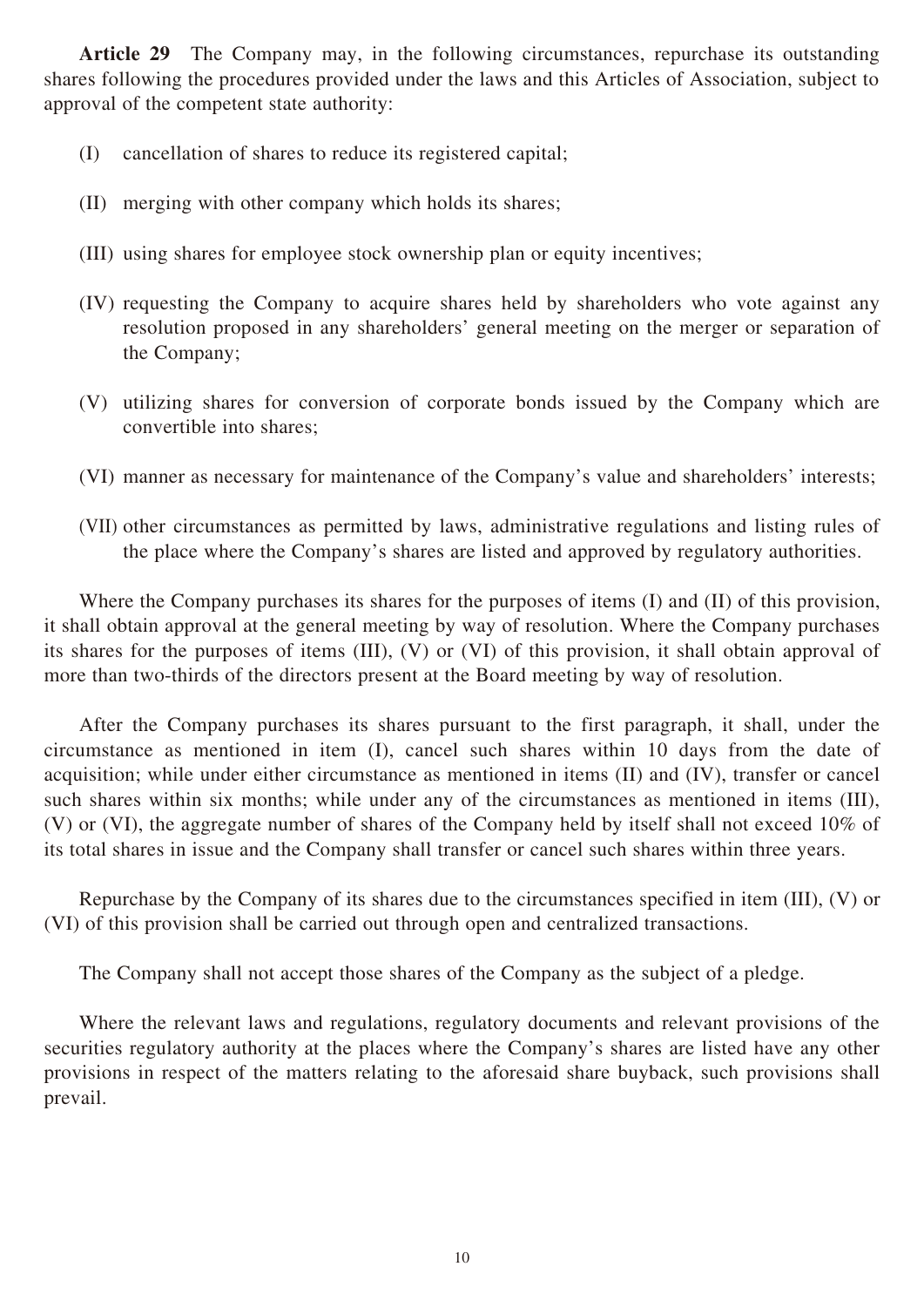**Article 30** The Company may repurchase its shares in one of the following ways with approval from the relevant national competent authorities:

- (I) making a pro rata general repurchase offer to all shareholders;
- (II) repurchasing shares through public trading in a stock exchange;
- (III) repurchasing shares based on an off-market agreement;
- (IV) by other means as permitted by laws, regulations, normative documents and relevant regulatory authorities.

**Article 31** Where the Company repurchases its shares through an off-market agreement, it shall seek prior approval at the shareholders' general meeting according to this Articles of Association. Where prior approval has been obtained from the shareholders in a shareholders' general meeting in the same manner, the Company may terminate or amend an agreement entered into in the aforementioned manner or waive any of its rights.

The agreement to repurchase shares referred to in the preceding paragraph includes but not limited to agreements assuming obligations of repurchase and acquisition of the right to repurchase shares of the Company.

The Company shall not assign an agreement for repurchasing its shares or any of its rights thereunder.

With regard to the redeemable shares which the Company has the right to redeem, if they are not repurchased on the market or by way of tender, the repurchase prices of these shares shall not exceed certain maximum price; if they are repurchased by way of tender, the tenders shall be available and proposed to all shareholders in the same manner.

**Article 32** After the shares are repurchased by the Company pursuant to the laws, the Company shall cancel such repurchase of shares within the period prescribed by laws, administrative regulations and the listing rules of the place in which Company's shares are listed, and shall apply to the original company registration authority for registration of the change in the registered capital.

The amount of the Company's registered capital shall be reduced by the aggregate nominal value of those cancelled shares.

**Article 33** Unless the Company is under liquidation, it shall comply with the following provisions in respect of the repurchase of its outstanding shares:

(I) where the Company repurchase its shares at nominal value, the amount thereof shall be deducted from the book balance of the distributable profits of the Company and/or from the proceeds of a new issue of shares made for the buy-back of shares;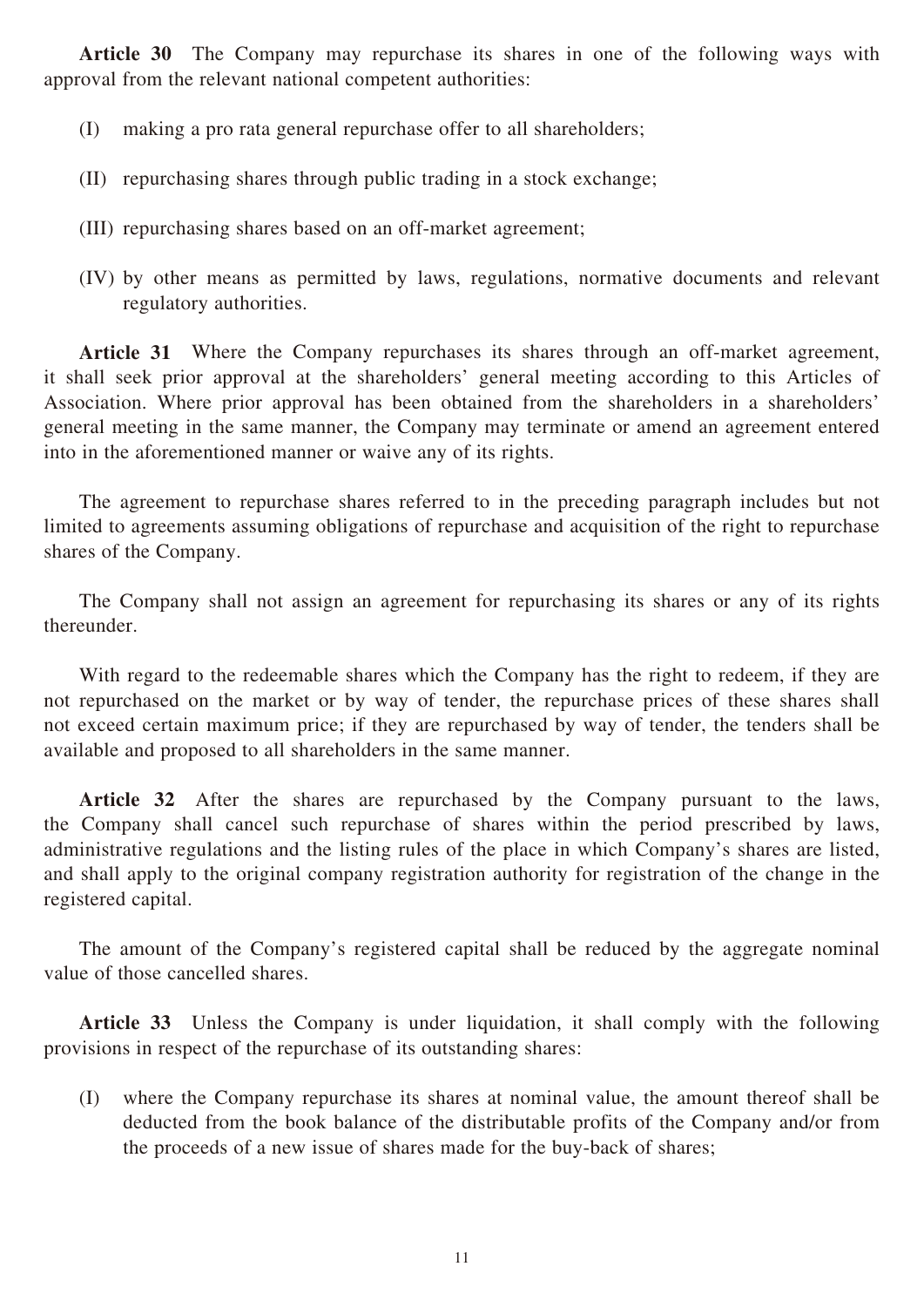- (II) where the Company repurchases its shares at a price higher than nominal value, the portion corresponding to the nominal value shall be deducted from the book balance of the distributable profits of the Company and/or from the proceeds of a new issue of shares made for the repurchase of shares. The portion in excess of the nominal value shall be handled as follows:
	- (1) if the shares repurchased were issued at nominal value, payment shall be deducted from the book balance of the distributable profits of the Company;
	- (2) if the shares repurchased were issued at a price higher than their nominal value, payment shall be deducted from the book balance of the distributable profits of the Company and/or from the proceeds of a new issue of shares made for the repurchase of shares, provided that the amount deducted from the proceeds of the issue of new shares shall not be more than the aggregate of premiums received by the Company at the time of the issue of the old shares bought back nor shall it be more than the amount of the Company's premium account (or capital common reserve account) at the time of such buy-back (including the premiums on the issue of new shares);
- (III) payment by the Company for the following purposes shall be paid out of the Company's distributable profits:
	- (1) acquisition of rights to repurchase shares of the Company;
	- (2) modification of any agreement for repurchasing shares of the Company;
	- (3) release of any of the Company's obligations under any agreement for repurchasing its shares.
- (IV) after the aggregate nominal value of the cancelled shares has been deducted from the registered capital of the Company in accordance with the relevant requirements, the amount deducted from the distributable profits for payment for repurchasing shares at their nominal value shall be accounted for in the Company's premium account (or capital common reserve account).

Where the laws, regulations, rules, normative documents and relevant requirements of the securities regulatory authorities in the place where the Company's shares are listed contain any other provisions in respect of the accounting treatment related to the aforementioned share buyback, such provisions shall prevail.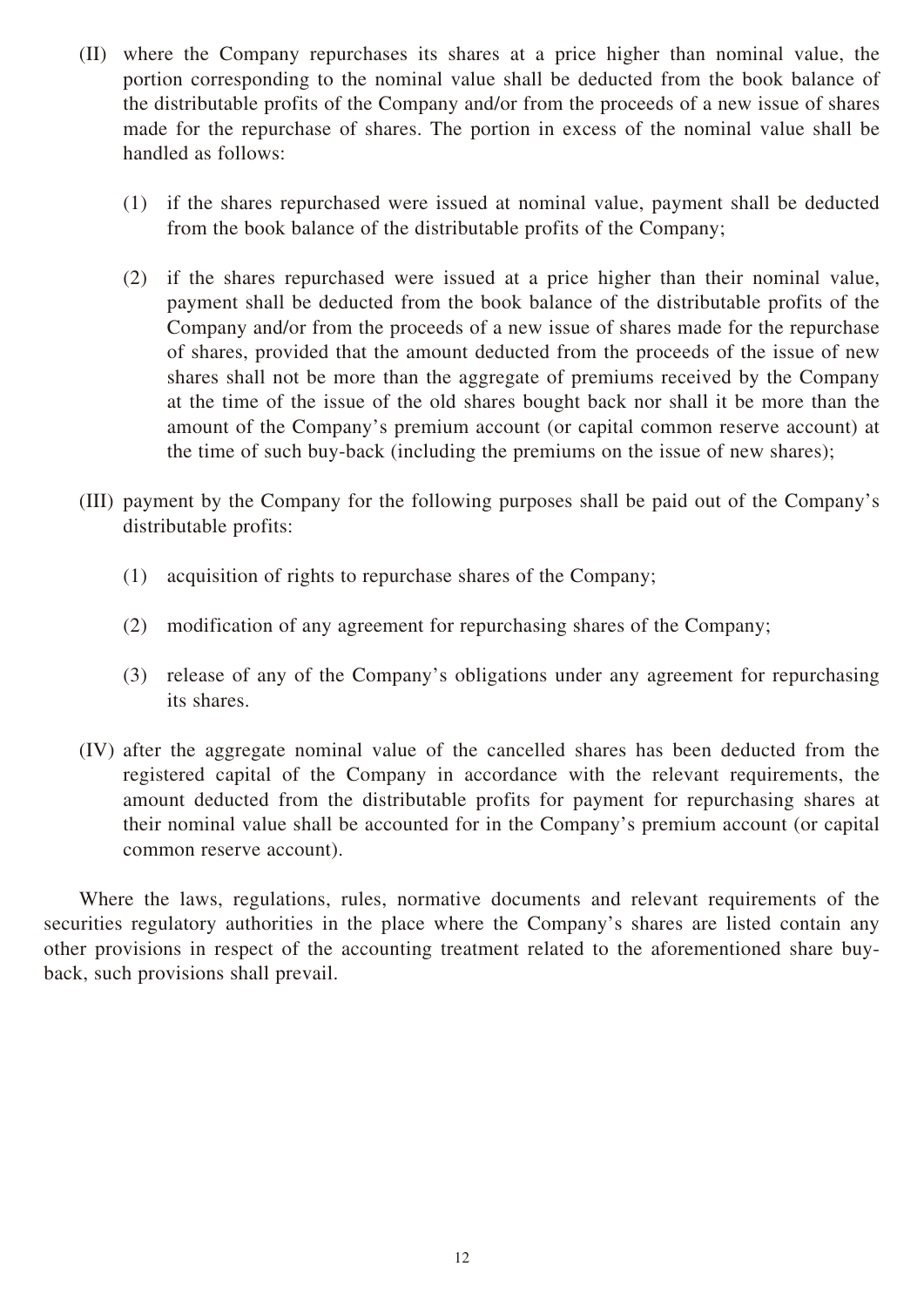## **CHAPTER V FINANCIAL ASSISTANCE FOR PURCHASE OF THE COMPANY'S SHARES**

**Article 34** The Company or any of its Subsidiaries shall not, by any means and at any time, provide any financial assistance to purchasers or potential purchasers of the Company's shares. The aforesaid purchasers of the Company's shares include persons who directly or indirectly undertaking obligations due to purchase of the Company's shares.

The Company or its subsidiaries shall not, by any means and at any time, provide any financial assistance to the aforesaid obligors to reduce or discharge their obligations.

This provision does not apply to the circumstances mentioned in Article 36 of the Articles of Association.

**Article 35** The Financial assistance referred to in this chapter includes (without limitation to) the following:

- (I) gift;
- (II) guarantee (including the undertaking of liability or provisions of property by the guarantor in order to guarantee the performance of the obligation by the obligor), indemnity (excluding, however, indemnity arising from the Company's fault) and termination or waiver of rights;
- (III) providing of a loan or signing of a contract under which the obligations of the Company are to be fulfilled prior to the fulfillment of the obligations of the other party to the contract, and a change in the party to such loan or agreement as well as the assignment of rights under such loan or contract;
- (IV) financial assistance provided in any other form when the Company is insolvent or has no net assets or when a significant reduction in the Company's net assets is to be caused.

The undertaking of obligations referred to in this chapter shall include the undertaking of an obligation by the obligor by entering into a contract or making an arrangement (whether or not such contract or arrangement is enforceable and whether or not such obligation is assumed by the obligor individually or jointly with any other person), or by changing its financial position in any other way.

**Article 36** Actions listed below shall not be deemed as actions prohibited by Article 34 of this chapter:

- (I) the provision of financial assistance by the Company is made in good faith in the interest of the Company, and the principal purpose of providing the financial assistance is not for the acquisition of shares of the Company, or the provision of the financial assistance is ancillary to a master plan of the Company;
- (II) the lawful distribution of the Company's assets by way of dividend;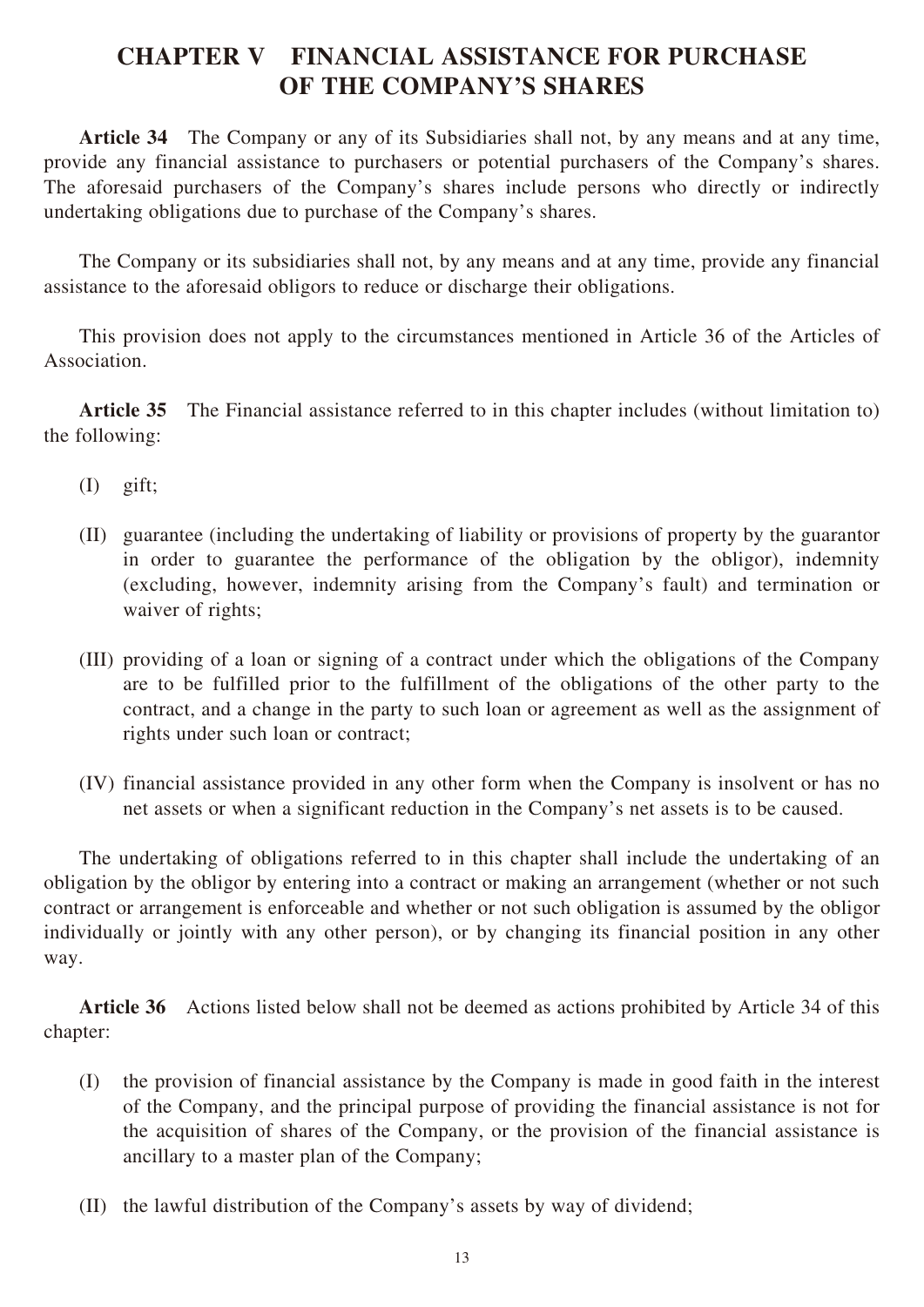- (III) distribution of dividends in the form of shares;
- (IV) reduction of registered capital, repurchase of shares or adjustment of the shareholding structure in accordance with the Articles of Association;
- (V) the lending of money by the Company within its scope of business and in the ordinary course of its business, provided that the net assets of the Company shall not be thereby reduced or that, although the net assets are thereby reduced, the financial assistance is provided out of the distributable profits of the Company;
- (VI) the provision of money by the Company for contributions to employee stock ownership plan, provided that the net assets of the Company shall not be thereby reduced or that, although the net assets are thereby reduced, the financial assistance is provided out of the distributable profits of the Company.

## **CHAPTER VI SHARE CERTIFICATES AND REGISTER OF SHAREHOLDERS**

**Article 37** The share certificates of the Company shall be in registered form.

The stock certificates of the Company shall contain the following matters.

- (I) The name of the Company;
- (II) The date of incorporation of the Company;
- (III) The type of stock, the par value and the number of shares represented;
- (IV) The number of the stock certificate;
- (V) Other matters required to be set forth by the laws, regulations such as the Company Law as well as the stock exchange where the Company's shares are listed.

If the share capital of the Company includes non-voting shares, the word "non-voting" shall be added to the name of such shares. If the share capital of the Company includes shares with different voting rights, the words "restricted voting" or "limited voting" shall be added to the name of each class of shares (other than those with the most favorable voting rights).

H shares issued by the Company may take the form of an overseas depositary receipt or other derivative of the shares in accordance with the laws of the place where the shares of the Company are listed, the requirements of the Hong Kong Stock Exchange and the practice of securities registration and depositary.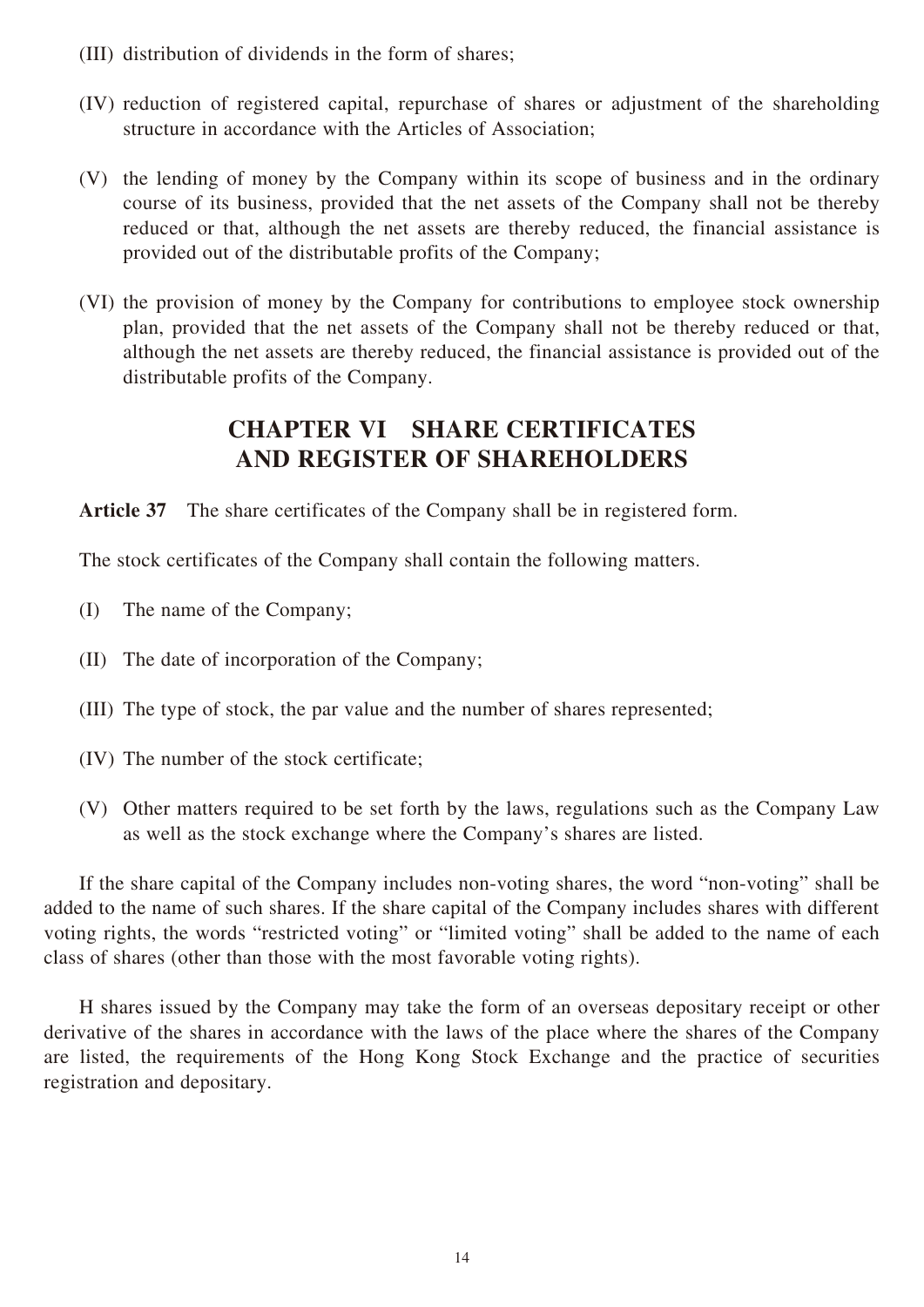**Article 38** During the listing of the H Shares in Hong Kong, the Company shall ensure that the following statements are included in the H Share documents and shall instruct and procure its share registrar to reject the registration of the subscription, acquisition or transfer of shares in the name of any individual holder unless and until the individual holder submits the appropriately signed form relating to such shares to the share registrar and the form shall include the following statements:

- (I) the share purchaser and the Company and each of the shareholders, and the Company and each of the shareholders agree to observe and comply with the requirements of the Company Law, Special Provisions and other relevant laws, administrative regulations, the listing rules of the place where the Company's shares are listed and the Articles of Association.
- (II) the purchaser of the shares agrees with the Company and each of its shareholders, directors, supervisors, general manager and other senior management of the Company, and the Company, acting on behalf of itself and each of the directors, supervisors, general manager and other senior management of the Company, agrees with each of the shareholders that, they will refer to arbitration for settlement of all disputes and claims of rights arising from the Articles of Association, or disputes and claims of rights in relation to the Company's affairs arising from any rights or obligations under the Company Law or other relevant laws or administrative regulations in accordance with the provisions of the Articles of Association, and any reference to arbitration shall be deemed to authorize the arbitration tribunal to conduct an open hearing and to publish its arbitration award. Such arbitration shall be final and conclusive.
- (III) the purchaser of the shares agrees with the Company and each of the shareholders of the Company that the shares of the Company may be freely transferred by the holders.
- (IV) the purchaser of the shares authorizes the Company to enter into a contract on his behalf with each of the directors, general manager and other senior management, pursuant to which the Directors, General Manager and other senior management undertake to observe and perform their duties owed to the shareholders under the Articles of Association.

**Article 39** The share certificates shall be signed by the chairman of the Board. Where the signatures of other senior management of the Company are required by the stock exchange where the Company's shares are listed, the share certificates shall also be signed by such other senior management. The share certificates shall become valid after the Company seal is affixed thereto or imprinted thereon. The affixing or imprinting of the Company seal to the share certificates shall be authorised by the Board. The signature of the chairman of the Board or such other senior management of the Company on the share certificates may also be in printed form.

In case of paperless issuance and trading of the shares of the Company, provisions otherwise provided by the securities regulatory authorities in the place where the Company's shares are listed shall apply.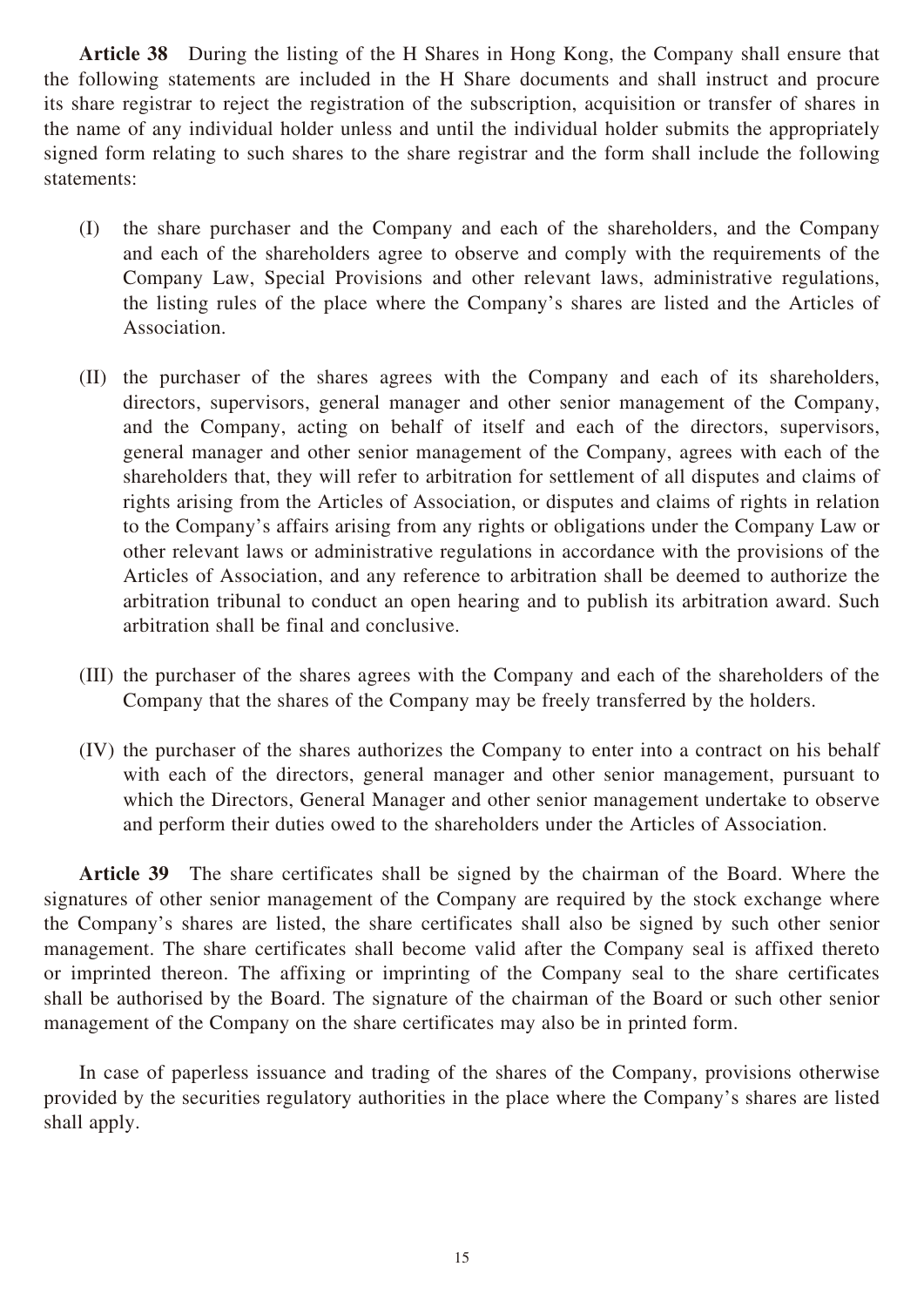**Article 40** The Company shall establish a register of shareholders, and the register of shareholders shall register therein the following particulars:

(I) the name (title), address (domicile), occupation or nature of business of each shareholder;

- (II) the class and number of shares held by each shareholder;
- (III) the amount paid or payable for the shares held by each shareholder;
- (IV) the serial number of the share certificate held by each shareholder;
- (V) the date on which each shareholder is registered as a shareholder;
- (VI) the date on which each shareholder ceases to be a shareholder.

The shareholders' register is a sufficient evidence of the shareholders' shareholdings in the Company unless there is evidence to the contrary.

**Article 41** The Company may keep overseas the register of shareholders of overseas listed foreign shares and entrust the administration thereof to an overseas agent in accordance with the understanding and agreement reached between the securities regulatory authorities of the State Council and the overseas Securities Regulatory Authorities. The original register of holders of overseas listed foreign shares listed in Hong Kong shall be kept in Hong Kong, and the register of shareholders of overseas listed foreign shares be open for inspection by members.

The Company shall keep at its domicile a copy of the register of shareholders of overseas listed foreign shares. The entrusted overseas agent shall always ensure that the original and copies of the register of shareholders of overseas listed foreign shares are consistent.

Where the original and copies of the register of shareholders of overseas listed foreign shares are inconsistent, the original shall prevail.

**Article 42** The Company shall keep a complete shareholders' register.

The shareholders' register shall include the following parts:

- (I) the register(s) of shareholders kept at the Company's domicile other than those specified in paragraphs (II) and (III);
- (II) the original register(s) of shareholders of overseas listed foreign shares kept in the place(s) of the overseas stock exchange where the shares are listed;
- (III) the register(s) of shareholders kept in other places as the Board may decide and consider necessary for listing purposes.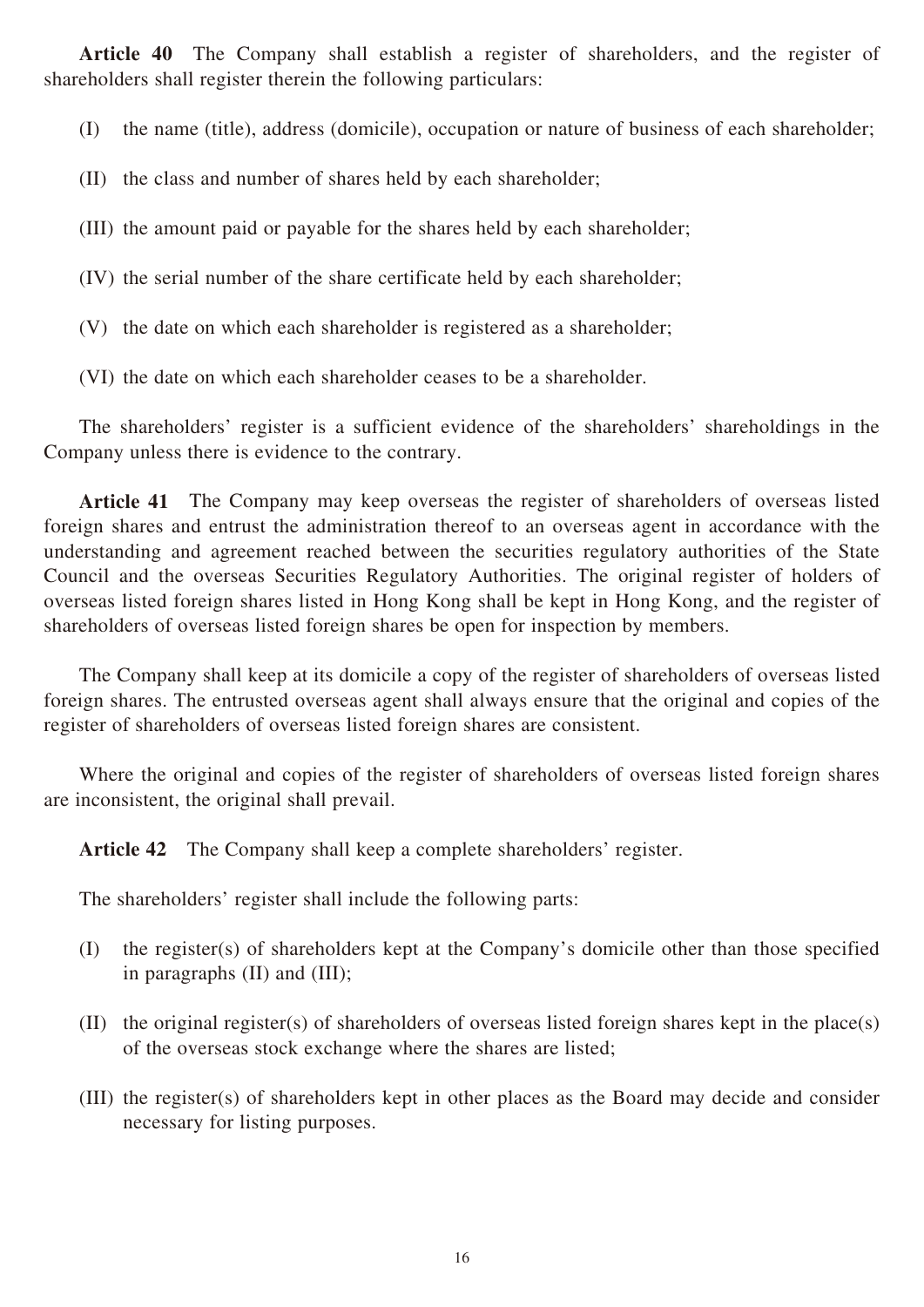**Article 43** The various parts of the register of shareholders shall not overlap with each other. The transfer of shares registered in a certain part of the register of shareholders shall not, during the continuance of the registration of such shares, be registered in any other part of the register of shareholders.

Alteration or rectification of each part of the register of shareholders shall be carried out in accordance with the laws of the places where each part is kept.

**Article 44** If the laws, administrative regulations, rules of department, normative documents of the PRC and rules of relevant stock exchanges or regulatory authorities in the place where the company's shares are listed provide for the period of suspension of share transfer registration prior to the holding of a general meeting or the reference date set by the Company for the purpose of distribution of dividends, such provisions shall prevail.

The aforesaid period of suspension of share transfer registration shall not exceeding in the whole 30 days in each year, but may be extended for a maximum of 30 days after the approval of the shareholders at a general meeting. The Company shall, on demand, furnish any applicant seeking to inspect the register of shareholders during the period of suspension of share transfer registration with a certificate under the hand of the company secretary of the Company stating by whose authority, and the period for which, it is closed.

**Article 45** When the Company convenes a general meeting, distributes dividends, commences liquidation, or participates in other activities requiring the identification of shareholdings, the convener of the Board shall decide the record date. The shareholders whose names appear on the register of shareholders at the close of trading on the record date shall be entitled to the relevant rights.

**Article 46** Any person who objects to the register of shareholders and requests to have his/her name (or title) to be registered in the register of shareholders or requests that his/her name (or title) be deleted from the register of shareholders may apply to the court having jurisdiction to amend that register of shareholders.

Article 47 If any shareholder in the register of shareholders or any person requesting to have his/her name (title) recorded in the register of shareholders loses his/her share certificates (i.e. the "Original Share Certificates"), the said shareholder or person may apply to the Company to issue replacement certificates in respect of the said shares (i.e. the "Relevant Shares").

If a holder of domestic shares loses his/her share certificate and applies for a replacement share certificate, it shall be dealt with in accordance with Article 143 of the Company Law.

If a holder of overseas listed foreign shares loses his/her share certificate and applies for a replacement share certificate, it may be dealt with in accordance with the laws, regulations, the rules of the stock exchange or other relevant requirements of the place where the original register of shareholders of overseas listed foreign shares is maintained.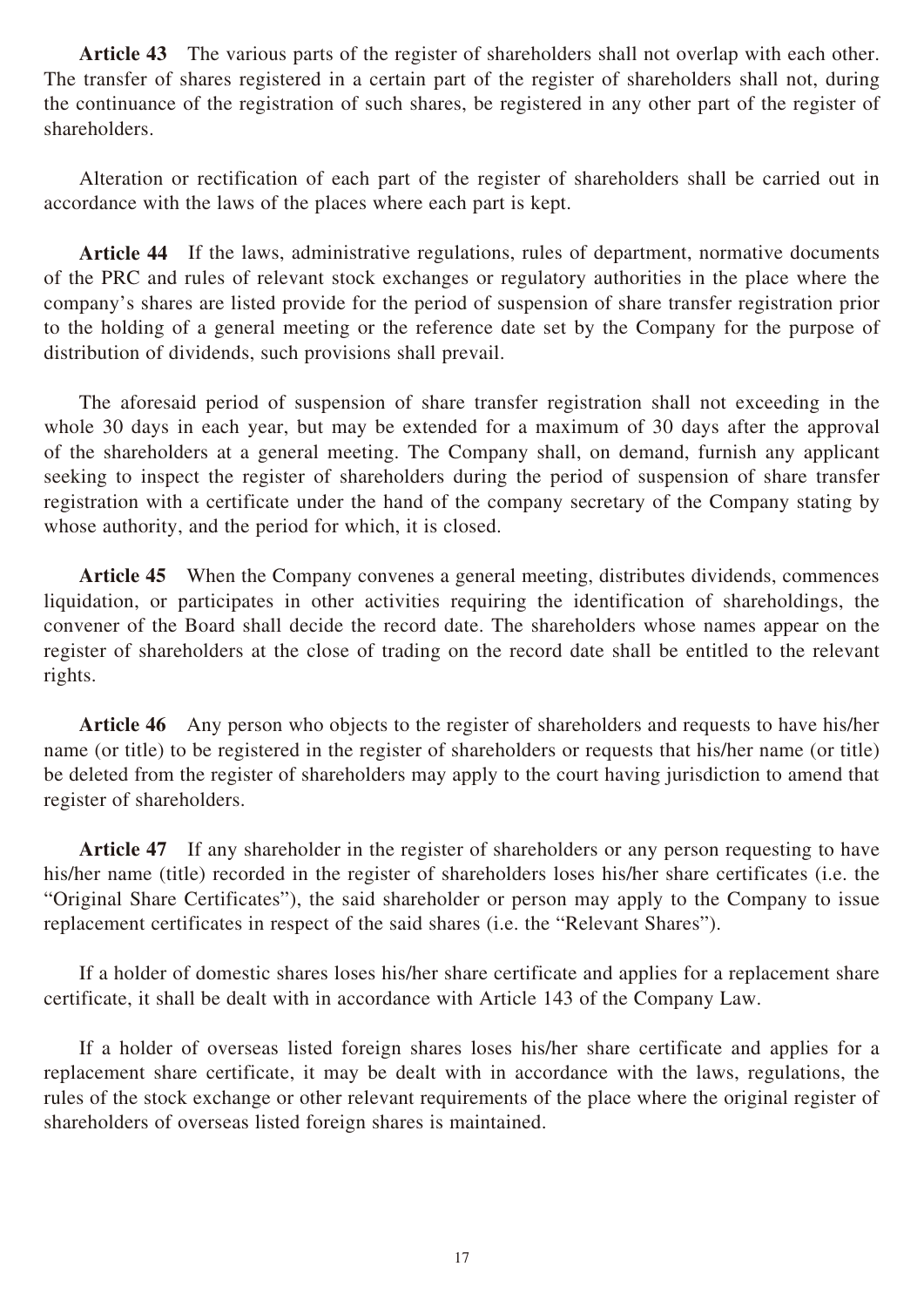The issue of replacement certificates to holders of H shares shall comply with the following requirements:

- (I) the applicant shall submit an application to the Company in the standard form prescribed by the Company accompanied by a notarial certified certificate or statutory declaration containing the grounds upon which the application is made by the applicant and the circumstances and evidence of the loss of the share certificate as well as declaring that no other person is entitled to request to be registered as the shareholder of the Relevant Shares.
- (II) before the Company decides to issue the replacement share certificate, no statement is made by a person other than the applicant requesting that he/she shall be registered as the shareholder in respect of such Relevant Shares.
- (III) the Company shall, if it decides to issue a replacement share certificate to the applicant, make an announcement of its intention to issue the replacement share certificate in such newspapers designated by the Board; the announcement shall be made at least once every 30 days for a period of 90 days.
- (IV) prior to the publication of its intention to issue a replacement share certificate, the Company shall have delivered to the stock exchange on which it is listed a copy of the announcement to be published. The Company may publish the announcement upon receiving a confirmation from the stock exchange that the announcement has been displayed at the premises of the stock exchange. The announcement shall be displayed at the premises of the stock exchange for a period of 90 days.

In case an application to issue a replacement share certificate has been made without the consent of the registered holder of the Relevant Shares, the Company shall deliver by mail to such a registered shareholder a copy of the announcement to be published.

- (V) if upon expiration of the 90-day period of announcement and display referred to in items (III) and (IV) of this Article, the Company has not received from any person any objection to the issuance of replacement share certificate, the Company may issue a replacement share certificate to the applicant according to the application.
- (VI) where the Company issues a replacement share certificate in accordance with this Article, it shall forthwith cancel the Original Certificate and record the cancellation and replacement matters in the register of members accordingly.
- (VII) all expenses relating to the cancellation of an Original Certificate and the issuance of a replacement share certificate by the Company shall be borne by the applicant. The Company may refuse to take any action until a reasonable guarantee is provided by the applicant.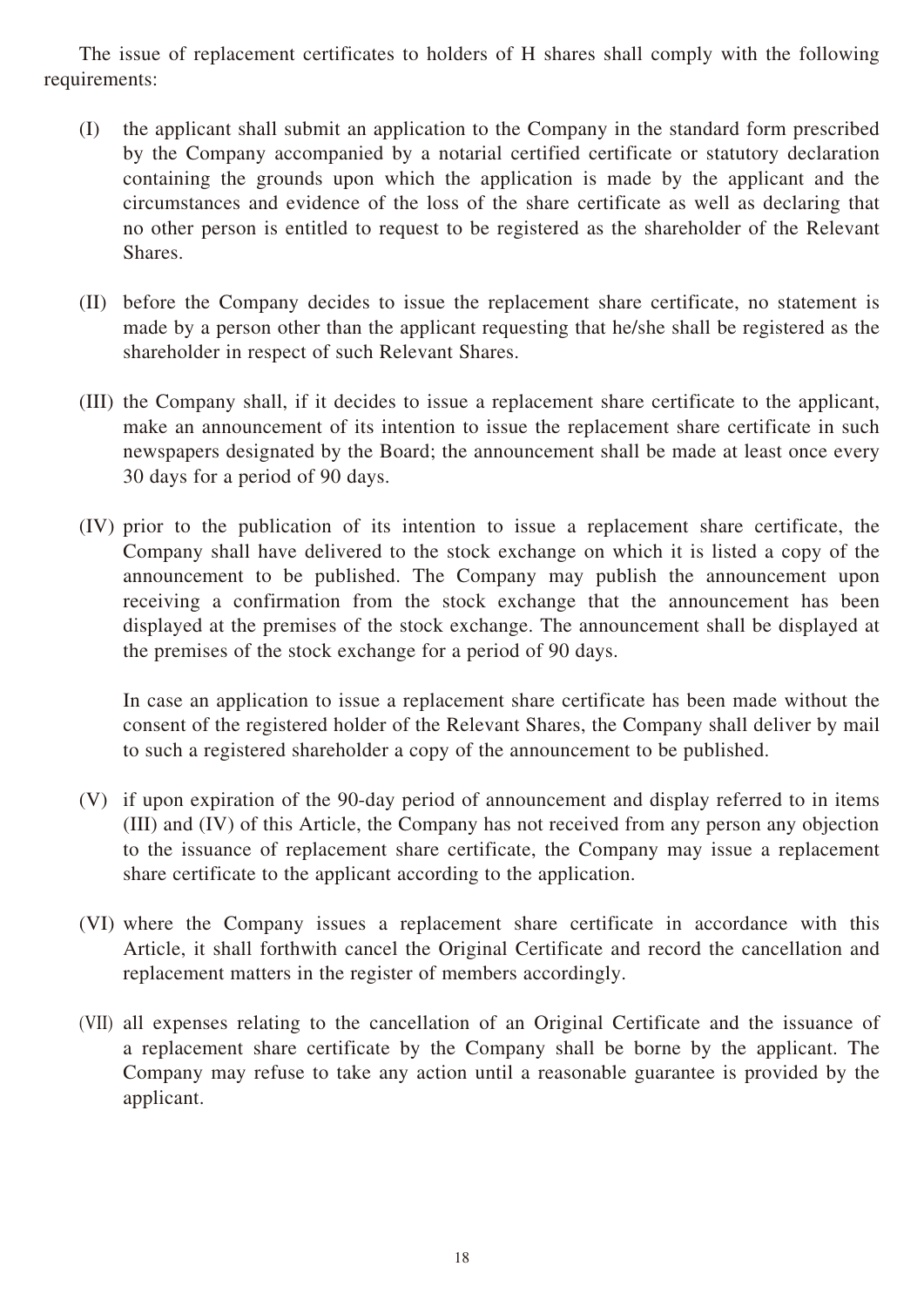Article 48 After the Company issues a replacement share certificate in accordance with the provisions of the Articles of Association, the name (title) of a bona fide purchaser gaining possession of such new share certificate or the person who is subsequently entered in the register of shareholders as a holder of such shares (if he/she is a bona fide purchaser) shall not be removed from the register of shareholders.

**Article 49** The Company shall not be liable for any damages suffered by any person arising from the cancellation of the Original Share Certificates or the issuance of a new replacement share certificate, unless the claimant can prove that the Company has committed any fraudulent acts.

The Company shall have the rights to issue share warrants to bearers. No new share warrant shall be issued to replace the lost share warrant, unless the Company is convinced that the original has been destroyed beyond a reasonable doubt.

## **CHAPTER VII RIGHTS AND OBLIGATIONS OF SHAREHOLDERS**

**Article 50** A shareholder is a person who lawfully holds shares of the Company and has his/ her name (title) recorded in the register of shareholders.

A Shareholder shall enjoy the relevant rights and assume the relevant obligations in accordance with the class and proportion of shares he/she holds. Shareholders holding the same class of shares shall enjoy equal rights and bear equal obligations.

**Article 51** The ordinary shareholders of the Company shall enjoy the following rights:

- (I) the right to receive dividends and other profit distributions in proportion to their shareholdings;
- (II) the right to request, convene, preside, attend or appoint proxies to attend general meetings lawfully and to exercise the corresponding voting rights;
- (III) the right to supervise and manage the business operation of the Company, to present proposals or to raise enquiries;
- (IV) the right to transfer the shares in accordance with laws, administrative regulations, the listing rules of the place where the shares are listed and provisions of the Articles of Association;
- (V) the right to obtain relevant information in accordance with the provisions of the Articles of Association, including:
	- 1. the right to obtain the Articles of Association, subject to payment of reasonable cost;
	- 2. subject to payment of a reasonable charge, the right to inspect and make a copy of:
		- (1) the register of all the shareholders;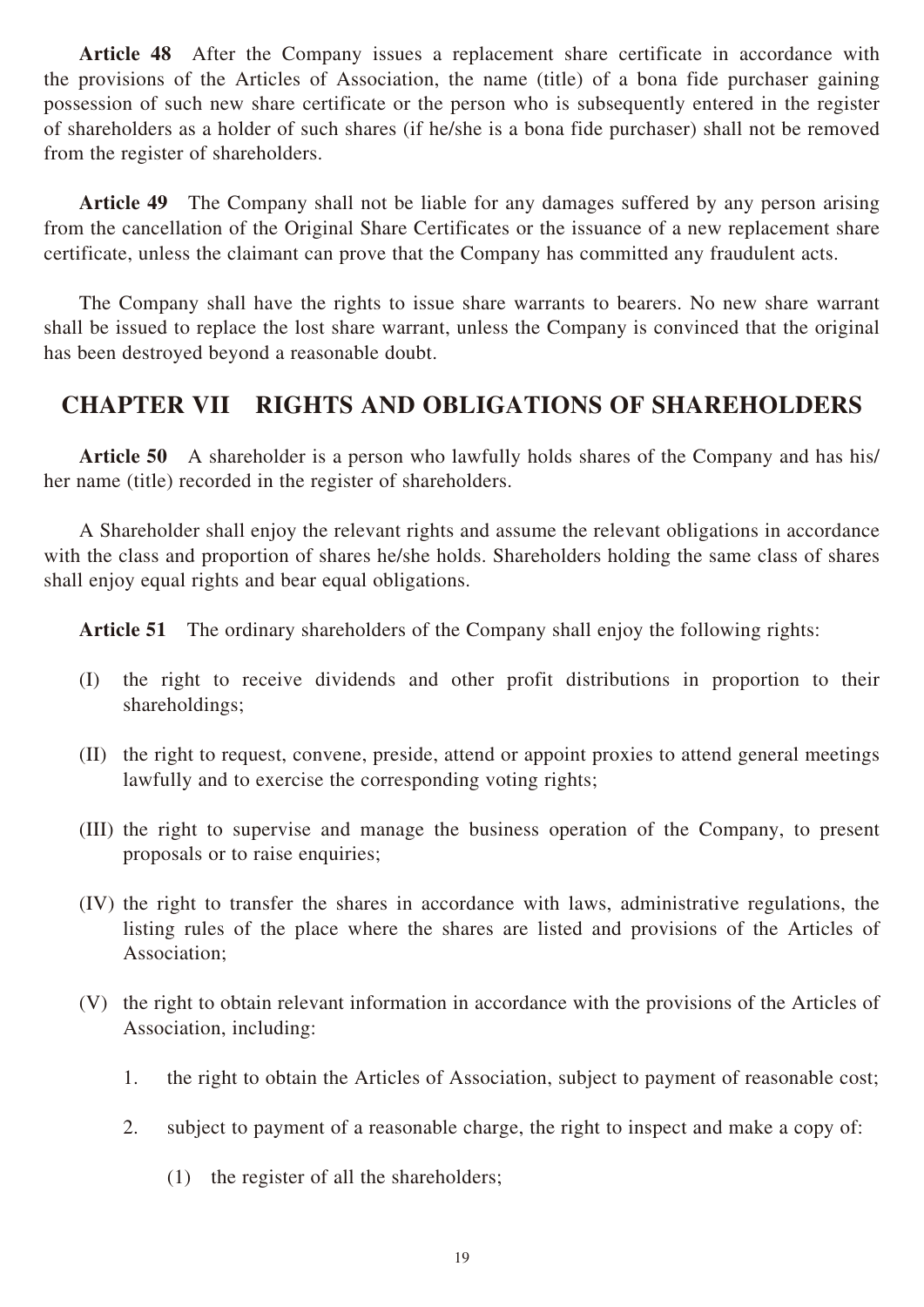- (2) personal data of each of the Company's directors, supervisors and senior management members:
	- a present and former name and alias;
	- b principal address (domicile);
	- c nationality;
	- d full-time and all other part-time occupations and positions;
	- e identification documents and the numbers thereof.
- (3) reports showing the status of the Company's issued share capital;
- (4) reports (breakdown by domestic and foreign shares) showing the aggregate nominal value, quantity, and the highest and the lowest prices of each class of shares repurchased by the Company since the end of the last financial year and the aggregate amount incurred by the Company for this purpose;
- (5) stubs of corporate bonds, resolutions of the Board meetings, resolutions of the Supervisory Committee and financial reports;
- (6) last annual return that has been filed with the State Administration for Industry and Commerce or other competent authorities of the PRC;
- (7) minutes of shareholders' general meeting (for shareholders' reference only), special resolutions of general meeting of the Company.

The Company shall, according to the requirements of the Hong Kong Listing Rules, make available the above documents saved for items (2) and (5) at the Company's address in Hong Kong for the public and H-share shareholders to inspect free of charge.

If the information or the copies consulted involve the company's business secrets, inside information, as well as the personal privacy of relevant personnel, the company may refuse to provide such contents and copies.

- (VI) in the event of the termination or liquidation of the Company, the right to participate in the distribution of remaining assets of the Company in accordance with the shareholdings;
- (VII) with respect to shareholders who vote against any resolution adopted at the shareholders' general meeting on the merger or division of the Company, the right to demand the Company to buy back their shares;
- (VIII) shareholders, who severally or jointly hold more than 3% of the shares of the Company, may submit ad hoc proposals in writing to the Board 10 days before the convening of the general meeting;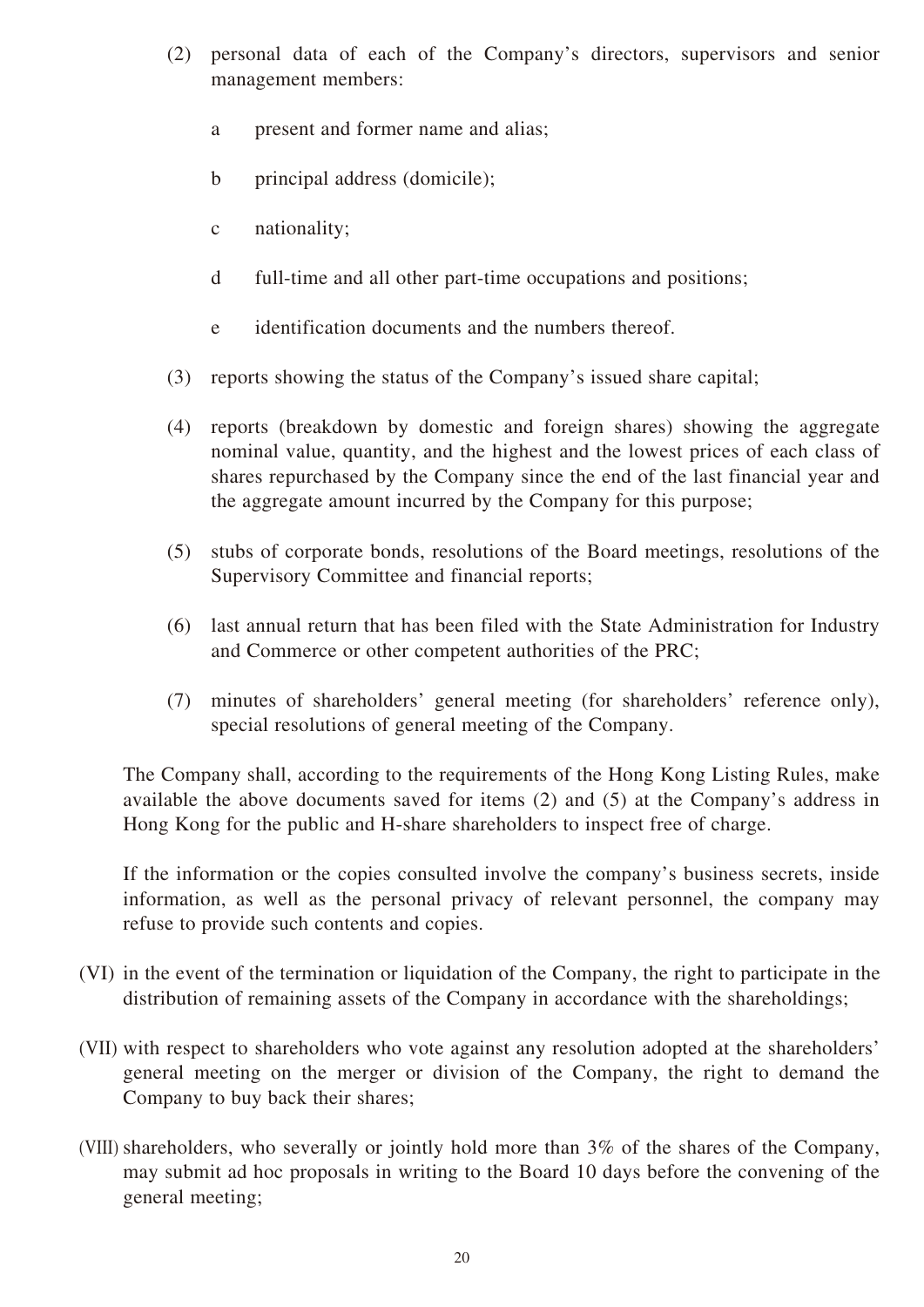(IX) other rights under laws, administrative regulations, departmental rules the listing rules of the place where the Company's shares are listed or the Articles of Association.

The Company shall not exercise any rights to freeze or otherwise prejudice any rights attached to the shares held by any person who directly or indirectly has interest in the Company solely for the reason that such person fails to disclose to the Company any such interests.

**Article 52** The ordinary shareholders of the Company shall have the following obligations:

- (I) to comply with the laws, administrative regulations, the listing rules of the place where the Company's shares are listed and the Articles of Association;
- (II) to make capital contribution for the shares subscribed for in the prescribed method of subscription;
- (III) not to abuse their rights as shareholders to jeopardize the interests of the Company or other shareholders; not to abuse the status of the Company as an independent legal person; and not to abuse the limited liability of shareholders to jeopardize the interests of any creditors of the Company;

Where a shareholder of the Company abuses his/her rights as shareholders and thereby causing loss to the Company or other shareholders, such shareholder shall be liable for indemnification in accordance with the law.

Where a shareholder of the Company abuses the Company's status as an independent legal person and the limited liability of shareholders to evade repayment of debts, thereby materially impairing the interests of the creditors of the Company, such shareholder shall be jointly and severally liable for the debts owed by the Company;

(IV) to fulfill other obligations as stipulated by the laws, administrative regulations, the listing rules of the place where the Company's shares are listed and the Articles of Association.

Shareholders shall not be liable to any further contribution of the share capital other than such terms as agreed by the subscriber(s) of the Relevant Shares at the time of subscription.

**Article 53** Except for the obligations as required by the laws, administrative regulations or the listing rules of the place in which the Company's shares are listed, the controlling shareholders shall not, in exercise of their voting rights, make any decisions on the following issues to the detriment of all or part of the shareholders:

- (I) exempting directors and supervisors from acting in good faith for the best interests of the Company;
- (II) permitting any directors and supervisors (for the benefit of themselves or others) to deprive the Company's property in any form, including (but not limited to) any opportunities that are favorable to the Company;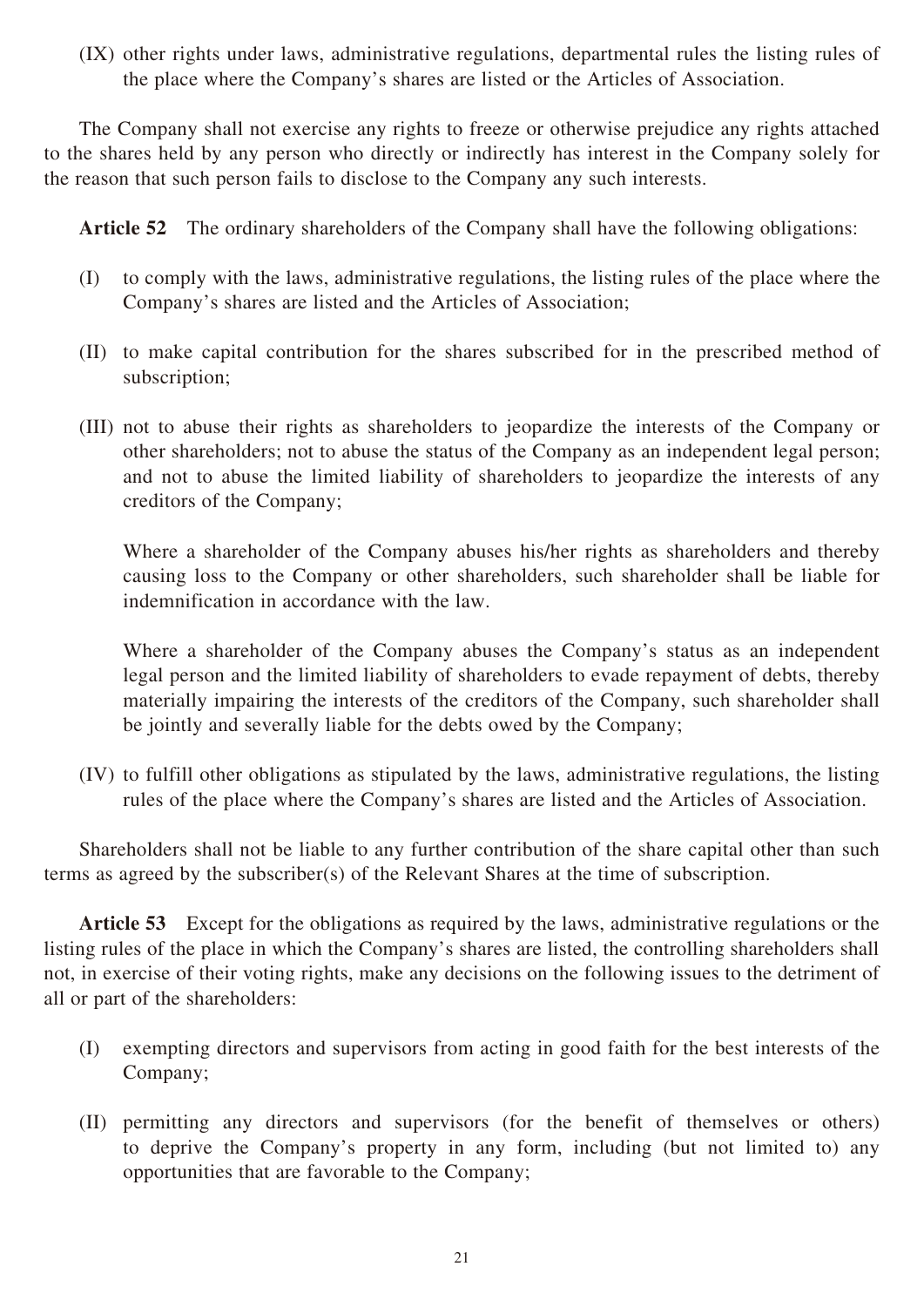(III) approving any directors and supervisors (for the benefit of themselves or others) to deprive individual rights of other shareholders, including (but not limited to) any distribution rights or voting rights, but excluding the reorganization of the Company approved by the shareholders' general meeting in accordance with this Articles of Association.

Article 54 "Controlling shareholder" referred to in the preceding Article refers to a person that satisfies any of the following conditions:

- (I) he/she, acting alone or in concert with others, has the power to elect more than a half of the total number of directors;
- (II) he/she, acting alone or in concert with others, has the power to exercise above 30% (including 30%) of the Company's voting rights or control the exercise of above 30% (including 30%) of the Company's voting rights;
- (III) he/she, acting alone or in concert with others, holds more than 30% (including 30%) of the outstanding shares of the Company in issue;
- (IV) he/she, acting alone or in concert with others, has de facto control over the Company in any other manner;
- (V) other persons as stipulated by relevant laws, administrative regulations or the listing rules of the place where the Company's shares are listed.

## **CHAPTER VIII GENERAL MEETING**

#### **Section 1 General Provisions on General Meetings**

Article 55 The general meeting is the organ of authority of the Company, which exercises its powers in accordance with laws.

**Article 56** The general meeting exercises the following powers:

- (I) to determine the Company's operational policies and investment plans;
- (II) to elect or replace the directors and to decide on matters relating to the remuneration of such directors;
- (III) to elect and replace the supervisors who are non-employee representatives and to decide on matters relating to the remuneration of such supervisors;
- (IV) to consider and approve reports of the Board;
- (V) to consider and approve reports of the Supervisory Committee;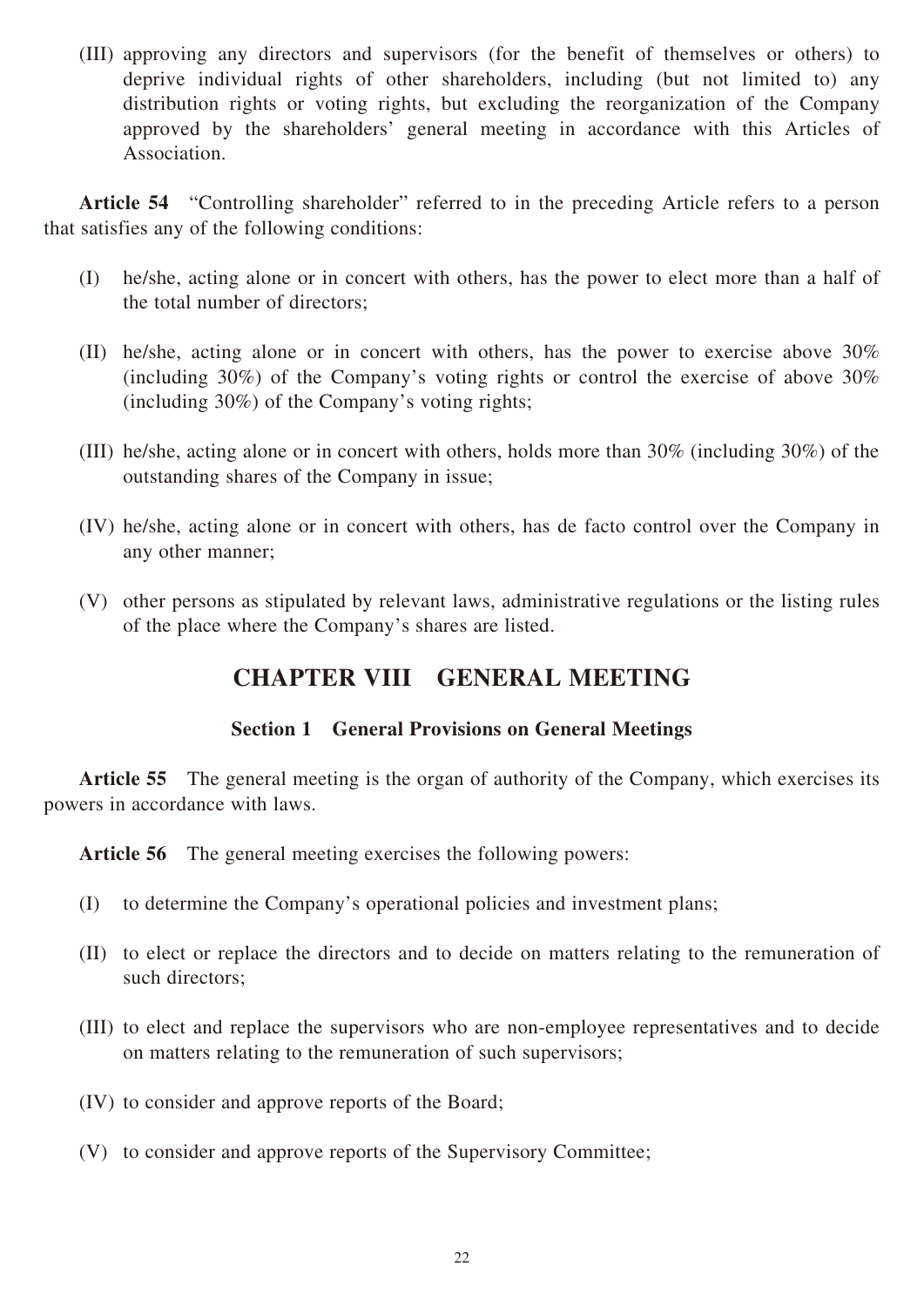- (VI) to consider and approve the Company's proposed annual financial budgets and financial accounts;
- (VII) to consider and approve the Company's profit distribution plans and loss recovery plans;
- (VIII) to decide on any increase or reduction of the Company's registered capital;
- (IX) to decide on the Company's issuance of bonds or other securities and listing plans;
- (X) to decide on matters such as merger, division, dissolution, liquidation or change of corporate form of the Company;
- (XI) to decide on the engagement, dismissal or non-reappointment of accounting firms by the Company;
- (XII) to amend the Articles of Association;
- (XIII) to consider and approve matters relating to the purchases, disposals of material assets (including but not limited to land, building, equipment, equity), which are more than 30% of the latest audited total assets, within one year;
- (XIV) to examine the transactions of which the percentage is not lower than 25% (including one-off transactions as well as series of transactions of which the percentage shall be calculated jointly) and all the related transactions of which the percentage is not lower than 5% (including one-off transactions as well as series of transactions of which the percentage shall be calculated jointly) with percentage rates of not less than 25% and 5% respectively in accordance with Rule 14.07 of the Hong Kong Listing Rules;
- (XV) to review the equity incentive plan;
- (XVI) to consider the proposal of shareholders representing more than 3% of the voting shares of the Company;
- (XVII) to review guarantees stipulated in Article 57;
- (XVIII) to consider other matters required to be resolved by the shareholders' general meeting pursuant to laws, regulations, the rules of securities regulatory authorities in the place where the Company's shares are listed and the Articles of Association.

"Within one year" refers to "within one financial year".

**Article 57** The following external guarantees by the Company shall be considered and approved by a shareholders' general meeting.

(I) any guarantee provided after the total amount of external guarantees by the Company and its subsidiaries meets or exceeds 50% of the latest audited net assets;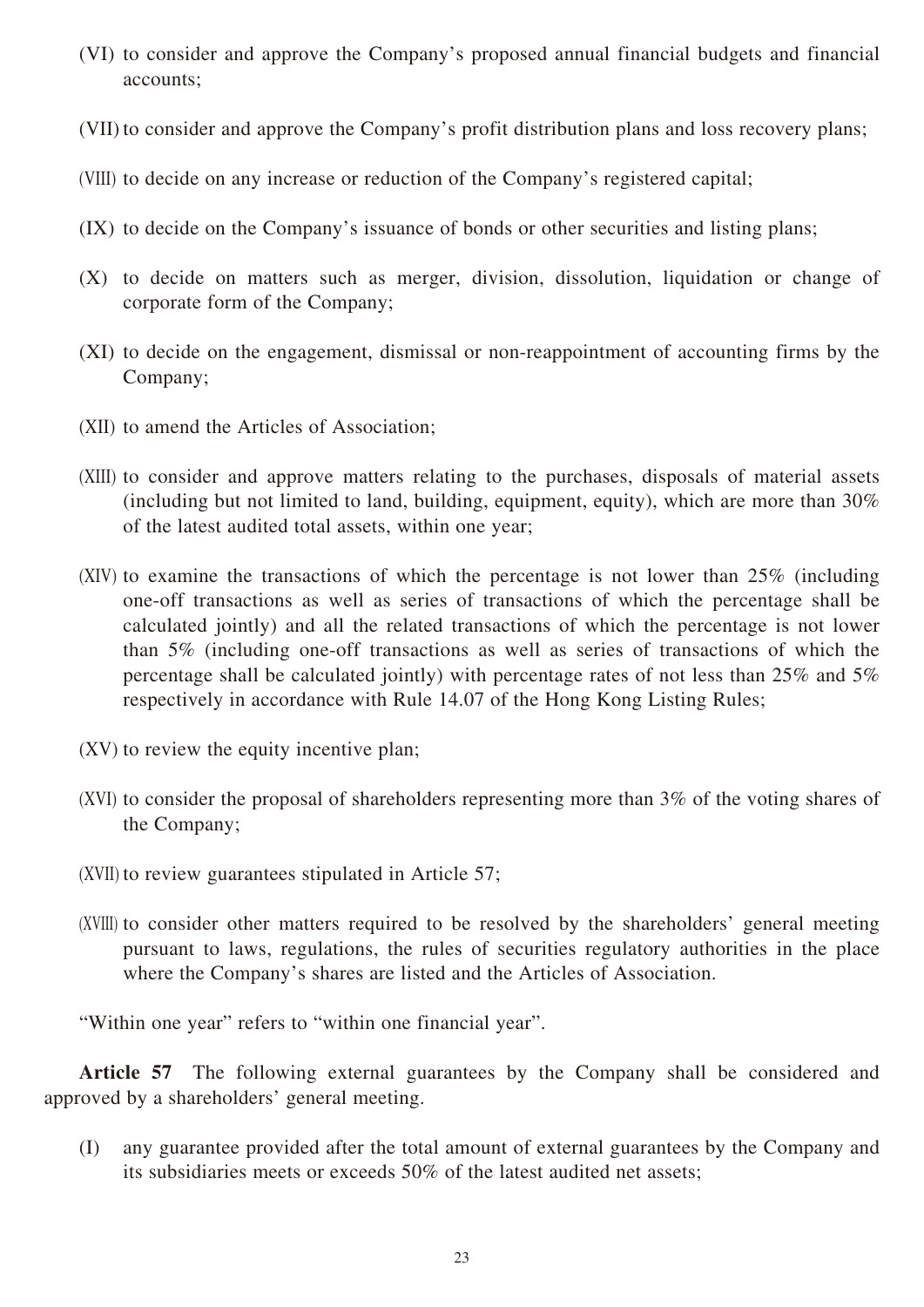- (II) Any guarantee provided after the total amount of external guarantees by the Company meets or exceeds 30% of the latest audited total assets;
- (III) any guarantee provided for a target party whose asset-liability ratio is over 70%;
- (IV) any guarantee with a single guaranteed amount in excess of 10% of the latest audited net assets;
- (V) any guarantee provided to shareholders, de facto controllers and their connected parties.
- (VI) other external guarantees that shall be submitted to the general meeting for consideration as required in the laws, administrative regulations, departmental rules, regulatory documents.

When the general meeting of shareholders is deliberating the proposal to provide guarantee for the shareholder or the actual controller and its related parties, the shareholder or the shareholder controlled by the actual controller shall not participate in the voting. The vote shall be adopted by more than half of the voting rights held by other shareholders present at the general meeting.

"External guarantee" and "guarantees" as mentioned in this article refers to guarantee provided by the Company for others, including guarantee provided by the Company for its holdings subsidiaries. "Total external guarantee of the Company and its holdings subsidiaries" refers to the sum of Company's total external guarantee including the guarantee provided by the Company for its holdings subsidiaries plus the total external guarantee provided by the holdings subsidiaries of the Company.

Without prejudice to the interests of the Company, the provisions of items (I) to (III) of the first paragraph of this Article can be waived for the guarantees provided by the Company for its wholly-owned subsidiary or the guarantees provided by the Company for its majority-owned subsidiary whose other shareholders also providing equal proportions of guarantees according to their interests.

**Article 58** Unless the Company is under exceptional circumstances such as crisis, the Company shall not enter into contracts with any person (other than a director, supervisor, and senior management members) in relation to handover of the administration of all business or the important business of the Company to that person without the pre-approval of the general meeting.

**Article 59** The general meetings consist of annual general meetings and extraordinary general meetings. The general meetings shall be convened by the Board. The annual general meeting shall hold once every year within six months from the end of the preceding financial year.

**Article 60** The Company shall convene an extraordinary general meeting within two months upon the occurrence of any of the following events:

(I) when the number of directors is less than the number stipulated in the Company Law or less than two-thirds of the number specified in the Articles of Association;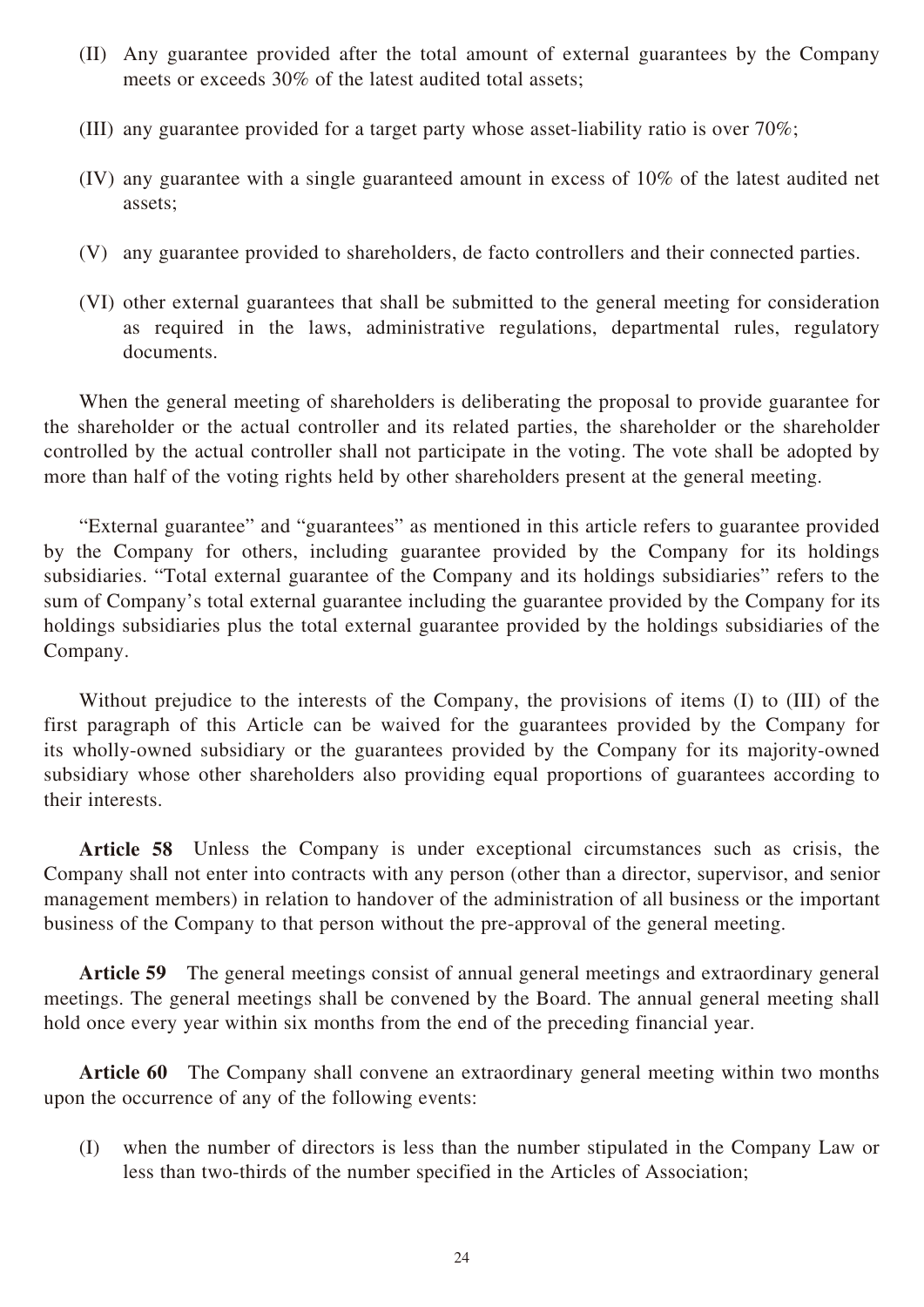- (II) when the unrecovered losses of the Company amount to one-third of the total amount of its paid-up share capital;
- (III) when shareholders who individually or collectively hold more than 10% of the Company's shares entitled to vote make a written request to convene an extraordinary general meeting;
- (IV) when deemed necessary by the Board;
- (V) when proposed by the Supervisory Committee;
- (VI) when proposed by more than two independent non-executive directors;
- (VII) any other circumstances stipulated by laws, administrative regulations, departmental regulations, the listing rules of the stock exchange where the Company's shares are listed or the Articles of Association.

The number of shares held as described in Item (III) above shall be calculated as per the shares of the Company held by the shareholder on the date when such written request is made by such shareholder.

**Article 61** The Company shall hold its general meetings either at its domicile or other place designated by the convener of the shareholders' general meeting.

A meeting venue will be set up for the shareholders' general meetings and meetings shall be held in the form of on-site meeting. The Board of the Company may, according to the specific circumstances and in accordance with the provisions of laws, administrative regulations, the securities regulatory authority of the place where the Company's shares are listed, the Hong Kong Listing Rules or the Articles of Association, where applicable, adopt other voting methods such as Internet or telephone to facilitate the shareholders' participation in the shareholders' general meeting. Shareholders who attend the shareholders' general meeting in the above-mentioned manner shall be deemed to be present at the meeting. Shareholders shall be entitled to (a) express their opinions at general meetings; and (b) vote at general meetings unless individual shareholders are required by laws, administrative regulations, the securities regulatory authority of the place where the Company's shares are listed, the Hong Kong Listing Rules or the Articles of Association to abstain from voting on individual matters.

#### **Section 2 Convening of General Meetings**

**Article 62** The shareholders' general meetings shall be convened by the board of directors. The supervisory committee or shareholders may convene the shareholders' general meeting on their own initiative, subject to the relevant requirements specified in this section.

More than two Independent Non-executive Directors shall have the rights to propose to the board of directors to convene an extraordinary general meeting. Regarding the proposal requesting to convene an extraordinary general meeting by the Independent Non-executive Directors, the board of directors shall give a written reply stating its agreement or disagreement to the convening of the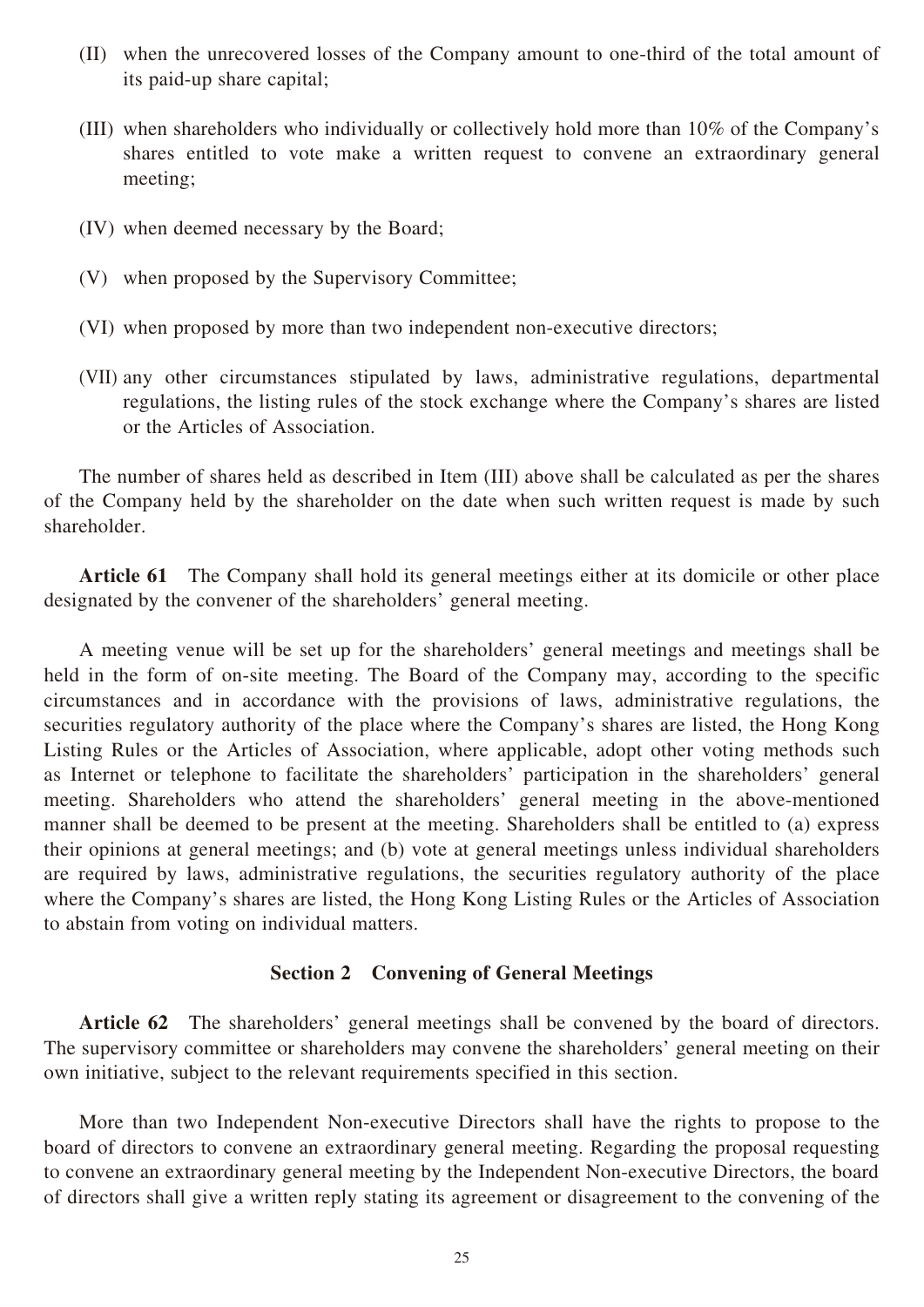extraordinary general meeting within 10 days after receiving the proposal in accordance with the laws, administrative regulations, listing rules of the stock exchange of the place(s) in which the shares of the Company are listed and the Articles of Association.

If the board of directors agrees to convene an extraordinary general meeting, a notice for convening such meeting shall be issued within 5 days after the date of the resolution of the board of directors. If the board of directors refuses to convene an extraordinary general meeting, an explanation shall be made.

Article 63 The Supervisory Committee shall have the rights to propose to the board of directors to convene an extraordinary general meeting, and such proposal shall be submitted in writing. The board of directors shall give a written reply stating its agreement or disagreement to the convening of the extraordinary general meeting within 10 days after receiving the proposal in accordance with the laws, administrative regulations, listing rules of the stock exchange of the place(s) in which the shares of the Company and the Articles of Association.

If the board of directors agrees to convene an extraordinary general meeting, a notice for convening such meeting shall be issued within 5 days after the date of the resolution of the board of directors and any changes to the original proposal contained in the notice shall be subject to the approval of the Supervisory Committee.

If the board of directors disagrees to convene the extraordinary general meeting or does not give any written reply within 10 days after receiving the proposal, the board of directors shall be deemed as failing to perform the duty of convening a shareholders' general meeting. In such case, the Supervisory Committee may convene and preside over the meeting.

**Article 64** Convening of an extraordinary general meeting or a class meeting at the request of the shareholders shall proceed in accordance with the procedures set forth below:

- (I) shareholders who individually or together hold more than 10% of the shares carrying the right to vote in the meeting to be convened can request the Board to convene an extraordinary general meeting or a class meeting and add resolutions to a meeting agenda by signing one or several copies of written requests in the same form and content and stating the motions and resolutions proposed. The Board shall convene the extraordinary general meeting or the class meeting as soon as possible upon receiving such written requests. The shareholdings referred to above shall be calculated as at the date of request made.
- (II) where the Board fails to issue a notice of convening a general meeting within 30 days upon receipt of the above-written requests, the shareholders making the request(s) can request the Supervisory Committee to convene an extraordinary general meeting or a class meeting.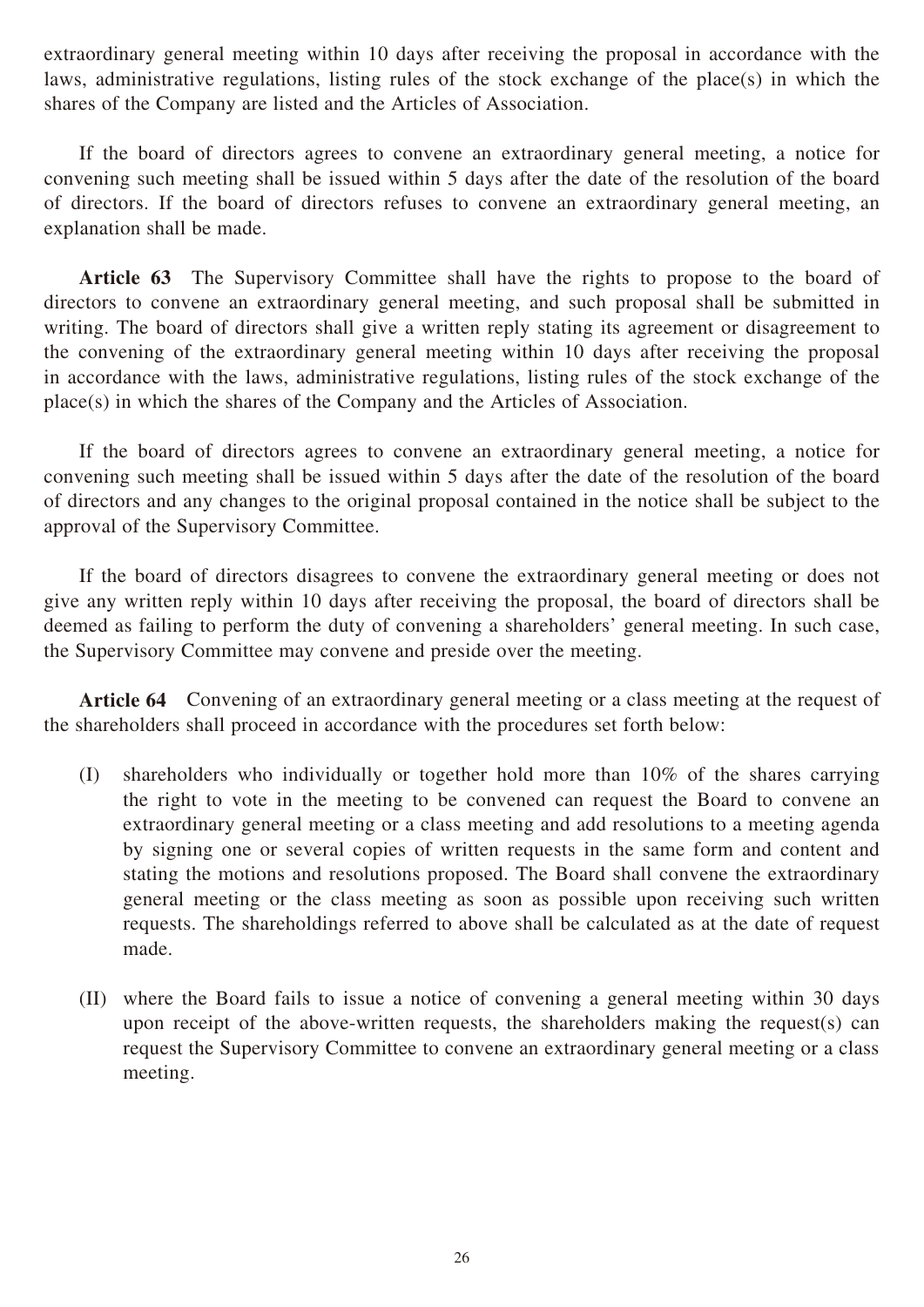(III) where the Supervisory Committee fails to issue a notice of convening a general meeting within 30 days upon receipt of the above written requests, shareholders, for more than 90 consecutive days, individually or collectively holding more than 10% of the shares carrying voting rights at the meeting to be convened may convene the meeting on their own accord within four months upon the Board having received such request. The convening procedures shall, to the extent possible, be identical to procedures according to which general meetings are to be convened by the Board.

**Article 65** Necessary expenses arising from convening of a shareholders' general meeting by the supervisory committee or shareholders shall be borne by the Company.

#### **Section 3 Proposals and Notices of General Meeting**

Article 66 The contents of the proposals to be raised shall be within the scope of duties of the shareholders' general meetings. It shall have a clear topic and specific matters to be resolved on, and shall be in compliance with relevant requirements of the laws, administrative regulations, departmental regulations, normative documents, governing rules of securities which in the place(s) in which the shares of the Company are listed and the Articles of Association.

**Article 67** When a shareholders' general meeting is convened by the Company, the board of directors, the Supervisory Committee or shareholders individually or jointly holding more than 3% of the shares of the Company are entitled to propose resolutions to the Company.

The shareholders who individually or jointly, hold more than 3% of the total number of voting shares of the Company, have the right to put forward a temporary proposal in written form to the Company and submit it to the convener not less than 10 days before the shareholders' general meeting is held. The convener of the shareholders' general meeting shall, within 2 days after receiving the proposal, issue a supplementary notice of the shareholders' general meeting to inform other shareholders and include the matters which are within the scope of responsibilities of the shareholders' general meeting in the agenda of the meeting and submitted to the shareholders' general meeting for deliberation.

**Article 68** The convener of the annual general meeting will notify all shareholders of the time, place and deliberation matters 21 days before the meeting is held. The convener of the extraordinary general meeting will notify all shareholders 15 days before the meeting is held.

No general meeting shall resolve matters not stipulated in the notice or supplementary notice.

**Article 69** A notice of the general meeting shall meet the following requirements:

- (I) it shall be in written form;
- (II) it shall specify the place, date and time of the meeting;
- (III) it shall state the matters to be discussed at the meeting;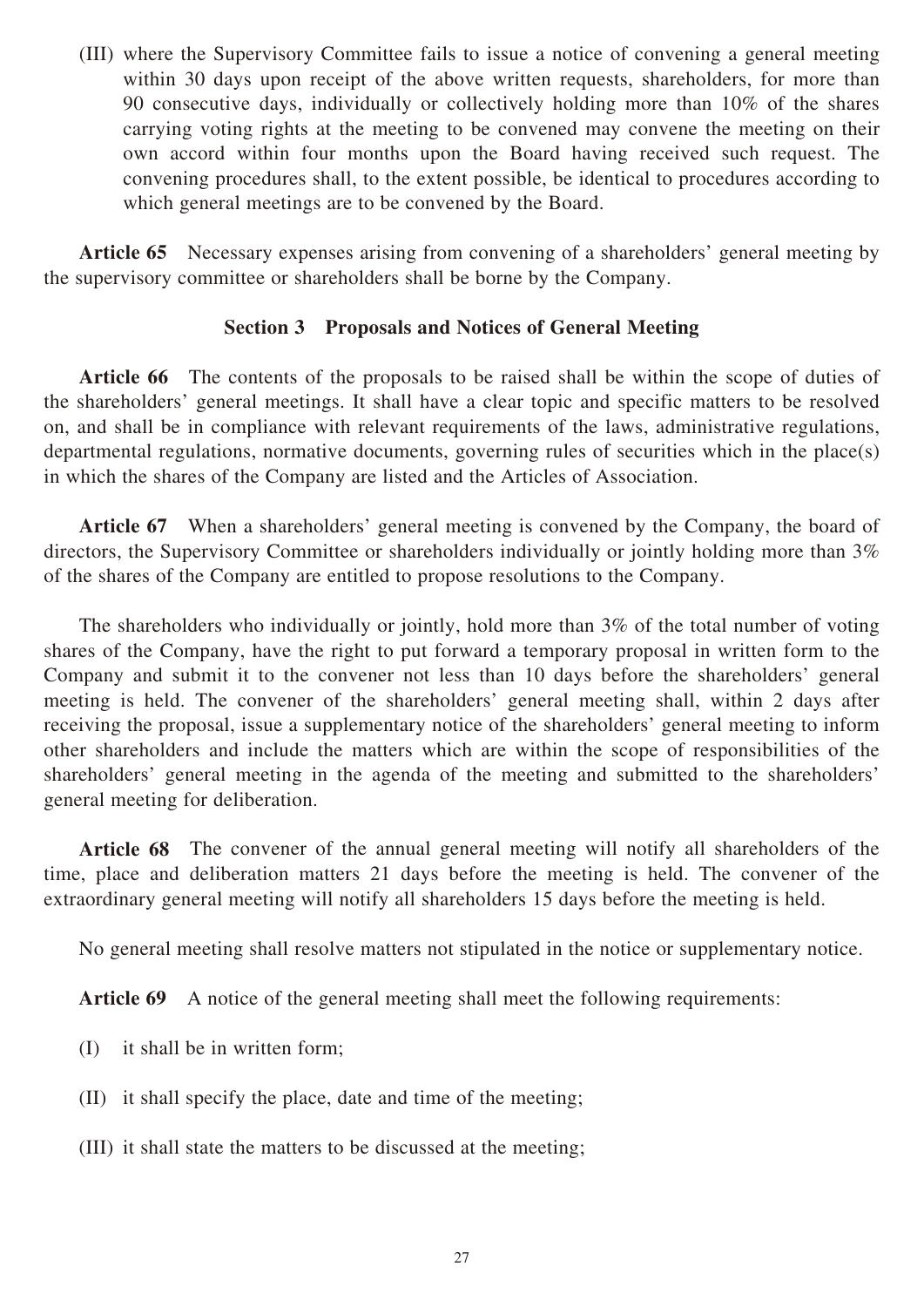- (IV) it shall provide shareholders with such information and explanation as are necessary for them to make informed decisions on the matters to be discussed. This principle shall apply in (but not limited to) the circumstances where the Company proposes to merge, repurchase its shares, restructure share capital or undergo other reorganization. The specific conditions and contracts (if any) of the proposed transactions must be provided and the reasons and effects of the proposed transactions must be properly explained;
- (V) if any director, supervisor or senior management members have material interests in the matters to be discussed, the nature and extent of such interests shall be disclosed, and if the effect of the matters to be discussed on such director, supervisor and senior management members in their capacity as shareholders is different from that of other shareholders of the same class, the differences shall also be specified;
- (VI) it shall set out the full text of any special resolution proposed to be passed at the meeting;
- (VII) it shall contain a clear written statement that all shareholders shall be entitled to attend the general meeting and a shareholder who has the right to attend and vote at the meeting shall have the right to appoint one or more proxies to attend and vote at the meeting on his/her behalf and that such proxies need not to be shareholders;
- (VIII) shall state the names and telephone numbers of the standing contact persons for the meeting;
- (IX) it shall state the time and place for the delivery of the proxy forms for the meeting.

**Article 70** Except as otherwise stipulated in the Articles of Association, the notice of the general meeting shall be served on the shareholders (whether or not such shareholders are entitled to vote at the general meeting) by hand or postage prepaid mail. The address of the recipient shall be the registered address as shown in the register of shareholders. For holders of domestic shares, the notice of the general meeting may also be given by way of announcement.

The announcement referred above shall be published in one or more newspapers designated by the securities regulatory authorities of the State Council 15 days prior to the convening of extraordinary general meetings, 21 days prior to the convening of annual general meetings. Once such an announcement is made, all holders of the domestic shares shall be deemed to have received the relevant notice of the general meeting.

**Article 71** The accidental omission to give notice of a meeting to, or the non-receipt of notice of a meeting by, any person entitled to receive such notice shall not invalidate the meeting and the resolutions passed at the meeting.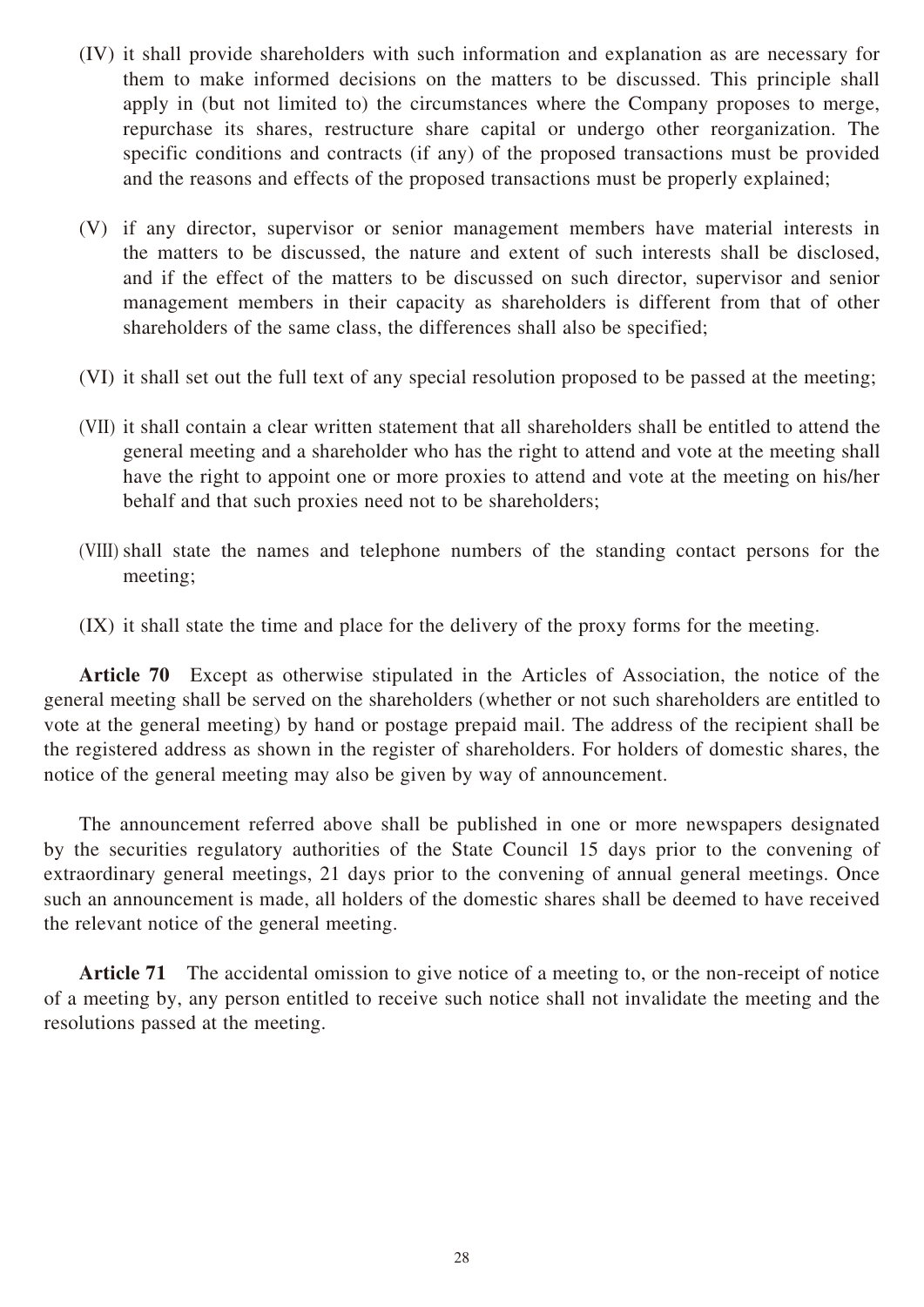#### **Section 4 The Convening of Shareholders' General Meeting**

**Article 72** Any shareholder, including Hong Kong Securities Clearing Company Limited (HKSCC), entitled to attend and vote at a general meeting shall be entitled to appoint one or more persons (whether or not a shareholder) as his/her proxy to attend and vote on his/her behalf. If a member is a corporation, he/she/it appoint one or more proxies to attend and vote at a general meeting, and such member shall be deemed to be present in person at any such meeting if a proxy is so appointed. Such member may execute a form of proxy under the hand of a duly authorised officer.

Where the shareholder is a recognised clearing house (or its proxy) defined by the Hong Kong relevant Ordinance from time to time, the shareholder may authorise one or more persons it considers appropriate as its representative(s) at any shareholders' general meeting or any category shareholders meeting; however, if more than one person are authorised, the power of attorney shall contain the number and class of shares for which such persons are authorised, and shall be signed by an authorised personnel of the recognised clearing house. The person(s) so authorised can represent the recognised clearing house (or its proxy) to attend the meeting and exercise its right, as if the persons are the Company's individual shareholders, and shall not be required to produce evidence of shareholding, the notarised power of attorney and/or further evidence to prove that he/she/they have been duly authorised.

A proxy so appointed shall be entitled to, in accordance with the authorization from that shareholder, exercise the same rights as other shareholders could exercise, including but not limited to the following rights:

- (I) the shareholder' s right to speak at the general meeting;
- (II) the right to demand, whether on his own or together with others, a poll;
- (III) to exercise the right to vote by a show of hands or by poll; however, if more than one proxy is appointed by a shareholder, such proxies shall only exercise the right to vote on a poll.

If a creditors' meeting is held, Hong Kong Securities Clearing Company Limited (HKSCC) shall be entitled to appoint a proxy or representative in writing to attend the creditors' meeting and have the same rights as other shareholders, including the right to express its opinion and vote.

**Article 73** The instrument appointing a proxy by a shareholder shall be in writing and signed by the appointer or his attorney duly authorized in writing, or if the appointer is a legal person either under seal or signed by its directors or personnel or attorney duly authorized.

**Article 74** The proxy form shall be deposited at least 24 hours prior to convening of the relevant meeting at which the proxy is appointed to vote or 24 hours before the time appointed for voting at the domicile of the Company or such other place as the notice of meeting may specify. If the proxy form is signed by a person authorized by the appointer, the powers of attorney or other instruments of authorization shall be notarized. The powers of attorney or other instruments of authorization so notarized shall be deposited at the domicile of the Company or such other place as the notice of meeting may specify at the same time as the proxy form is so deposited.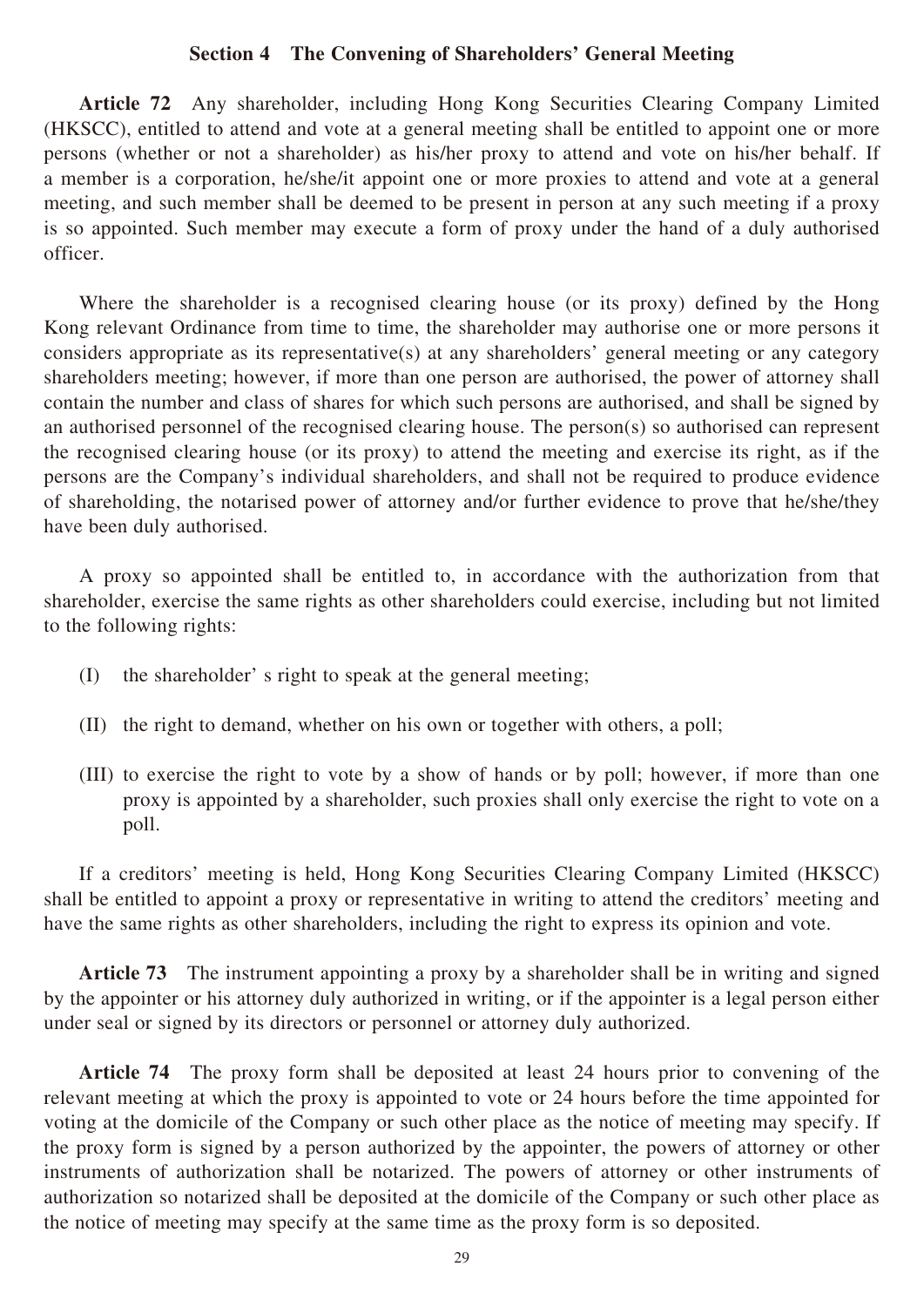If the appointer is a legal person, such shareholder shall be represented at the general meeting of the Company by its legal representative or the person authorized by its Board of Directors or other decision-making body of such appointer.

**Article 75** The proxy form issued by the Board of the Company to the shareholder for the appointment of proxies shall freely allow the shareholder to instruct his/her proxy to vote as he/she sees fit (voting in the affirmative or negative), and to give separate instructions for each resolution that will be voted at the meeting.

The proxy form should indicate that the proxy may vote at his/her discretion if no instructions have been given by the shareholder.

**Article 76** A vote given by the proxy in accordance with the proxy form shall be valid notwithstanding the death or loss of capacity of the appointer or revocation of the proxy or of the authority under which the proxy was executed, or the transfer of the shares in respect of which the proxy is given before the voting, provided that no notice in writing of such matters shall have been received by the Company before the commencement of the meeting.

**Article 77** The general meeting shall be convened by the Board, the chairman of which shall also act as the chairman of the meeting. If the chairman of the Board fails or is unable to perform his or her duties, a director jointly elected by more than half of the directors shall act as the chairman of the meeting.

If a general meeting is convened by the Supervisory Committee, the chairman of the board of supervisors shall preside over the meeting. If the chairman of the board of supervisors is unable to fails discharge his/her duties, more than one half of the supervisors shall nominate a supervisor to preside over the meeting.

If a shareholders' general meeting is convened by the shareholders themselves, the convener will nominate a representative to preside over the meeting. If for any reason, the convener is unable to elect a representative as a presider to preside over the meeting, the shareholder holding the most voting shares among the conveners (including shareholder proxy) shall act as the presider.

**Article 78** Minutes shall be prepared for general meetings by the secretary to the Board. The minutes shall state the following contents:

- (I) Time, venue and agenda of the meeting and name of the convener;
- (II) The name of the chairman of the meeting and the names of the directors, supervisors, general manager and other senior management attending or present at the meeting;
- (III) The numbers of shareholders (including holders of domestic shares, unlisted foreign shares (if any)) and overseas-listed shares and proxies attending the meeting, total number of voting shares they represent and the percentages of their voting shares to the total share capital of the Company for each shareholder;
- (IV) The process of review and discussion, summary of any speech and voting results of each proposal;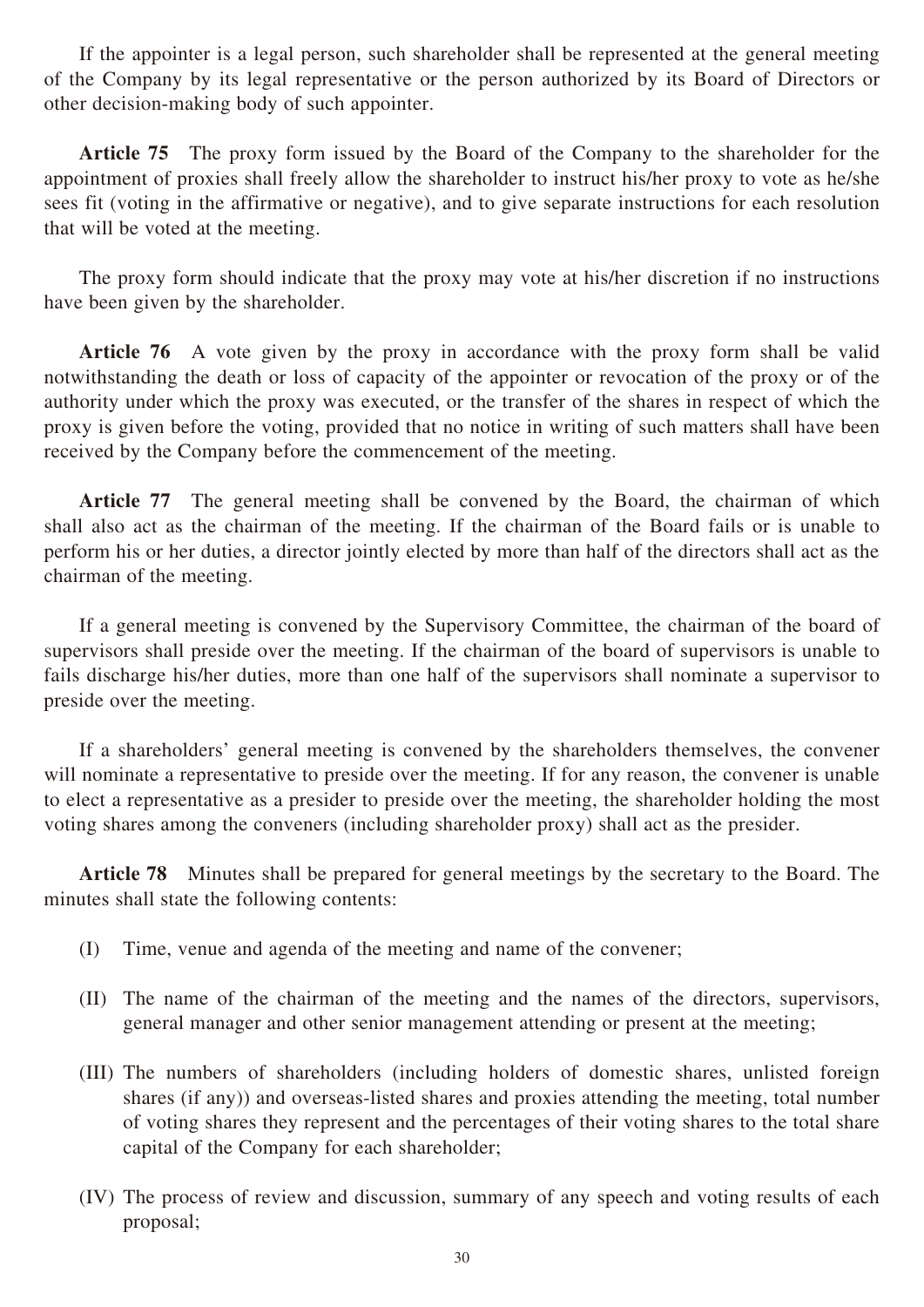- (V) Shareholders' questions, opinions or suggestions and corresponding answers or explanations (if any);
- (VI) Names of vote counters and scrutinizer of the voting;
- (VII) Other contents to be included as specified in these Articles of Association.

**Article 79** The convener shall ensure that the contents of the minutes are true, accurate and complete. Directors, supervisors, secretaries to the Board, conveners or his/her representative and the chairman of the meeting shall sign on the minutes.

#### **Section 5 Voting and Resolutions at General Meetings**

**Article 80** Resolutions of a general meeting are classified into ordinary resolutions and special resolutions.

Ordinary resolutions of a general meeting shall be passed by shareholders in attendance (including proxies) holding at least half of the voting rights.

Special resolutions of a general meeting shall be passed by shareholders in attendance (including proxies) holding more than two-thirds of the voting rights.

**Article 81** Shareholders (including their proxies) who vote at a general meeting shall exercise their voting rights according to the number of voting shares they represent, with one vote for each share. However, the shares held by the Company itself do not have voting rights, and such shares are not included in the total number of shares with voting rights attending the general meeting.

When any shareholders' general meeting considers matters related to related-party transactions, if the applicable laws and regulations or the listing rules of the stock exchange where the Company's shares are listed require, the related shareholder shall not vote and the number of voting shares that he represents shall not be counted as part of the total number of valid votes.

**Article 82** Any vote of shareholders at a general meeting must be taken by poll except where the chairman of the meeting, in good faith, decides to allow a resolution that relates purely to a procedural or administrative matter to be voted on by a show of hands.

If the chairman of the meeting decides to vote by a show of hands, voting at general meetings shall be conducted by a show of hands unless the following persons require voting by poll before or after voting by a show of hands:

- (I) chairman of the meeting;
- (II) at least two shareholders with voting rights or proxies thereof;
- (III) one shareholder or certain shareholders (including proxies) severally or jointly holding more than 10% (including 10%) of shares with voting rights at the meeting.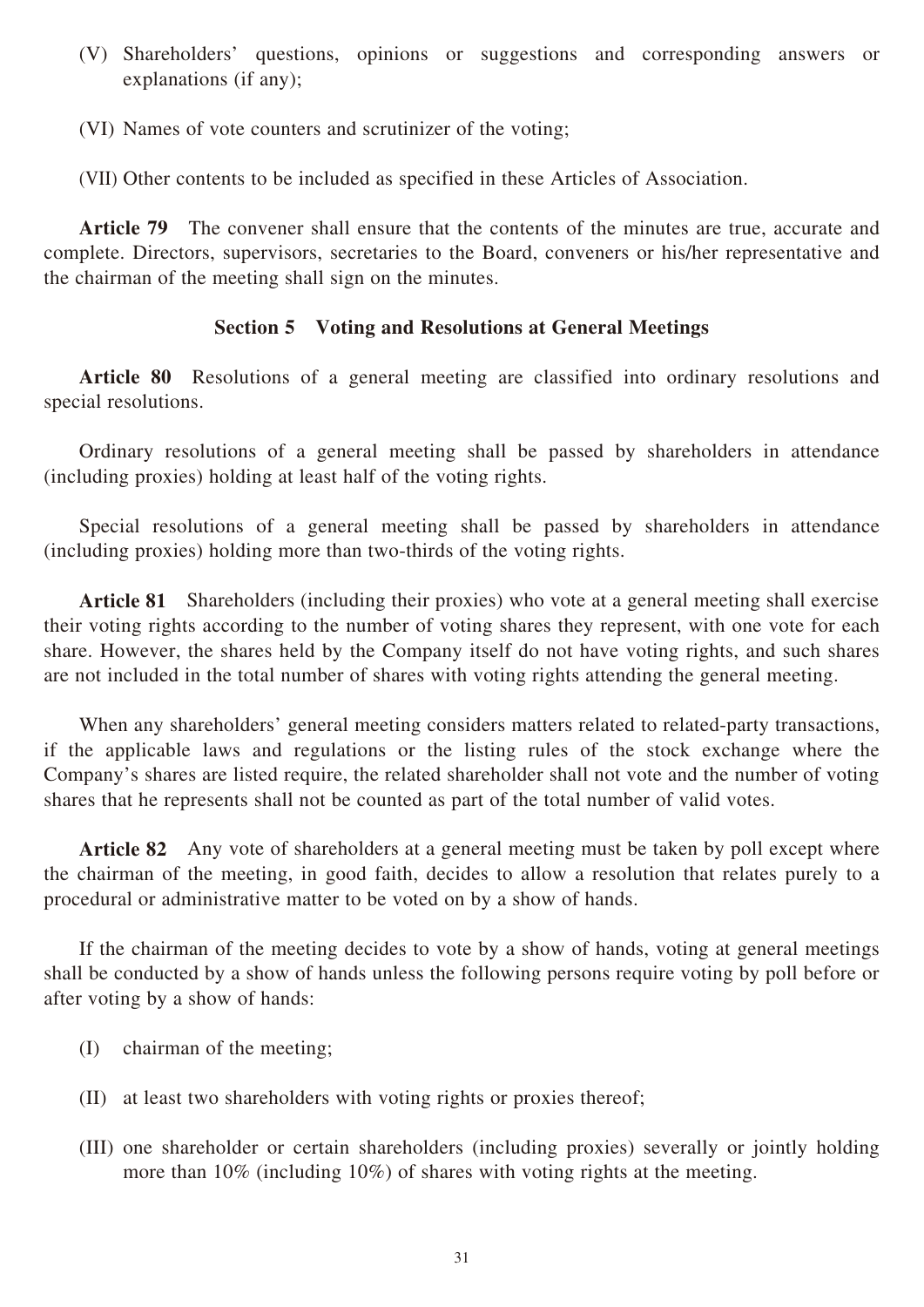If the chairman of the meeting decides to vote by a show of hands, unless a poll is demanded, the announcement by the chairman that whether the proposals have been passed based on the results of voting by a show of hands and the recording of such in the minutes shall be conclusive evidence. There is no need to provide evidence of the number or proportion of votes in favor of or against such resolution at the meeting.

The demand for a poll may be withdrawn by the person who demanded the same.

**Article 83** If the matter demanded to be resolved by a poll is the election of the chairman or the termination of the meeting, a poll shall be taken immediately. The chairman can decide when a poll will be taken if it is demanded for any other matter, and the meeting may continue, and other matters may be discussed. The results of that poll shall be considered as resolutions passed at the meeting.

**Article 84** On a poll taken at a meeting, a shareholder (including proxy) entitled to two or more votes need not cast all his votes in the same way.

**Article 85** In the case of an equality of votes, whether on a show of hands or on a poll, the chairman of the meeting shall be entitled to one additional vote.

**Article 86** Where applicable laws and regulations or Hong Kong Listing Rules requires any shareholder to abandon his or her voting on specific resolution or restricts any shareholder to vote for or against specific resolution, any vote of the shareholder or his or her proxy against the relevant requirement or restriction shall not be included.

**Article 87** The following matters shall be passed as ordinary resolutions in a general meeting:

- (I) work reports of the Board and the Supervisory Committee;
- (II) profit distribution plans and loss recovery plans proposed by the Board;
- (III) appointment and dismissal of the directors and non-employee representative supervisors and their remuneration and payment methods;
- (IV) the removal of a director (including an executive director) of the Company whose term of office has not expired, except as otherwise provided by law, administrative regulations or regulatory requirements; provided that such removal shall be without prejudice to any claim for damages under any contract by such director;
- (V) annual budget plans, financial account plans, balance sheet, profit and loss statement of the Company;
- (VI) annual reports of the Company;
- (VII) resolutions to appoint, remove or not to renew an appointment of the Company's accounting firm and to determine its remuneration;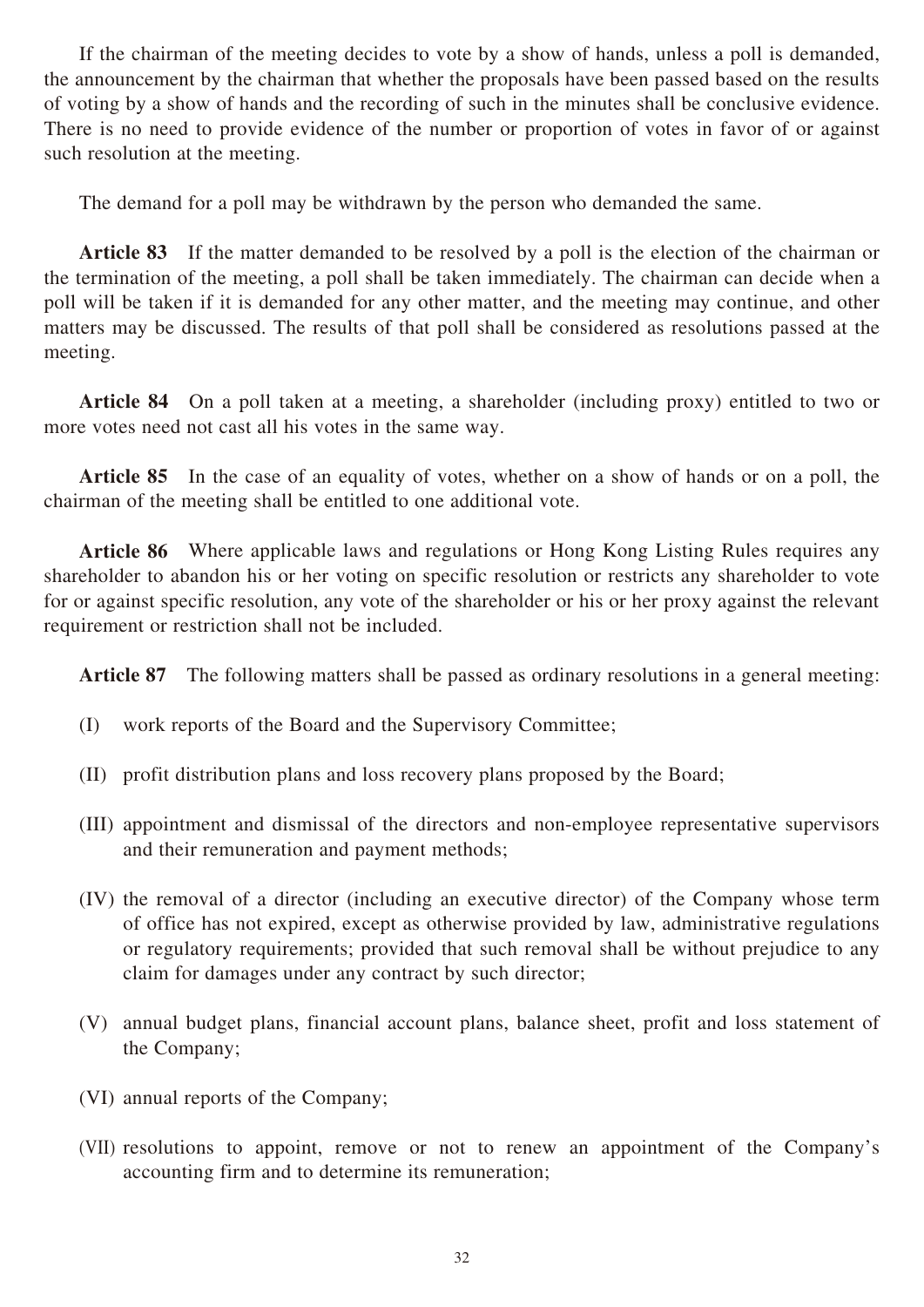- (VIII) external guarantee stipulated in Article 57 of these Articles of Associations (excluding item (II) in paragraph I);
- (IX) matters which shall be approved by a general meeting other than those required to be passed as special resolutions pursuant to laws, administrative regulations, listing rules of the places where the Company's shares are listed or the provisions of the Articles of Association.

**Article 88** The following matters shall be passed as special resolutions in a general meeting:

- (I) increase or reduction in the share capital of the Company and issuance of shares of any class, warrants and other similar securities; The matter on buy-back of the Company's shares by the Company to be submitted to the shareholders' general meeting for consideration in accordance with the provisions of the Articles of Association:
- (II) issuance of bonds by the Company;
- (III) division, merger, dissolution, liquidation, voluntary winding up or change of corporate form of the Company;
- (IV) amendments to the Articles of Association;
- (V) reviewing the matters involving the purchase, sale of material assets (including but not limited to lands, properties, equipment, and equities) or guarantee within one year which accounts for more than 30% of the audited total assets of the Company in the latest period;

(VI) Equity incentive plan;

(VII) other matters specified by laws, administrative regulations, listing rules of the places where the Company's shares are listed, or the Articles of Association or matters specified by ordinary resolutions of a general meeting that are considered to be significant to the Company and shall be passed as special resolutions.

The above-mentioned "within one year" means "within one fiscal year".

**Article 89** Shareholders who attend the shareholders' general meeting shall take one of the following stances when a resolution is put forward for voting: for, against or abstain.

Any unfilled, improperly filled or poorly handwritten votes or votes that are not cast shall be considered as abstentions from voting by the shareholders. Its respective shares shall be counted as "abstentions" in the voting results.

**Article 90** The chairman of the meeting shall be held responsible for deciding whether or not a resolution of the general meeting has been passed in accordance with the voting results. His/her decision shall be final and shall be announced at the meeting and recorded in the meeting minutes.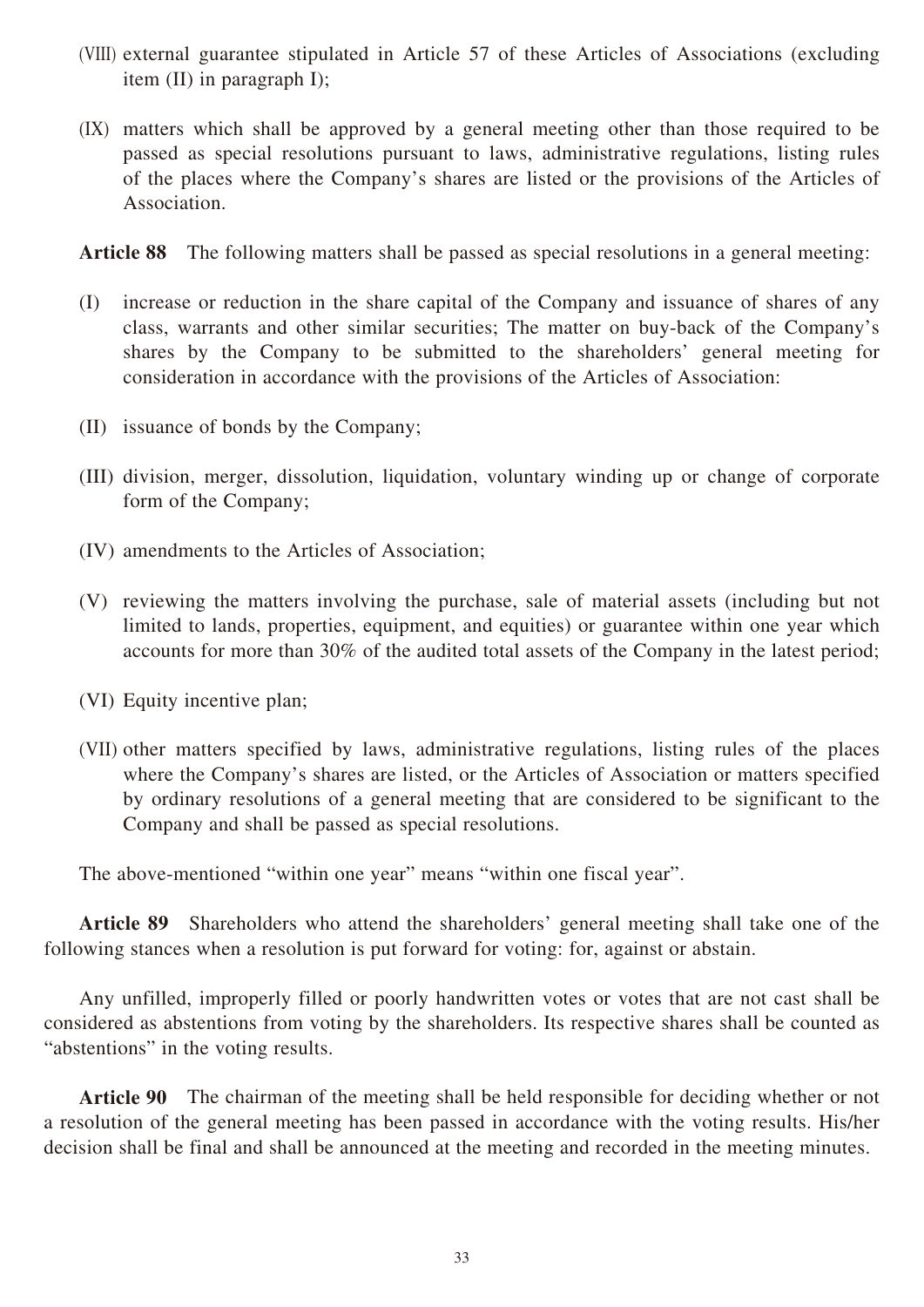**Article 91** If the chairman of the meeting has any doubts about the voting result of a proposed resolution, he/she may arrange to recount of the votes. If the chairman of the meeting does not arrange re-counting of the votes, a shareholder or proxy attending the meeting who dissent from the result announced by the chairman of the meeting shall be entitled to request re-counting of votes immediately after such announcement, in which case the chairman of the meeting shall immediately arrange re-counting of the votes.

**Article 92** If ballots are counted at a general meeting, the counting results shall be recorded in the minutes of the meeting. The minutes together with the attendance record of shareholders, the powers of attorney of the proxies and valid record of other means of voting, shall be kept at the domicile of the Company.

**Article 93** Shareholders may examine photocopies of the minutes of meetings during the Company's office hours free of charge. If any shareholder requests for a photocopy of the relevant minutes of meetings from the Company, the Company shall send such photocopies within seven days upon receipt of the payment for reasonable charges.

## **CHAPTER IX SPECIAL PROCEDURES FOR VOTING BY CLASS SHAREHOLDERS**

**Article 94** Shareholders of different classes of shares are class shareholders.

Class shareholders shall enjoy rights and assume obligations in accordance with laws, administrative regulations, listing rules of the places where the Company's shares are listed, and the provisions of the Articles of Association.

**Article 95** If the Company proposes to change or nullify the rights of a certain class of shareholders, such proposal shall be passed by a special resolution at a general meeting and be passed at the meeting convened according to Article 97 to Article 101 of the Articles of Association respectively for the affected class of shareholders.

**Article 96** The rights of a certain class of shareholders shall be deemed to have been changed or nullified in the following circumstances:

- (I) to increase or decrease the number of shares of that class, or to increase or decrease the number of shares of other class which enjoy the same or more voting rights, distribution rights or other privileges;
- (II) to convert all or part of the shares of that class into another class, convert all or part of the shares of another class into that class, or grant such conversion rights;
- (III) to nullify or reduce the rights of that class of shares to receive payable dividends or cumulative dividends;
- (IV) to reduce or nullify the privileged rights of that class of shares to acquire dividends or to obtain the distribution of assets during liquidation of the Company;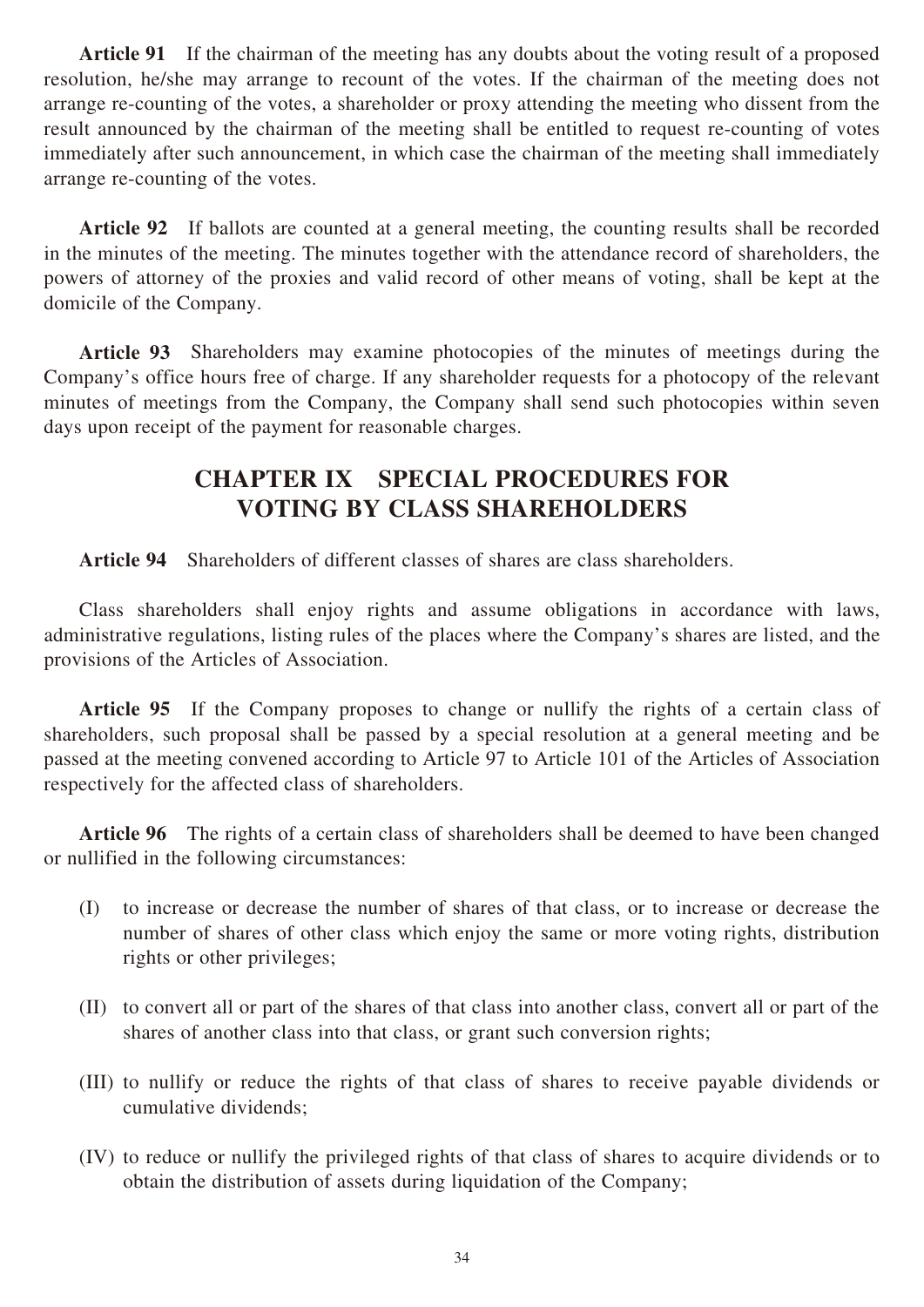- (V) to increase, nullify or reduce the conversion, option, voting, transfer or privileged allotment rights of that class of shares or the rights of such class of shares to obtain securities issued by the Company;
- (VI) to nullify or reduce the rights of that class of shares to receive amounts payable by the Company in a particular currency;
- (VII) to create a new class of shares which enjoys the same or more voting rights, distribution rights or other privileges as compared with that class of shares;
- (VIII) to restrict the transfer of ownership of that class of shares, or increase the restrictions;
- (IX) to grant the share subscription options or share conversion options of that class or another class of shares;
- (X) to increase the rights and privileges of another class of shares;
- (XI) any restructuring scheme of the Company that may result in the assumption of disproportionate responsibilities by different classes of shareholders during the restructuring; and
- (XII) to revise or nullify the provisions in the Articles of Association.

**Article 97** Shareholders of the affected class, whether or not otherwise have the right to vote at general meetings, shall nevertheless have the right to vote at class meetings in respect of matters referred to in items (II) to (VIII) and (XI) to (XII) of Article 96, but interested shareholders shall not be entitled to vote at such shareholders' class meetings.

The "interested shareholder" mentioned in the preceding paragraph means:

- (I) in the case of a repurchase of the Company's shares by offers to all shareholders in the same proportion or public dealing on a stock exchange in accordance with the provisions of Article 30 of the Articles of Association, a controlling shareholder within the meaning of the article 54 in Articles of Association;
- (II) in the case of a purchase of the Company's shares by an off-market agreement under Article 30 of the Articles of Association, a shareholder to whom the agreement is related;
- (III) in the case of a proposal of restructuring of the Company, a shareholder who bears less than a proportionate amount of obligations imposed on the shareholders of that class or who has an interest different from that of the other shareholders of that class.

**Article 98** A resolution of the meeting for a certain class of shareholders shall be passed by more than two-thirds of the voting shares represented by shareholders of that class present at the meeting in accordance with Article 97.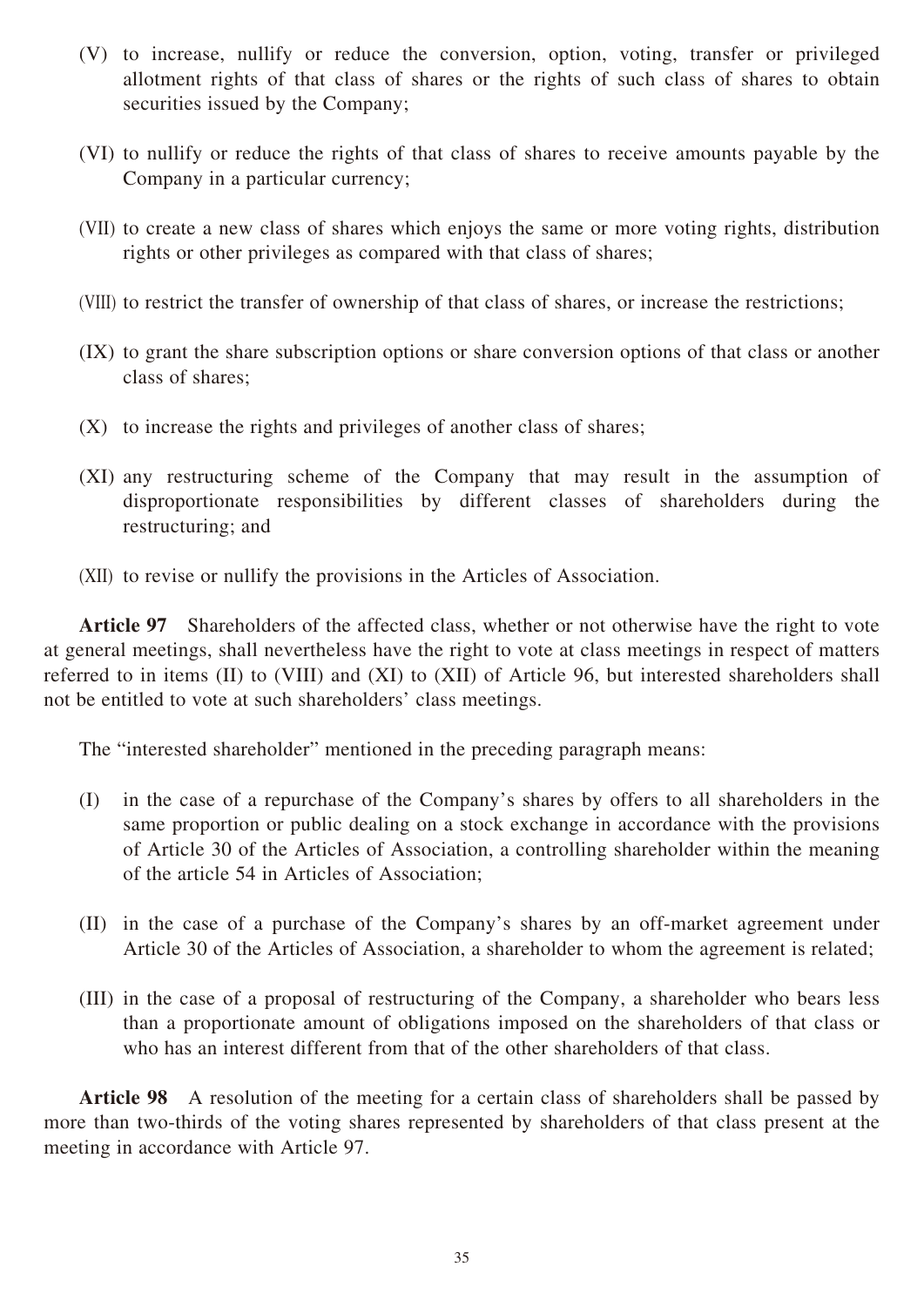**Article 99** Written notice of a class meeting shall be given by the Company 15 days or 10 working days (whichever is longer) prior to the date of the class meeting to notify all the registered shareholders holding shares of that class of the matters to be considered at the meeting and the date and place of the meeting.

If the number of shares carrying voting rights at the meeting represented by the shareholders who intend to attend the class meeting reaches more than a half of the shares which have the right to vote at the class meeting, the Company may convene the class meeting; if not, the Company shall, within five days, notify the shareholders of the class by public announcement of the matters to be considered, the date and the venue for the class meeting. The Company may then convene the class meeting after the publication of such notice.

If there is any special requirement by the listing rules of the places where the Company's shares are listed, such requirements shall prevail.

Article 100 Notice of class meetings need only be served on shareholders entitled to vote thereat.

Class meetings shall be conducted in a similar way as closely as possible to the procedures for general meetings. Except as otherwise provided in this chapter, the provisions of the Articles of Association relating to the conduct of any general meeting shall apply to any class meeting.

**Article 101** In addition to holders of other class of shares, holders of domestic shares and overseas listed foreign shares are deemed to be shareholders of different classes.

The special voting procedures for class shareholders shall not apply to the following circumstances:

- (I) the Company, upon the approval by way of a special resolution at the general meeting, issues solely domestic shares or overseas listed foreign shares or both every 12 months, provided that each of the amount of the domestic shares and overseas listed foreign shares intended to be issued accounts not more than 20% of the outstanding shares in issue of the respective class;
- (II) the Company's plan on issuing domestic shares and overseas listed foreign shares at the time of its establishment, which is completed within 15 months upon the date of approval from the securities regulatory authorities of the State Council.
- (III) upon approval from the competent securities regulatory authorities of the State Council and approved by the Hong Kong Stock Exchange, the shareholders of the Company list and trade the unlisted shares on foreign stock exchanges.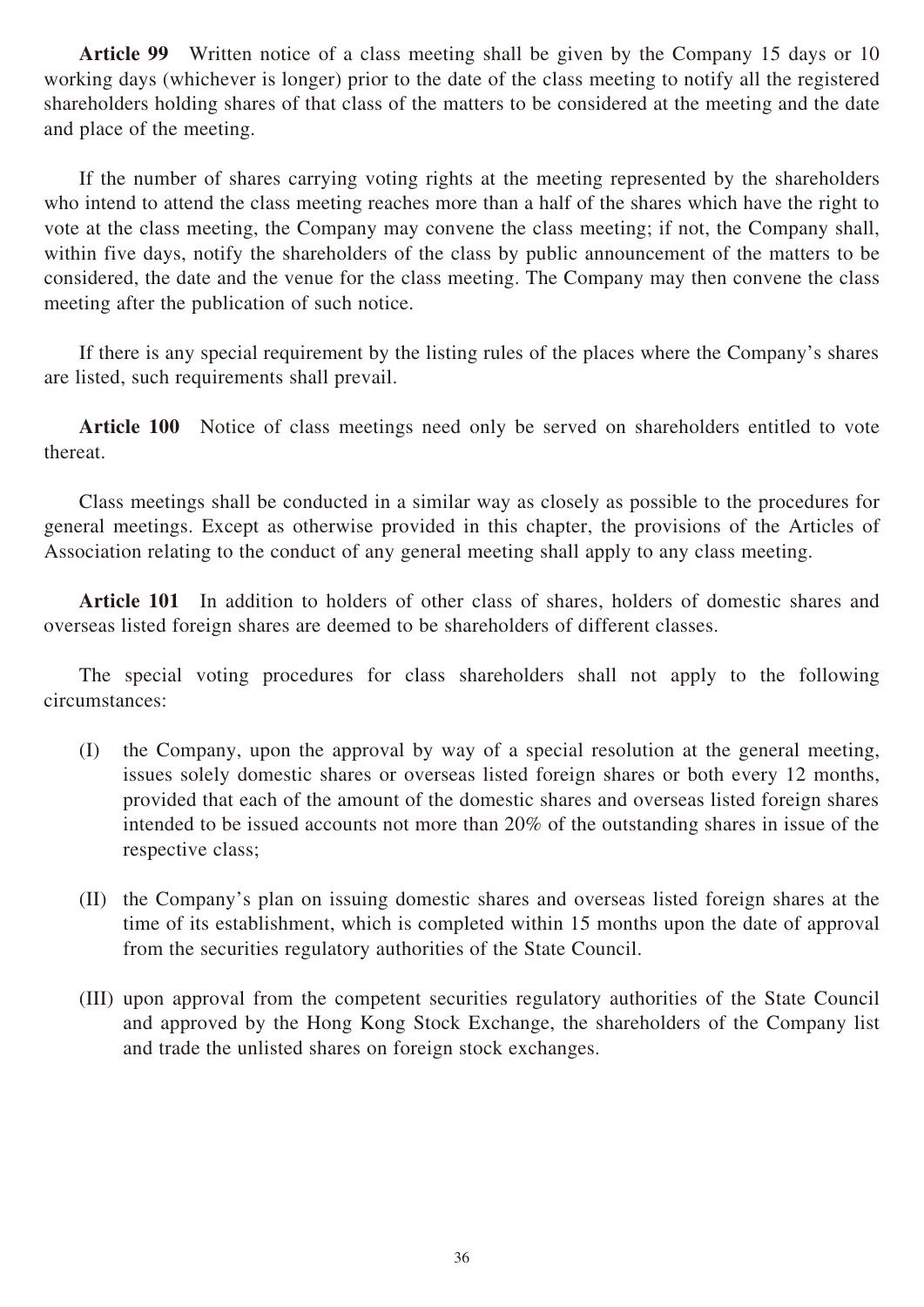### **CHAPTER X THE BOARD**

#### **Section I The Board**

**Article 102** The Company shall establish a Board, which shall be accountable and report its work to the shareholders' general meeting. The Board shall consist of seven directors, in which there shall be three independent non-executive directors. The Board shall have one chairman. The chairman shall be appointed and could be removed by a majority of all members of the Board. The chairman shall serve a term of three years subject to re-election.

**Article 103** The Company shall set aside a period of time before convening the meeting in respect of candidates nominated by shareholders taking up the role of directors. Within this period, shareholders may issue a written notice to the Company in respect of nominating a candidate to be a director, and such candidate may issue the written notice regarding the indication of his/her intention to accept the nomination to the Company. The aforementioned period shall be at least seven days and shall commence no earlier than the first day after the despatch of the notice of the meeting appointed for such election and end no later than seven days prior to the date of such meeting.

**Article 104** Directors shall be elected and replaced at general meetings and serve a term of three years. A Director may serve consecutive terms if re-elected upon the expiration of his/her term.

The term of office of a director shall commence from the date of him/her assuming office until the expiry of the term of the prevailing session of the Board. Where a director has not been timely re-elected at the expiry of the term of office, or where a director has resigned during the term of office resulting that the number of the members in the board falls below the quorum, the original director shall perform his/her duties as a director, prior to the assumption by the re-elected director, in accordance with the laws, administrative regulations, departmental rules and regulations, listing rules of the places where the Company's shares are listed and the provisions of the Articles of Association.

Any person appointed by the Board as a Director to fill a casual vacancy on the Board or as an addition to the Board shall hold office only until the first general meeting of the Company after his appointment and shall then be eligible for re-election.

Any unexpired director can be removed before the expiration of his/her term of office by an ordinary resolution passed at a general meeting, subject to full compliance with the relevant laws and administrative regulations and the Listing Rules of stock exchanges. Such removal does not affect the rights of such director to make any claim under any contract.

A director is not required to hold any shares of the Company.

**Article 105** Unless provided by the Articles of Association or legally authorized by the board of directors, no director shall act on behalf of the Company or the board of directors. When a director acts in his/her own name and a third party reasonably considers such director acts on behalf of the Company or the board of directors, such director shall declare in advance his/her position and capacity.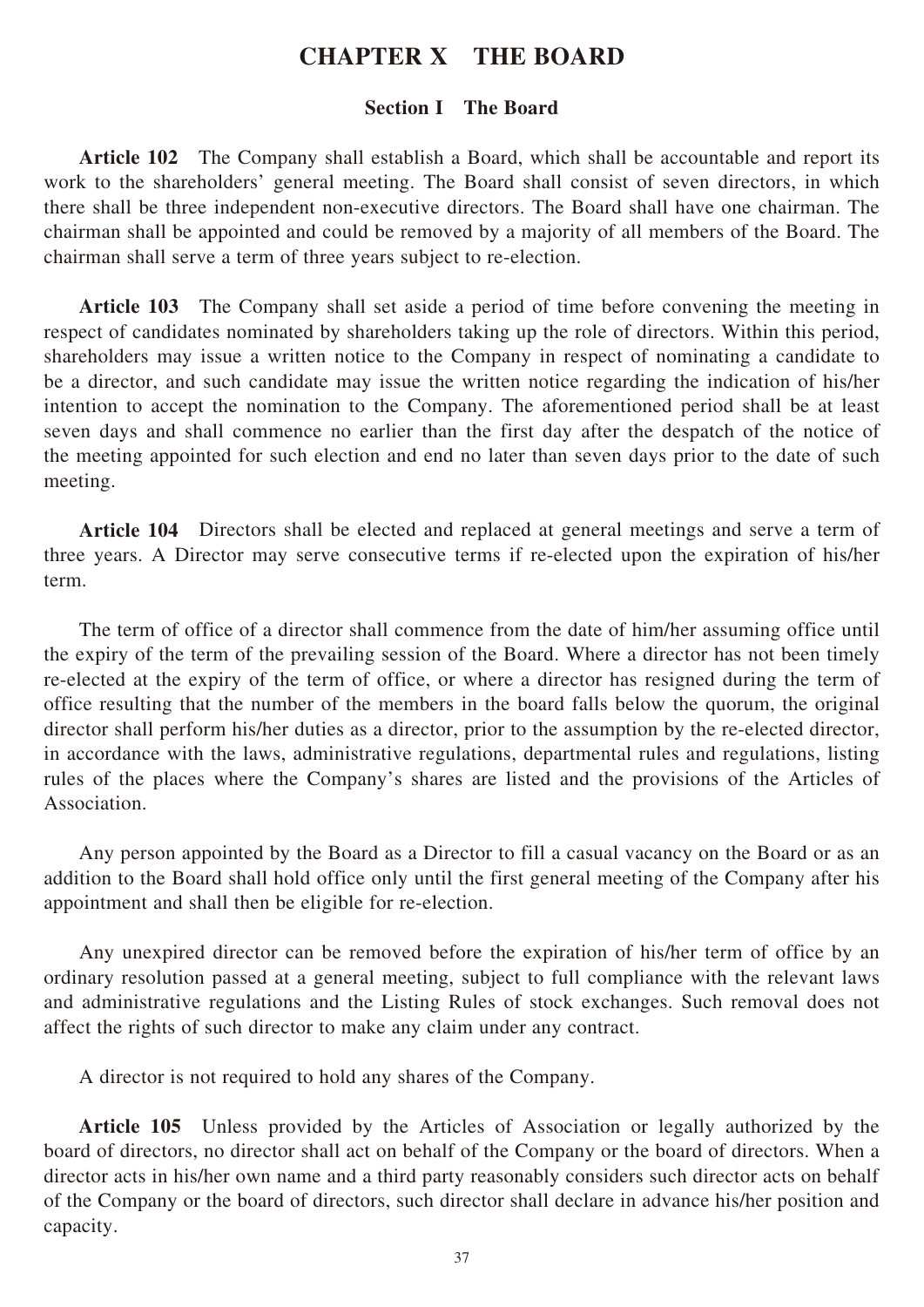#### **Section 2 Board of Directors**

**Article 106** The Board shall be accountable to the general meeting and perform the following duties and powers:

- (I) to convene the general meeting and report its performance at the general meetings;
- (II) to implement resolutions adopted at the general meetings;
- (III) to make decisions on the Company's business plans and investment plans;
- (IV) to formulate the Company's annual financial budgets and annual financial accounting plans;
- (V) to formulate the Company's profit distribution plans and loss recovery plans;
- (VI) to formulate the proposals on the increase or reduction of the Company's registered capital and the proposals on the issuance of bonds or other securities and listing plans;
- (VII) to formulate the plans for a merger, division, dissolution and other changes in the corporate form of the Company;
- (VIII) to determine the establishment of internal management departments of the Company;
- (IX) to appoint or dismiss the general manager, the Board Secretary and the Company Secretary of the Company, and determine the remuneration matters, and to appoint or dismiss the deputy general manager, financial officer and other senior management members of the Company as nominated by the general manager and to determine their remunerations;
- (X) to formulate the basic management system of the Company;
- (XI) to formulate the proposals for any amendment to the Articles of Association;
- (XII) to authorize the chairman or general manager to exercise some of the duties and powers of the Board;
- (XIII) to consider and approve (1) share transactions with all percentage ratios of less than 5% and the consideration including shares to be issued for listing (including oneoff transactions and a series of transactions that require a combined calculation of the percentage ratios), (2) disclosable transactions with all percentage ratios of 5% or more but less than 25% (including one-off transactions and a series of transactions that require the combined calculation of the percentage ratios), calculated in accordance with the percentage ratio requirements of Rule 14.07 of the Hong Kong Listing Rules and (3) partially exempt connected transactions and non-exempt connected transactions with all percentage ratios (except profits ratio) of higher than 0.1% but lower than 5% (including one-off transactions and a series of transactions that require the combined calculation of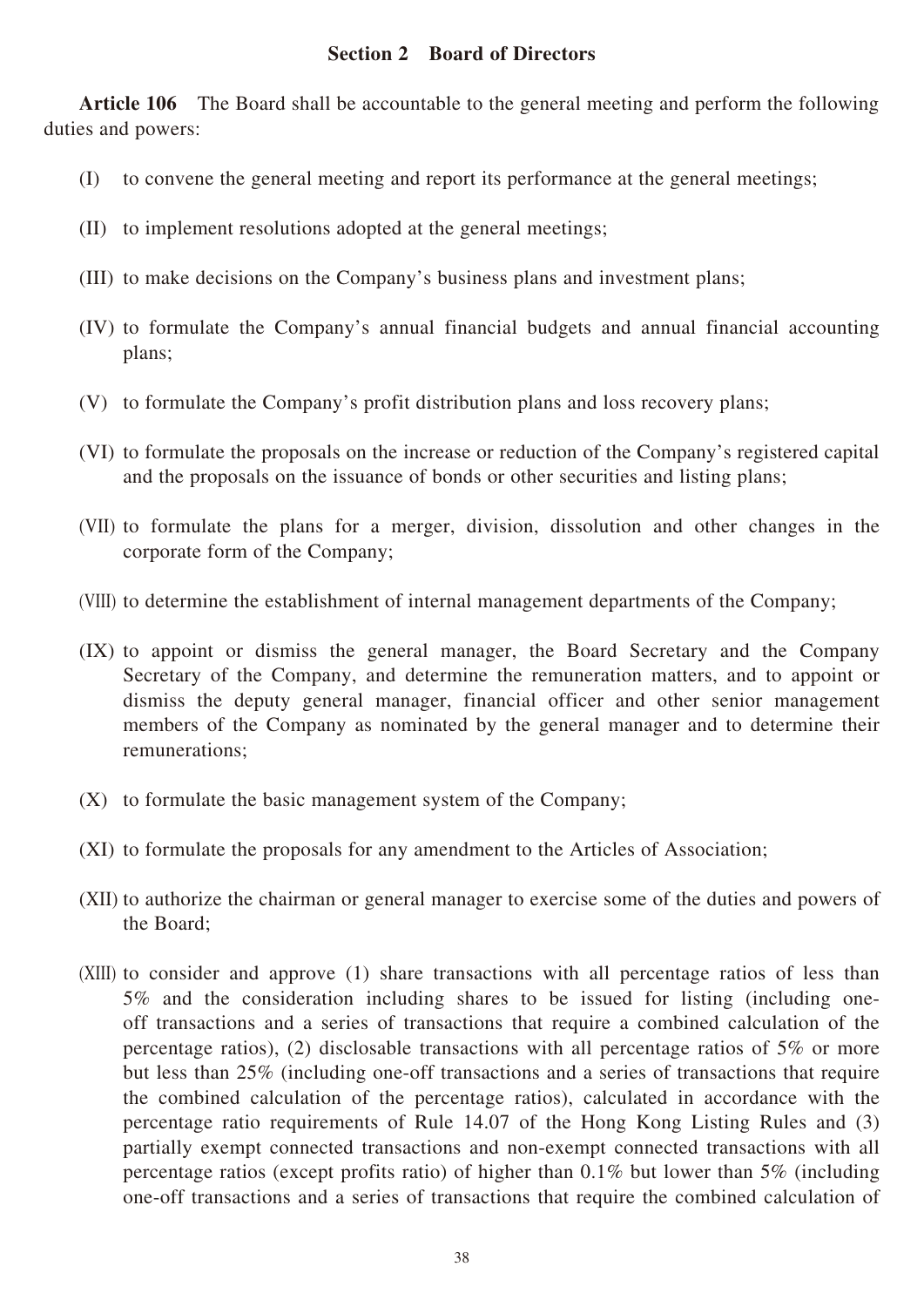the percentage ratios), calculated in accordance with the percentage ratio requirements of Rule 14.07 of the Hong Kong Listing Rules.

- (XIV) the investment, purchase and disposal of assets, asset mortgage, consigned financial management and financing which shall be submitted to the Board for determination in accordance with the listing rules of the stock exchange of the place(s) in which the shares of the Company are listed;
- (XV) to formulate the incentive stock option plan of the Company;
- (XVI) to prepare the proposal on the amount and payment method of the emoluments of directors and to submit it to the general meeting for decision;
- (XVII) to manage the information disclosure of the Company;
- (XVIII) to propose at general meetings for the appointment or change of accounting firm conducting auditing for the Company;
- (XIX) to decide on such major matters and administrative affairs other than those ought to be decided by the general meeting of the Company as specified in the laws, administrative regulations, rules and regulations of the authorities and these Articles of Association of the Company;
- (XX) to review and approve provision of external guarantees by the Company, other than the guarantees which are subject to review and consideration at a general meeting in accordance with Article 57 of the Articles of Association;
- (XXI) other duties and powers stipulated by laws, administrative regulations, departmental rules and regulations, listing rules of the places where the Company's shares are listed, or the provisions of the Articles of Association.

Except for the Board resolutions in respect of the matters specified in paragraphs (VI), (VII) and (XI) which shall be passed by more than two-thirds of the directors, the Board resolutions in respect of all other matters set out in the preceding paragraphs may be passed by more than one-half of the directors.

Should the foregoing exercise of such functions and powers by the Board, or any transaction or arrangement of the Company be considered and reviewed by a general meeting according to the listing rules of the stock exchange of the places where the Company's shares are listed, such shall be submitted to the general meeting for consideration and review.

**Article 107** In cases where the expected value of fixed assets proposed for disposal by the Board of Directors, when aggregated with the value of fixed assets disposed within four months before the proposed disposal, exceeds 33% of the value of the fixed assets set out in the latest balance sheet reviewed by the general meetings, the Board shall not dispose or consent to dispose of such fixed assets without prior approval at the general meetings.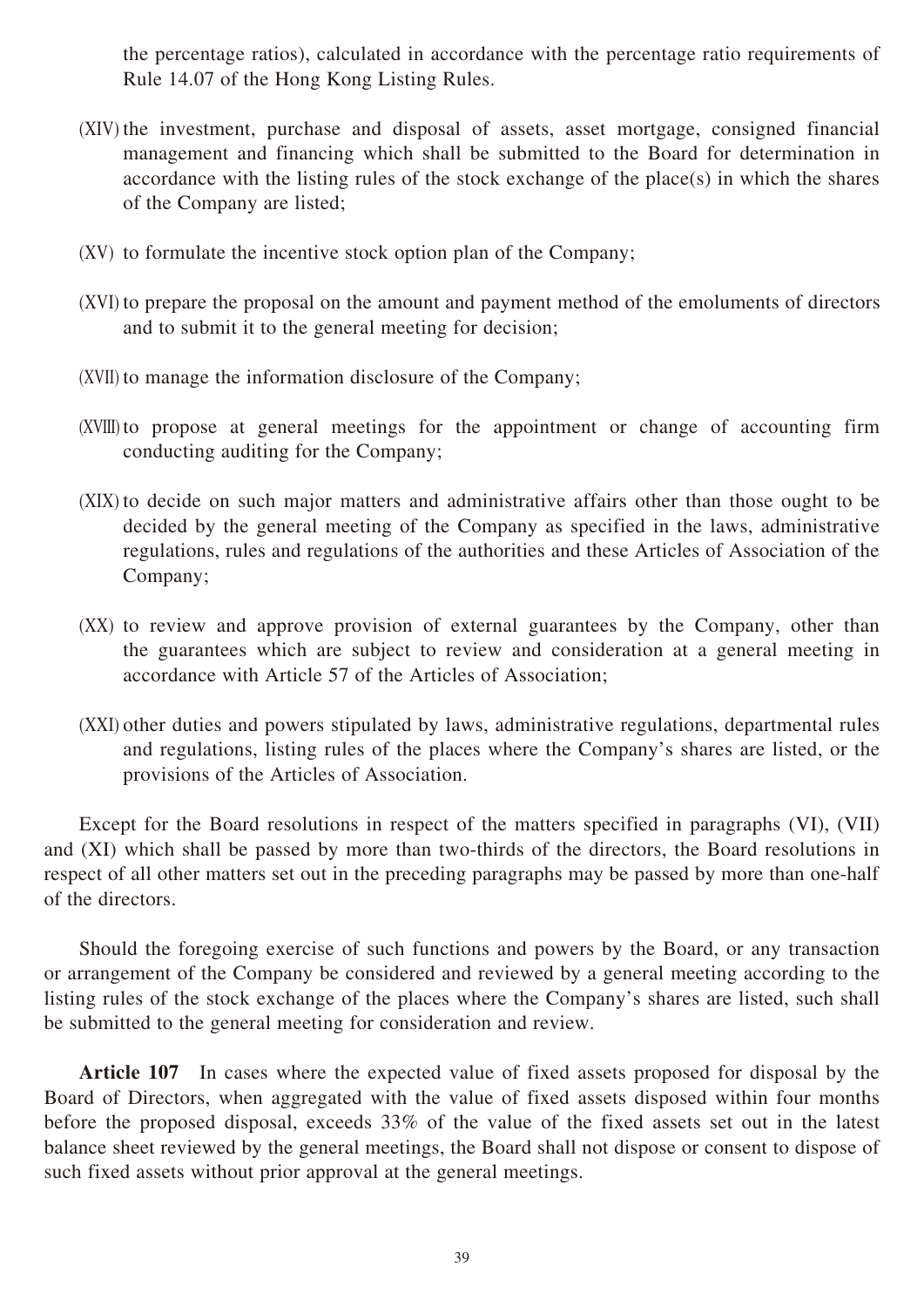The term "fixed assets disposal" referred to in this Article represents (among other things) transferring certain interests in assets, but not including the provision of guarantees with fixed assets.

The validity of transactions regarding fixed assets disposal by the Company shall not be affected due to a breach of the first paragraph of this Article.

**Article 108** The chairman of the Board shall exercise the following powers:

- (I) to preside over general meetings, to convene and preside over Board meetings;
- (II) to supervise and inspect the implementation of Board resolutions;
- (III) to execute documents in relation to the Company's issue of shares, corporate bonds, and other valuable securities;
- (IV) to sign important documents of the Board;
- (V) in case of emergency circumstances of force majeure events such as extraordinary natural disasters, to exercise special disposal powers which are in compliance with legal requirements and are in the interests of the Company on matters of the Company and provide ex-post reports to the Board and the shareholders' general meeting;
- (VI) to nominate or recommend general manager, secretary to the Board and company secretary, for the Board to consider and vote;
- (VII) other powers delegated by the Board and prescribed by the listing rules of the place(s) in which the shares of the Company are listed.

If the chairman of the board of the Company is unable to perform his or her duties or fails to perform his or her duties, a director elected by at least one-half of the directors shall perform such duties.

**Article 109** Meetings of the Board shall be classified into the regular meetings of the Board and extraordinary meetings of the Board.

At least four Board meetings shall be convened each year, among which there are two regular Board meetings. Board meetings shall be convened by the chairman of the board. The meeting notice and meeting documents of regular Board meetings shall be served on all directors and supervisors at least fourteen days before the meeting (excluding the day of the meeting). The Board of Directors shall have arrangements to ensure that all directors have the opportunity to put forward matters for discussion to be included in the agenda of the regular meetings of the Board of Directors.

Board meetings shall generally be convened on-site. Whenever it is necessary, the Board meetings may be convened through video, telephone, fax, or email after agreement of the convener (the meeting presider) or proposer provided that the directors can fully give their opinions. The Board meetings may also be held on-site and off-site simultaneously.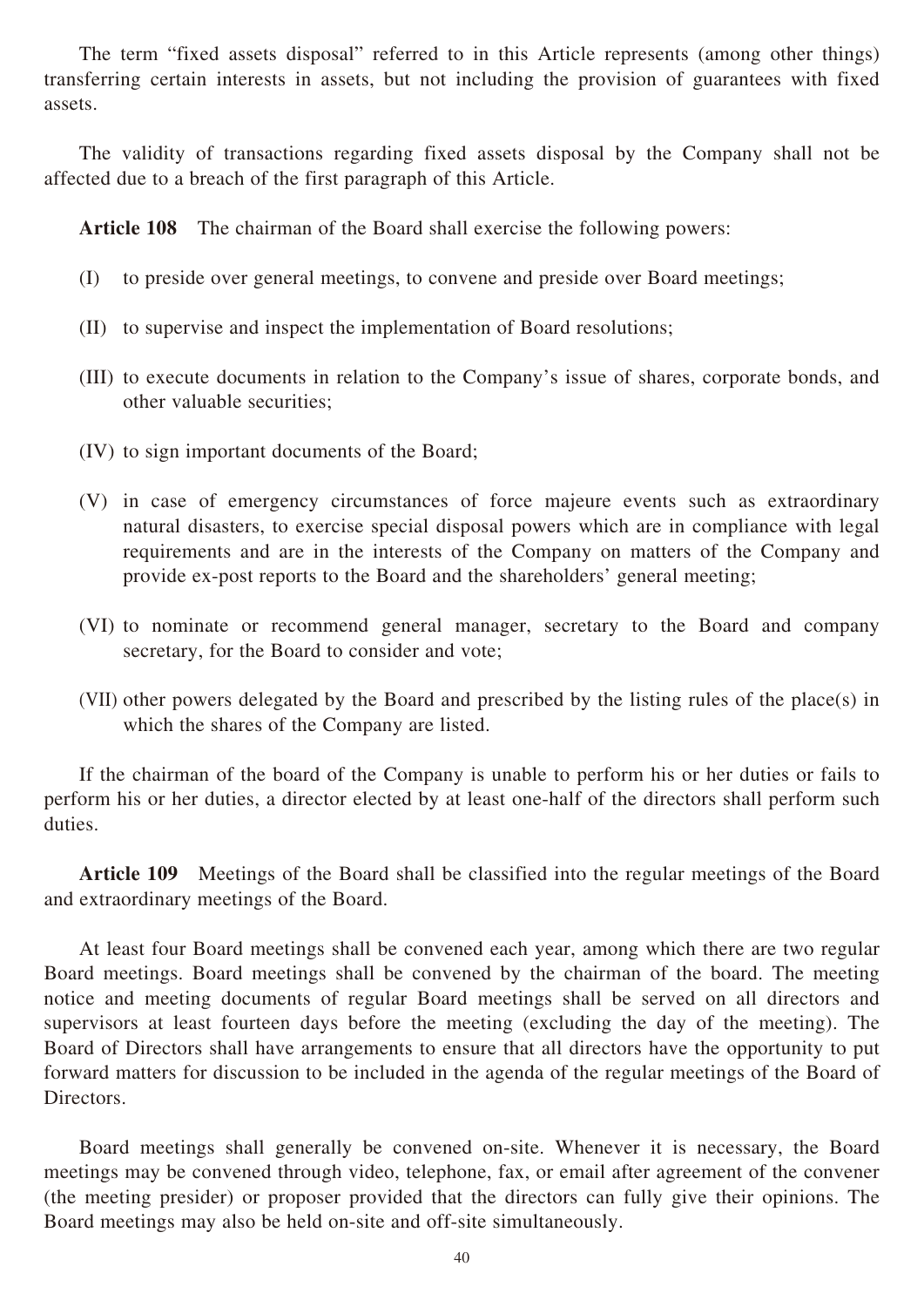**Article 110** The chairman of the board shall convene an extraordinary board meeting within ten days after received the proposal in one of the following circumstances:

(I) proposed by shareholders holding more than one-tenth of the voting rights;

- (II) proposed by more than one-third of the directors;
- (III) proposed by more than a half of independent non-executive directors;
- (IV) proposed by the general manager or the Supervisory Committee;
- (V) considered necessary by the chairman; and
- (VI) other circumstances stipulated by the Articles of Association.

**Article 111** The notice of board meeting and extraordinary board meeting shall be served in writing to all directors and supervisors by hand, mail, e-mail, or facsimile five days before the date of the meeting. However, if an extraordinary meeting of the Board of Directors needs to be held quickly due to urgent circumstances, a meeting notice may be given at any time by telephone or, other oral methods, provided that the convener gives an explanation thereof at the meeting.

Article 112 Except for the extraordinary meeting of the Board under urgent circumstances, the notice of board meeting shall be served by hand or e-mail, facsimile, and other means.

A notice of a meeting of the Board in writing shall include the following particulars:

- (I) the date and venue of the meeting;
- (II) matters to be considered at the meeting;
- (III) the date of issuance of the notice.

If a meeting is held by means of correspondence, the notice of the meeting shall specify the manner, deadline and address for the directors to send the votes.

**Article 113** Meetings of the Board may be held only if more than one-half of the directors are present.

Each director shall be entitled to one vote. Save as otherwise specified in the Articles of Association, resolutions made by the Board shall be passed by more than half of all directors.

If the votes for and against are the same, the chairman shall be entitled to cast one additional vote.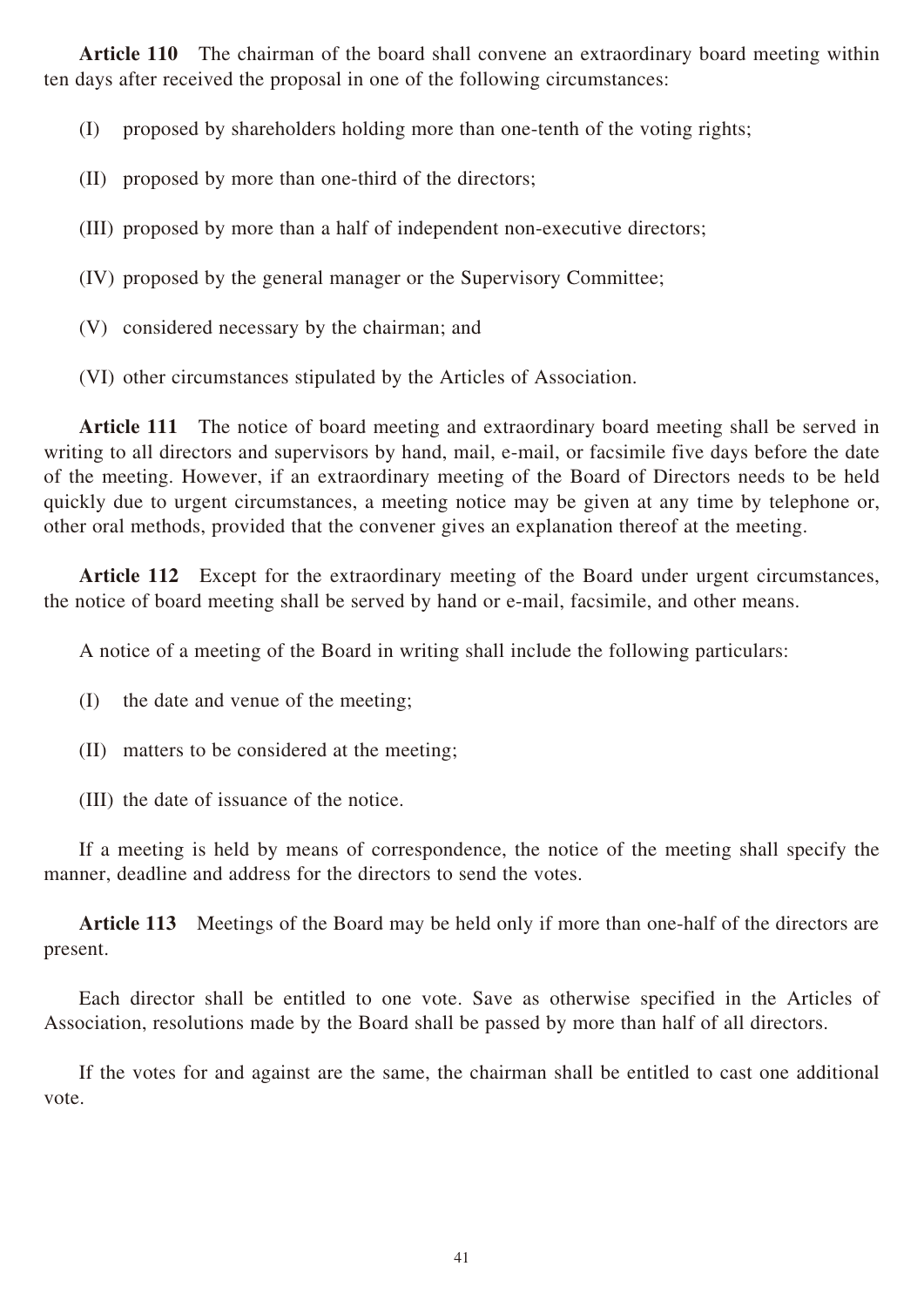**Article 114** Where a director or any of his/her close associates (as defined in the Hong Kong Listing Rules) has any interest in the subject matter of the board meeting, such director shall abstain from the meeting, and his/her voting rights shall be withdrawn and he/she shall not be counted in the quorum of the meeting. Where any Director is required to abstain from voting, the relevant meeting of the Board may be held when more than half of the uninterested Directors attend the meeting, and the resolutions formed shall be passed by more than half of the uninterested Directors. If the number of uninterested Directors attending the meeting is less than 3, the relevant proposal shall not be voted and shall be submitted to the general meeting for review.

**Article 115** Meetings of the Board shall be attended by the directors in person. If a director is unable to attend a meeting for any reason, he/she shall appoint another director in writing to attend the meeting on his/her behalf. Such an instrument of appointment shall specify the names of the proxy, the issues, the scope of the authorization granted by the principal, and the term of validity of the appointment and with the principal's signature or seal.

The director attending the meeting on behalf of the absent director shall exercise the director's rights to the extent authorized. If a director fails to attend a meeting of the Board and has not appointed a proxy to attend the meeting on his/her behalf, he/she shall be deemed to have waived his/her right to vote at such meeting.

**Article 116** All resolutions at the Board meeting were voted by registered poll.

On the premise that the directors are assured to have fully expressed their views, the extraordinary board meeting may be conducted by way of circulating written resolution(s), which shall be signed by the directors attending the meeting and delivered to the Company by hand, mail, e-mail or facsimile.

Where the directors cannot sign the resolutions made at a telephone meeting or video meeting in real time, they may give a verbal vote first and responsively affix the written signature thereof. The verbal vote by a director shall have the same effect as the written signature, provided that there is no discrepancy between the opinions expressed by such director in completing the written signature and the opinions orally expressed by him during the meeting. If there is a discrepancy between the two, the opinions orally expressed shall prevail.

If a Board meeting is held via circulation of written proposal, directors or proxies thereof shall write down their opinions of pros or cons. Once the number of directors voting in favor of the proposal has reached the quorum necessary for resolving on the proposal as specified in the Articles of Association, such proposal shall be passed as a resolution of the Board.

**Article 117** The board shall keep minutes of resolutions on matters discussed at relevant meetings. The minutes shall be signed by the directors and the person who recorded the minutes present at such meetings.

The directors shall be liable for the resolutions of the Board. If a resolution of the Board violates the laws, administrative regulations, the listing rules of the stock exchange where the Company's shares are listed or the Company's Articles of Association, thereby causing the Company to sustain a material loss, the directors who took part in the resolution shall be liable to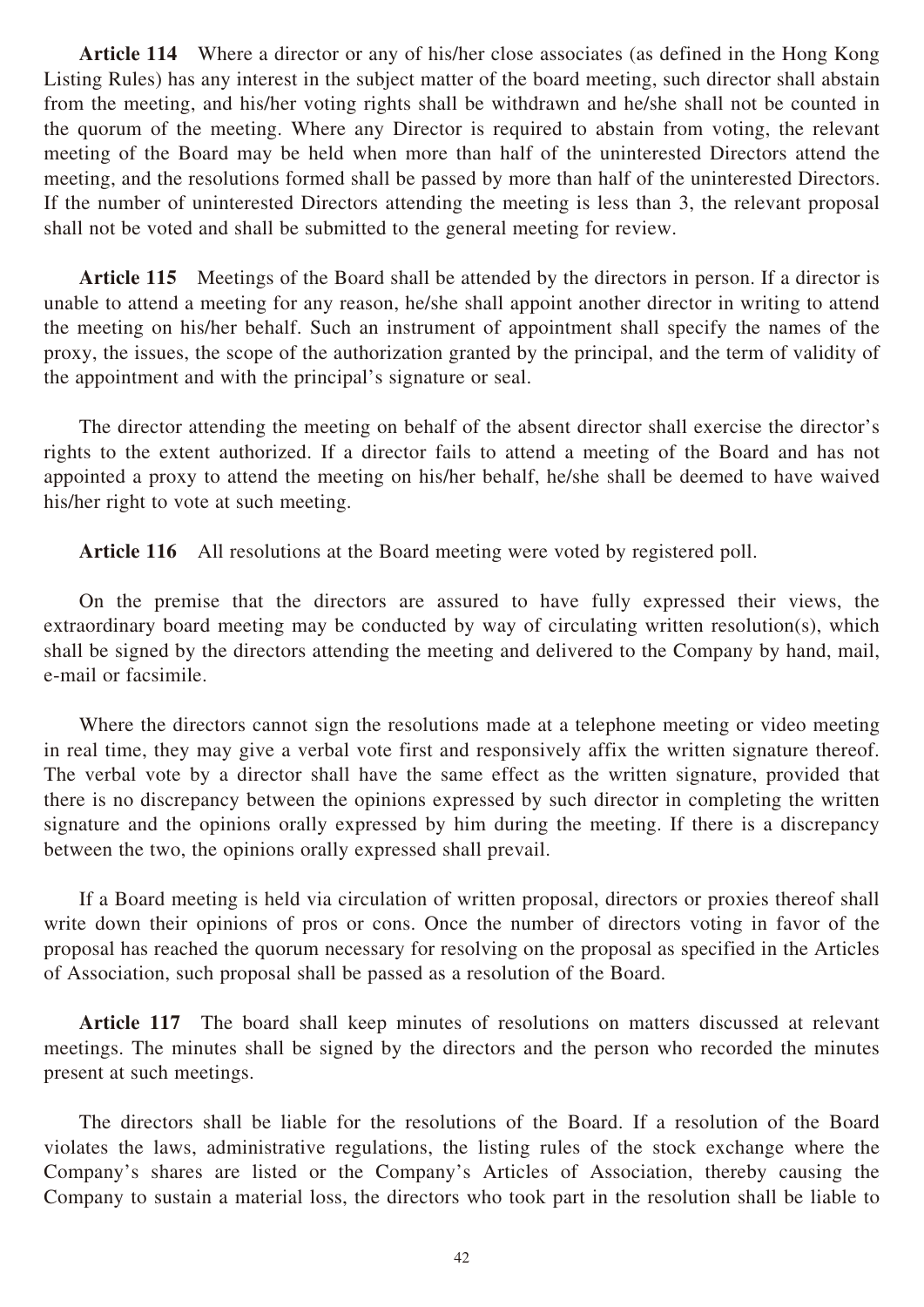the Company for damages. However, if a director is proved to have expressed his/her opposition to such resolution when it was put to the vote, and such opposition is recorded in the minutes of the meeting, such director may be released from such liability.

Archives of board meetings, including notices of meeting, meeting materials, attendance book, power of attorney for attendance by proxy, voice recording of meeting, ballots, meeting minutes signed by the attending directors for confirmation, meeting summaries, resolution records, etc., shall be kept by the secretary of the Board. Such minutes shall be available for inquiry at any reasonable time upon reasonable notice by any director. The minutes of Board meetings shall be kept as archives of the Company.

Article 118 Where necessary, the Board may establish special committees such as audit committee, nomination committee and remuneration committee, which are the special working body under the Board and responsible for providing suggestions and advices to the Board. Special committees shall not make any resolution in the name of the Board. Instead, in the absence of violation of the provisions under PRC's relevant laws, regulations, regulatory documents and the listing rules of the stock exchange where the Company's shares are listed, they shall exercise the right of decision on the authorized matters under the special authorization of the Board.

### **CHAPTER XI SECRETARY TO THE BOARD**

**Article 119** The Company shall have a secretary to the board, who shall be engaged or dismissed by the Board. The secretary to the board shall be a senior management officer of the Company.

**Article 120** The secretary to the board shall be a natural person with the necessary professional knowledge and experience. His or her main duties shall be as set forth below:

- (I) ensuring that the Company has complete organizational documents and records;
- (II) ensuring that the Company prepares and submits reports and documents required by relevant authorities pursuant to the law;
- (III) ensuring that the register of shareholders of the Company is properly established, and that persons entitled to receive relevant records and documents of the Company are given timely access to such records and documents;
- (IV) other duties assigned by the Board and other duties required by laws, regulations, and the stock exchange listing rules for the listing of company stocks.

**Article 121** A director or other senior management of the Company may also act as the secretary to the Board of the Company. No accountant of the accounting firm which has been appointed by the Company shall act as the secretary to the Board.

Where the office of secretary is held concurrently by a director, and an act is required to be done by a director and a secretary separately, the person who holds the office of director and secretary shall not perform the act in a dual capacity.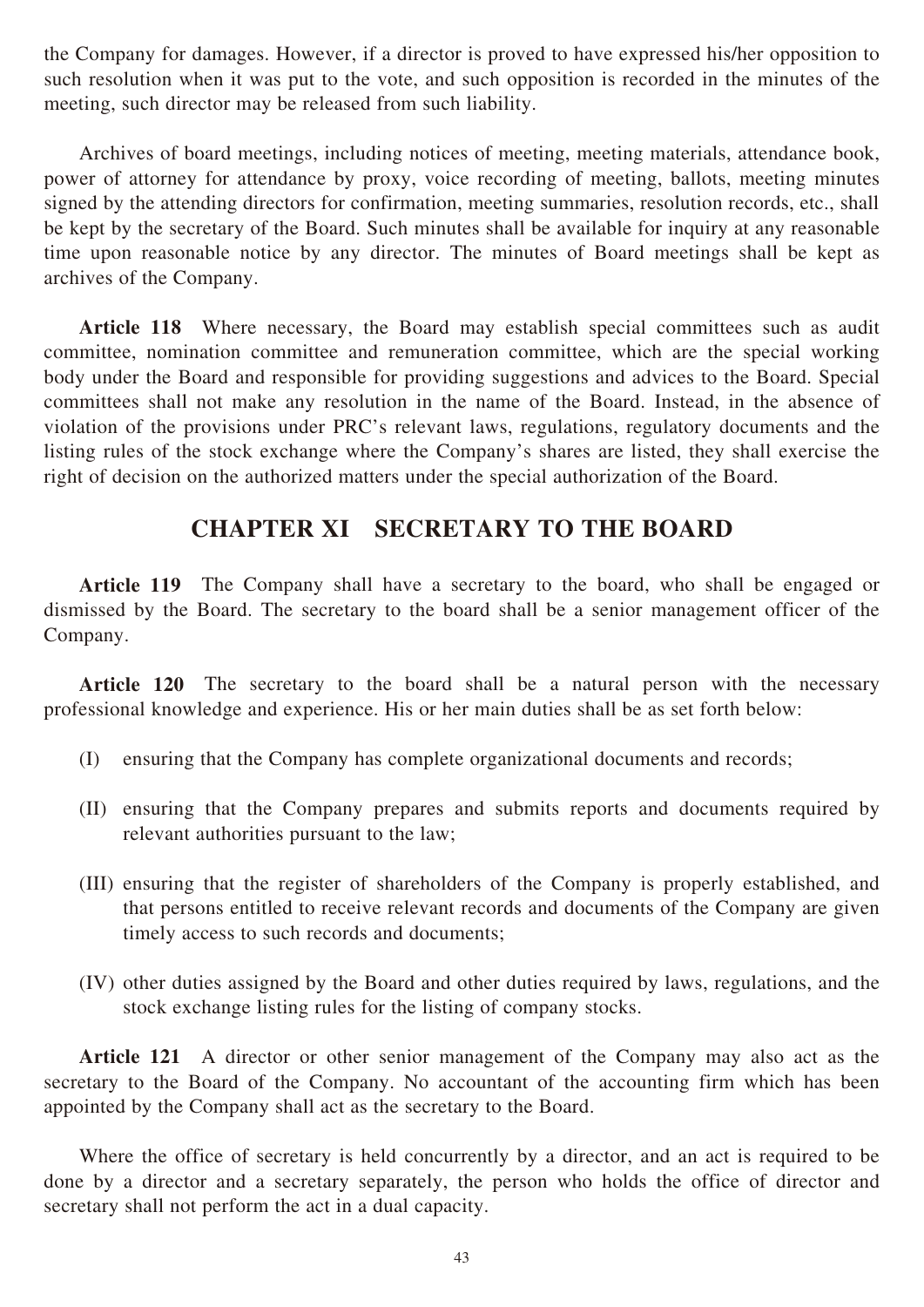#### **CHAPTER XII THE GENERAL MANAGER**

**Article 122** The Company shall have one general manager who shall be appointed or dismissed by the Board.

The Company shall have several deputy general managers who shall be appointed or dismissed by the Board.

**Article 123** The general manager of the Company shall be accountable to the Board and perform the following duties and powers:

- (I) to lead the management of operation, to organize and implement the Board resolutions and report to the Board;
- (II) to organize and implement the annual operation plan and investment proposal of the Company;
- (III) to propose the establishment proposal of the internal management departments of the Company;
- (IV) to formulate the basic management system of the Company;
- (V) to formulate the Company's specific rules;
- (VI) to propose the appointment or dismissal of senior management including the deputy general managers and the chief financial officer of the Company;
- (VII) to appoint or dismiss other management members other than those required to be appointed or dismissed by the Board;

(VIII) other duties and powers granted by the Articles of Association or the Board.

**Article 124** The general manager of the Company may be present at a Board meeting. The general manager has no voting rights at the Board meetings unless he/she is also a director.

**Article 125** In exercising his/her functions and powers, the general manager shall perform the duty in good faith and diligence in accordance with relevant laws, administrative regulations, the listing rules of the stock exchange where the Company's shares are listed, and the Articles of Association.

**Article 126** The general manager may tender their resignation before the expiry of their term of office, but shall notify the Board of Directors in writing of such resignation. Specific procedures and measures concerning resignation shall be prescribed in labor or employment contracts between the general manager and the Company.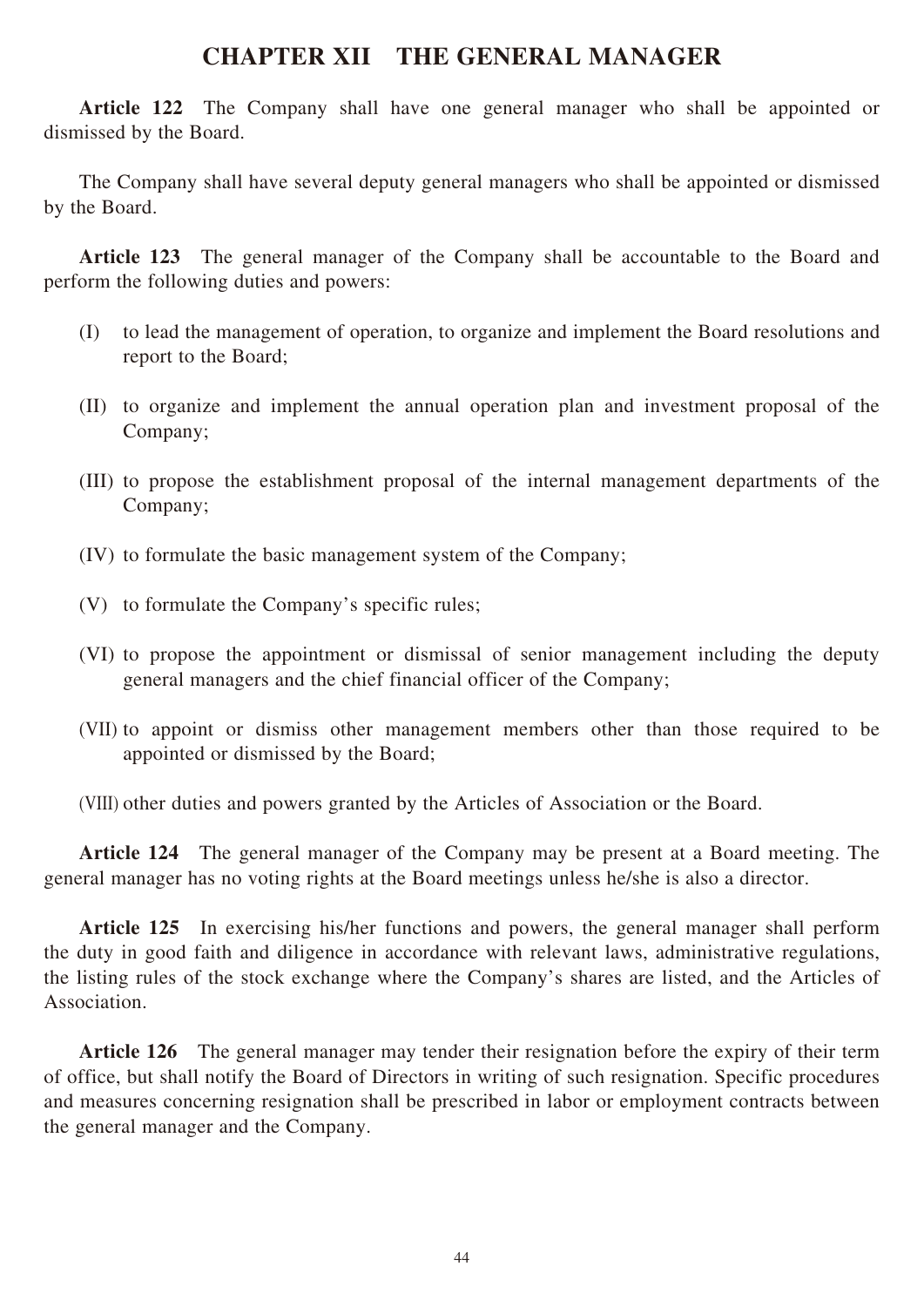### **CHAPTER XIII SUPERVISORY COMMITTEE**

**Article 127** The Company shall have a Supervisory Committee.

Article 128 The Supervisory Committee consists of three supervisors. The Supervisory Committee shall have a chairman. The term of office of a supervisor is three years. Upon expiration of the term of office, the supervisors can be re-elected and re-appointed.

The chairman of the Supervisory Committee shall be appointed or dismissed by the votes of more than two-thirds of the members of the Supervisory Committee.

Article 129 The supervisors shall be the representatives of shareholders and employees of the Company. The ratio of the employee representative Supervisors shall be no less than one-third. The employee representative supervisors shall be elected by the representative staff and workers congress, the staff and workers congress, or other forms of a democratic election. The supervisors acted by the representatives of shareholders shall be elected, changed and removed by the general meeting.

Directors and senior management shall not act as supervisors.

**Article 130** Where no re-election is made upon expiry of the term of a supervisor or the resignation of a supervisor within his/her tenure results in the number of members of the Supervisory Committee falling below the statutory number, the retiring supervisor shall, before a new supervisor is elected and assumes office, continue to perform his/her duties as a supervisor in accordance with laws, regulations and these Articles.

Article 131 The Supervisory Committee shall be accountable to the general meeting and exercise the following functions and powers in accordance with the law:

- (i) to check the financial affairs of the Company;
- (ii) to supervise the directors and senior management members in the performance of their duties, and to put forward proposals on the removal of any director or senior manager who violates laws, administrative regulations, the listing rules of the stock exchange where the Company's shares are listed, the Articles of Association or any resolution of the shareholders' meeting;
- (iii) to require the director or senior management to make corrections if his/her act is detrimental to the interests of the Company;
- (iv) to review the financial information such as the financial report, business report and plans for distribution of profits to be submitted by the Board to the general meetings and, to engage certified public accountants or practicing auditors in the name of the Company to assist in the review whenever queries arise;
- (v) to propose the convening of extraordinary general meetings, and convene and preside over general meetings when the Board fails to fulfill its duty under the Articles to do so;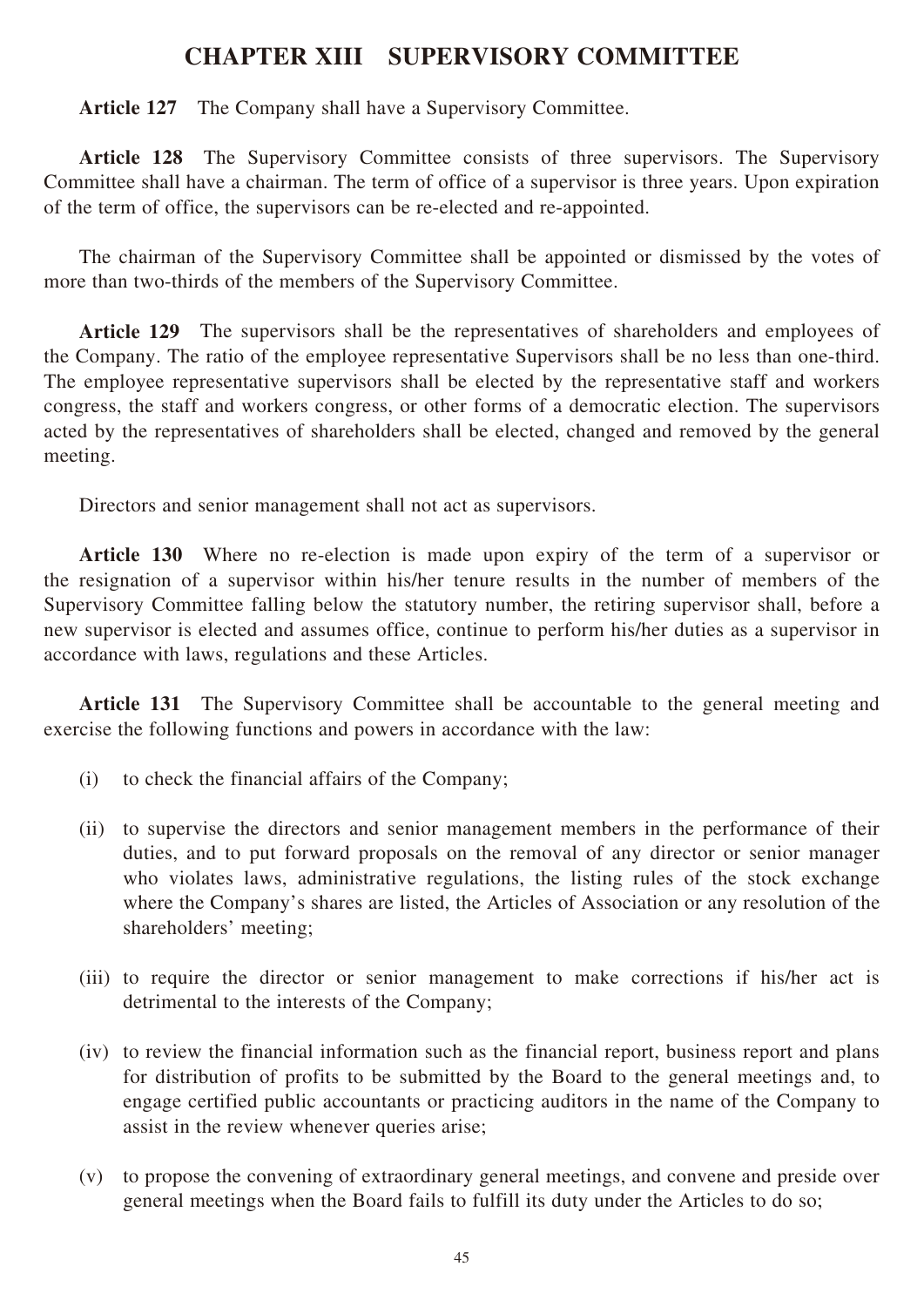- (vi) to act on behalf of the Company in negotiation with a director or bringing an action against a director;
- (vii) to investigate and, if necessary, to engage professional organizations, such as accounting firms and law firms, to assist the Company in its work if it discovers any irregularities in the Company's operations. The expenses shall be borne by the Company;
- (viii)other functions and duties as provided for by the laws, administrative regulations, and Articles of Association.

Supervisors shall present at the Board meetings.

**Article 132** Meetings of the Supervisory Committee are regular meetings and interim meetings. Meetings of the Supervisory Committee shall be convened at least once every six months. The chairman of the Supervisory Committee shall be responsible for convening meetings of the Supervisory Committee. In the event the chairman of the Supervisory Committee is unable to or fails to exercise his authorities, a supervisor jointly nominated by more than half of all the supervisors shall convene and preside for meetings of the Supervisory Committee. A supervisor may propose to convene an interim meeting of the Supervisory Committee.

**Article 133** Notice of a regular meeting of the Supervisory Committee shall be delivered to all supervisors in writing ten days before the convening of the meeting.

Notice of an interim meeting of the Supervisory Committee shall be delivered to all supervisors in writing five days before the convening of the meeting. In emergencies, a meeting notice can be sent out by phone or other oral means at any time.

**Article 134** Resolution of the Supervisory Committee shall be approved by the votes of more than two-thirds of its members.

**Article 135** The Supervisory Committee shall file resolutions considered as minutes, which shall be signed by supervisors who are present at the meeting.

The supervisors shall have the right to have an explanatory note made in the minutes regarding his/her speech at the meeting. The minutes of Supervisory Committee meetings shall be kept at the domicile of the Company as archives of the Company.

**Article 136** The reasonable expenses incurred in respect of engaging a professional, such as a lawyer, certified public accountant, practicing auditors, etc., by the Supervisory Committee in exercising its functions and powers shall be borne by the Company.

**Article 137** The supervisors shall observe laws, administrative regulations, the listing rules of the place where the Company's shares are listed and the Articles of Association, and faithfully perform their supervisory duties.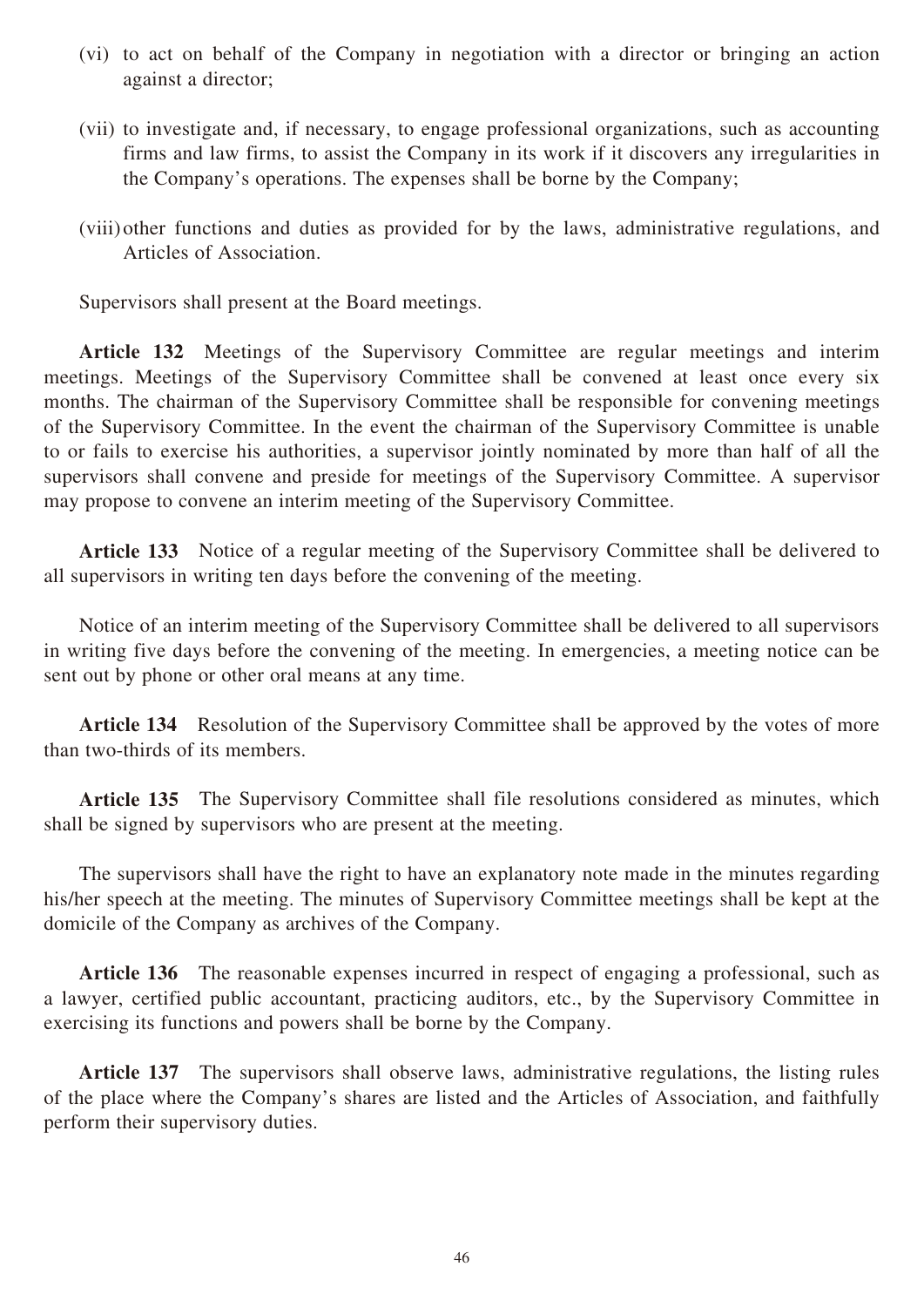## **CHAPTER XIV QUALIFICATIONS AND OBLIGATIONS OF THE DIRECTORS, SUPERVISORS AND SENIOR MANAGEMENT MEMBERS**

**Article 138** None of the following persons may serve as directors, supervisors, or senior management members of the Company:

- (i) persons without capacity or with limited capacity for civil acts;
- (ii) persons who were sentenced to criminal punishment for the crime of corruption, bribery, misappropriation of property or diversion of property or for disrupting the order of the socialist market economy, where not more than five years have elapsed since the expiration of the period of punishment; or persons who were deprived of their political rights for committing a crime, where not more than five years have elapsed since the expiration of the period of deprivation;
- (iii) persons who served as directors, or factory directors or managers, who bear personal liability for the bankruptcy liquidation of their companies or enterprises, where not more than three years have elapsed since the date of completion of the bankruptcy liquidation of their companies or enterprises;
- (iv) persons who served as the legal representatives of companies or enterprises that had their business licenses revoked for breaking the law, where such representatives bear individual liability therefor and not more than three years have elapsed since the date of revocation of the business license;
- (v) persons with comparatively large debts that have fallen due but have not been settled;
- (vi) persons whose cases have been placed on the docket and are being investigated by the judicial authorities because they violated the criminal law, and such cases are still pending;
- (vii) persons who are prohibited from acting as a management member of a company by laws, administrative regulations or the listing rules of the place where the Company's shares are listed;
- (viii) non-natural persons;
- (ix) persons ruled by a competent authority to have violated relevant securities regulations, where such violation involved fraudulent or dishonest acts and not more than five years have elapsed since the date of the ruling;
- (x) other circumstances specified by the relevant laws and regulations of the place where the Company's shares are listed.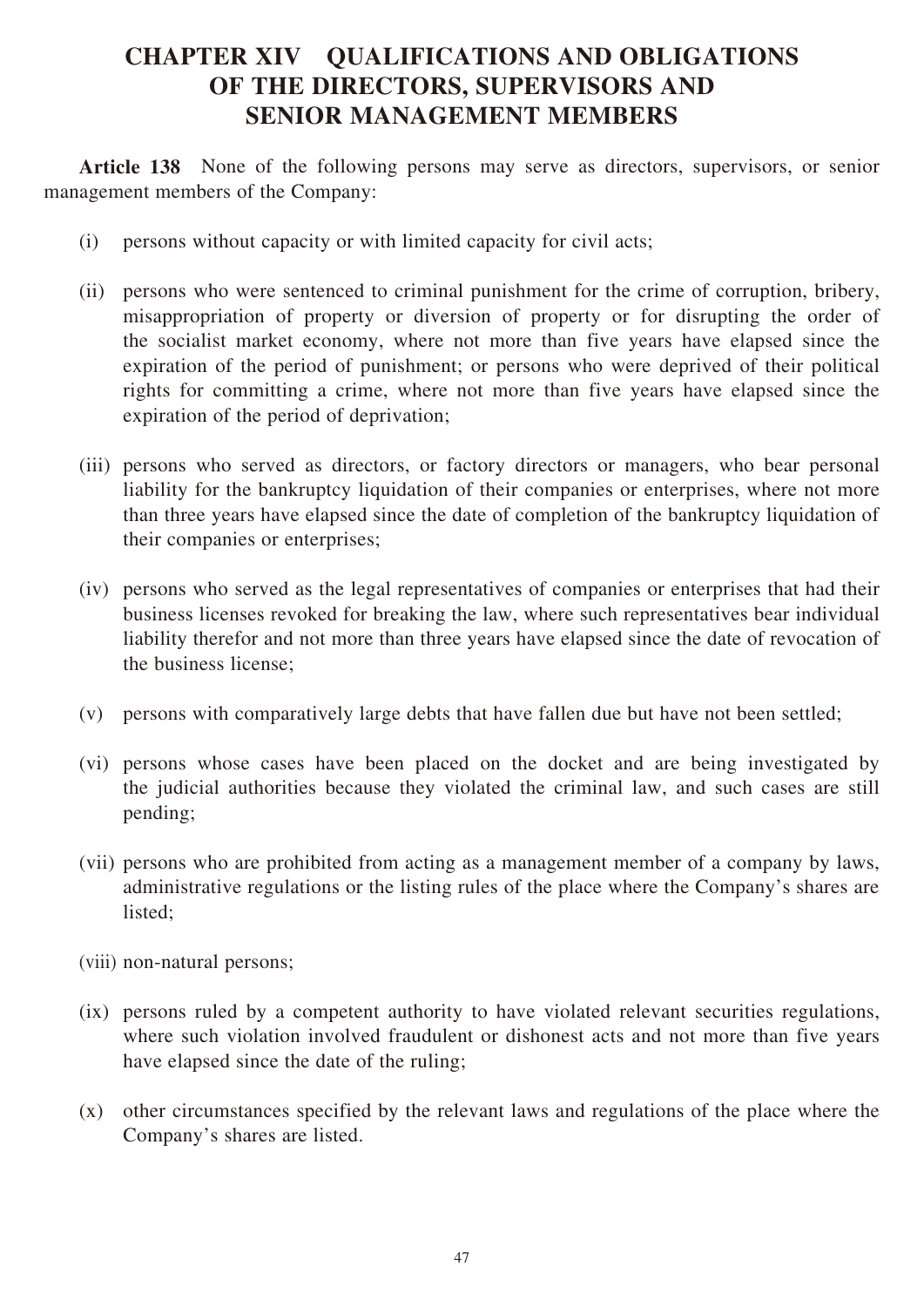If the directors, supervisors, or senior management members are elected, appointed or engaged in violation of this Article, such election, appointment or engagement shall be invalid. Any director, supervisor, and senior management member falling into any of the circumstances set out in this Article during his/her term of office shall be dismissed by the Company.

Article 139 The validity of an act of a director, or senior management member of the Company on behalf of the Company shall not, vis-àvis a bona fide third party, be affected by any non-compliance in his or her holding of such office, election or qualification.

**Article 140** In addition to obligations imposed by laws, administrative regulations or the listing rules of the place where the Company's shares are listed, the Company's directors, supervisors, and senior management members shall owe each shareholder the following obligations in the exercise of the functions and powers granted to them by the Company:

- (i) not to cause the Company to exceed the scope of business stipulated in its business license;
- (ii) to act honestly in the best interest of the Company;
- (iii) not to deprive the Company of its property in any way, including (but not limited to) any opportunities that are advantageous to the Company;
- (iv) not to deprive shareholders of their individual rights or interests, including (but not limited to) rights to distributions and voting rights, except the restructuring of the Company submitted to the general meeting for approval in accordance with the Articles of Association.

**Article 141** The Company's directors, supervisors, and senior management members shall have an obligation, in the exercise of their rights or discharge of their obligations, to perform their acts with the care, diligence, and skill that a reasonably prudent person should exercise in comparable circumstances.

**Article 142** The directors, supervisors and senior management members of the Company shall perform their duties in accordance with the principle of fiduciary and shall not put themselves in a position where their duties and their interests may be in conflict. This principle includes, without limitation, the discharge of the following obligations:

- (i) to act in good faith in the best interest of the Company;
- (ii) to exercise powers within the scope of their duties and powers and not to exceed;
- (iii) to exercise his discretionary power in person without being subject to the manipulations of other persons, and not to transfer such power to other persons unless permitted by laws, administrative regulations or the listing rules of the place where the shares of the Company are listed or with the informed consent of shareholders given at a general meeting;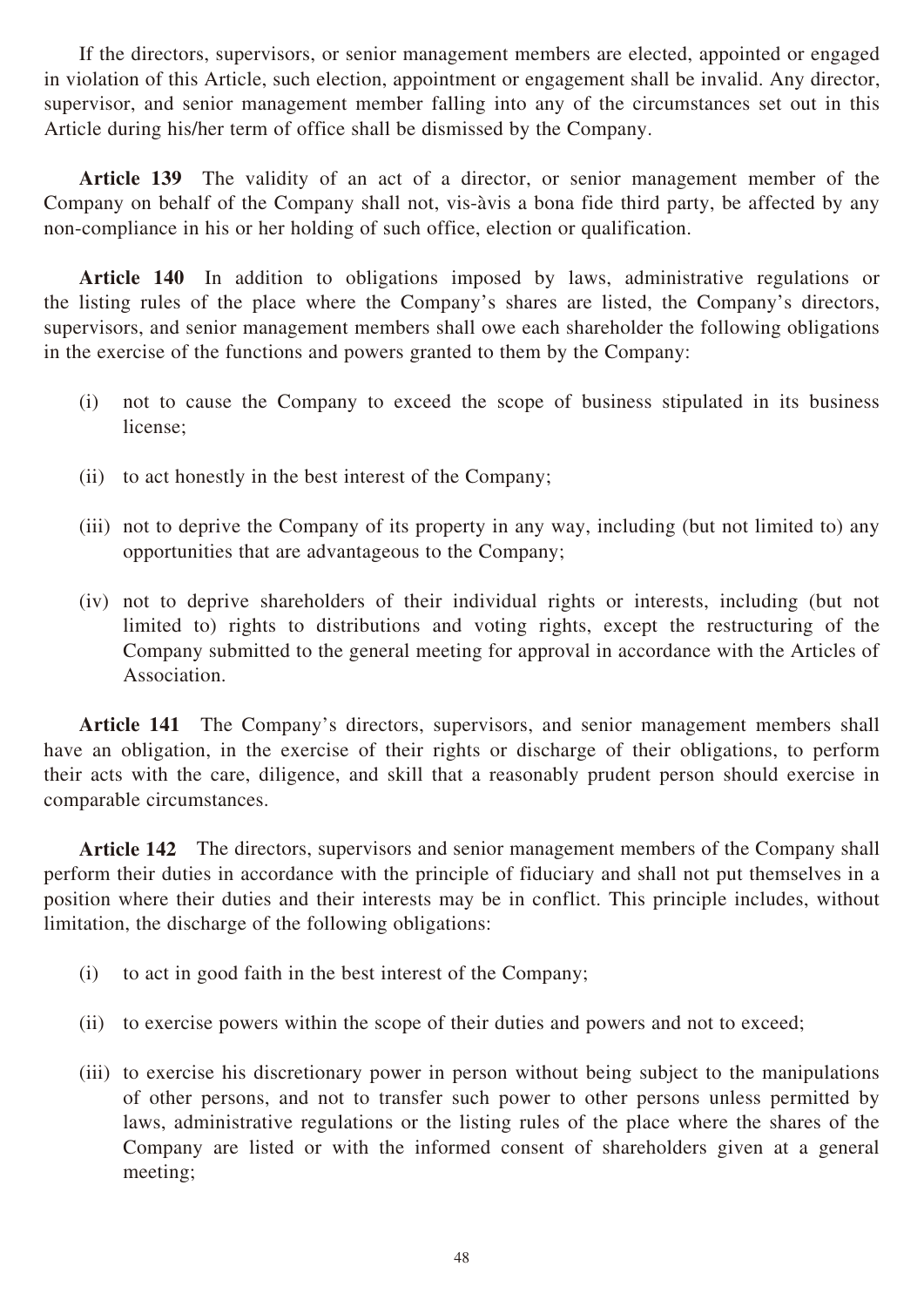- (iv) to treat shareholders of the same class equally and to treat shareholders of different classes fairly;
- (v) unless otherwise provided in the Articles of Association or with the informed consent of shareholders given at a general meeting, not to enter into any contract, transaction or arrangement with the Company;
- (vi) without the informed consent of shareholders given at a general meeting, not to use the Company's property for their own benefit by any means;
- (vii) not to exploit their position to accept bribes or other illegal income or infringe the property of the Company by any means, including, without limitation, opportunities advantageous to the Company;
- (viii)without the informed consent of shareholders given at a general meeting, not to accept commissions in connection with the Company's transactions;
- (ix) to abide by the Articles of Association, faithfully execute their duties and protect the Company's interests, and not to exploit their position and functions and powers in the Company to advance their own private interests;
- (x) not to use the advantages of their position to appropriate for themselves or for others, business opportunities which rightly belong to the Company and operate a business for their own account or on behalf of others which is of the same type as the Company's business, and not to compete with the Company in any way without the informed consent of shareholders given at a general meeting;
- (xi) not to misappropriate the Company's funds or to open accounts in their own names or other names for the deposit of the Company's assets or funds and not to provide a guarantee for the debts of shareholder(s) of the Company or other individual(s) with the Company's assets;
- (xii) without the informed consent of shareholders given at a general meeting, not to leak out confidential information relating to the Company acquired by them in the course of and during their tenures and not to use such information in purposes other than in furtherance of the interests of the Company, provided that disclosure of such information to the court or other governmental authorities is permitted if it is:
	- 1. by order of the laws;
	- 2. in the interests of the public;
	- 3. in the interest of the relevant director, supervisor, or senior management member.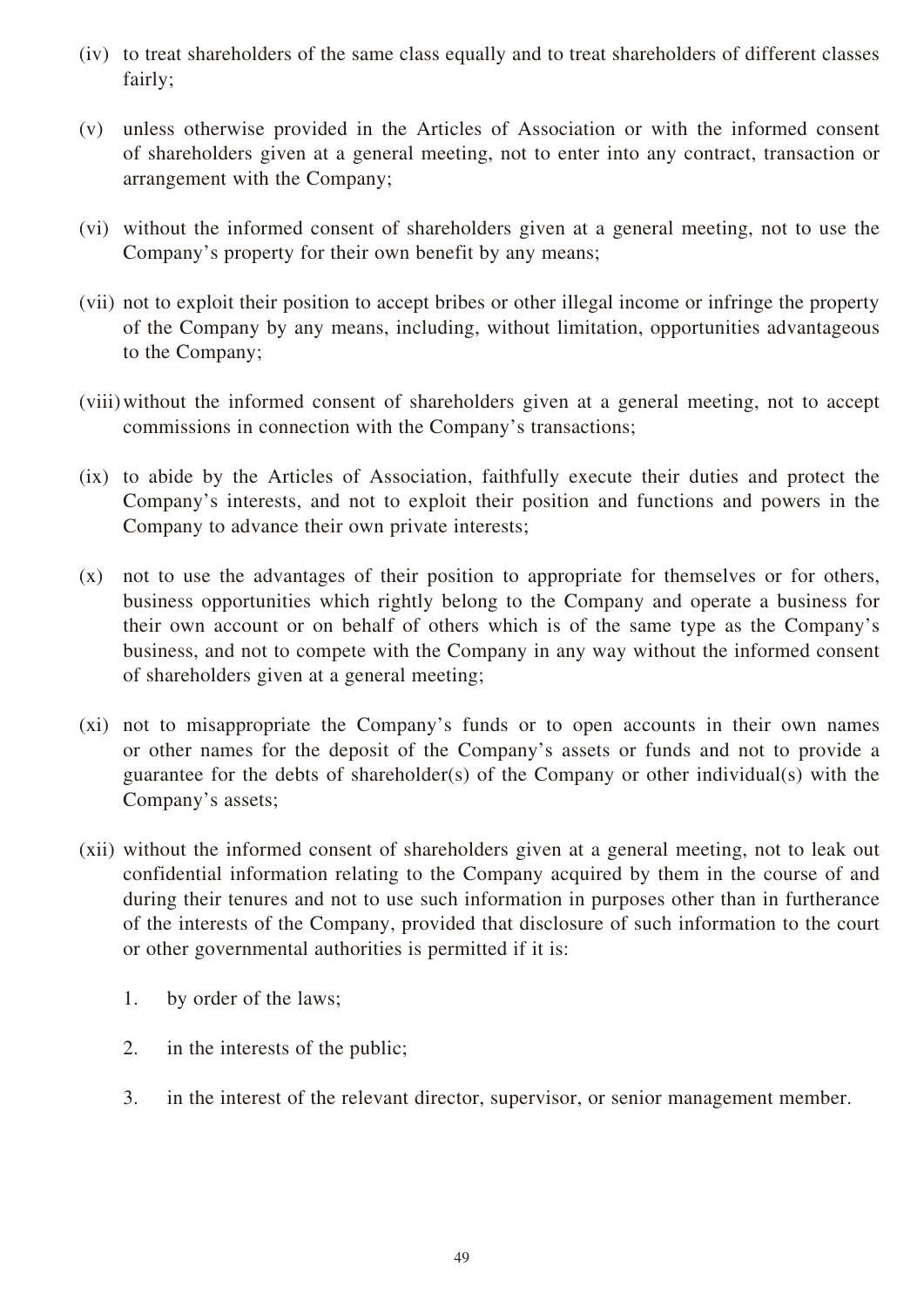**Article 143** The directors, supervisors or senior management members of the Company shall not direct the following persons or bodies (the "Connected Persons") to do anything to which such directors, supervisors or senior management members are not permitted:

- (i) the spouse or minor children of the directors, supervisors and senior management members of the Company;
- (ii) the trustee of the directors, supervisors or senior management members of the Company or of the persons stated in paragraph (i) of this Article;
- (iii) the partners of the directors, supervisors or senior management members of the Company or of the persons stated in paragraphs (i) and (ii) of this Article;
- (iv) the company de facto solely controlled by the directors, supervisors or senior management member of the Company or the company de facto jointly controlled by the persons mentioned in paragraphs (i), (ii) and (iii) of this Article or other directors, supervisors and senior management members of the Company; and
- (v) the directors, supervisors or senior management members of the company so controlled as referred to in paragraph (iv) of this Article.

**Article 144** The fiduciary duties of the directors, supervisors and senior management members of the Company do not necessarily cease with the termination of their tenure while their obligation to treat such trade secrets of the Company confidential survives the termination of their tenure. Other obligations may continue for such a period as fairness may require, depending on the time lapse between the termination of tenure and the occurrence of the event concerned, and the circumstances and conditions under which the relationship between them and the Company is terminated.

**Article 145** Except for such circumstances provided in Article 53 of the Articles of Association, any director, supervisor, or senior management member of the Company may be relieved from such liability for the violation of his/her specific obligation with the informed consent of shareholders given at a general meeting.

**Article 146** Where a director, supervisor or senior management member of the Company has significant interests, directly or indirectly, in any contract, transaction or arrangement entered into or contemplated by the Company (other than the service contract between a director, supervisor or senior management member of the Company and the Company), he/she shall disclose the nature and extent of such interests to the Board promptly whether or not such contract, transaction or arrangement is subject to the approval of the Board under normal circumstances.

A director shall not vote on any contract, transaction or arrangement in which he or any of his close associates (as defined in the Hong Kong Listing Rules) has a material interest nor shall be counted in the quorum present at the meeting.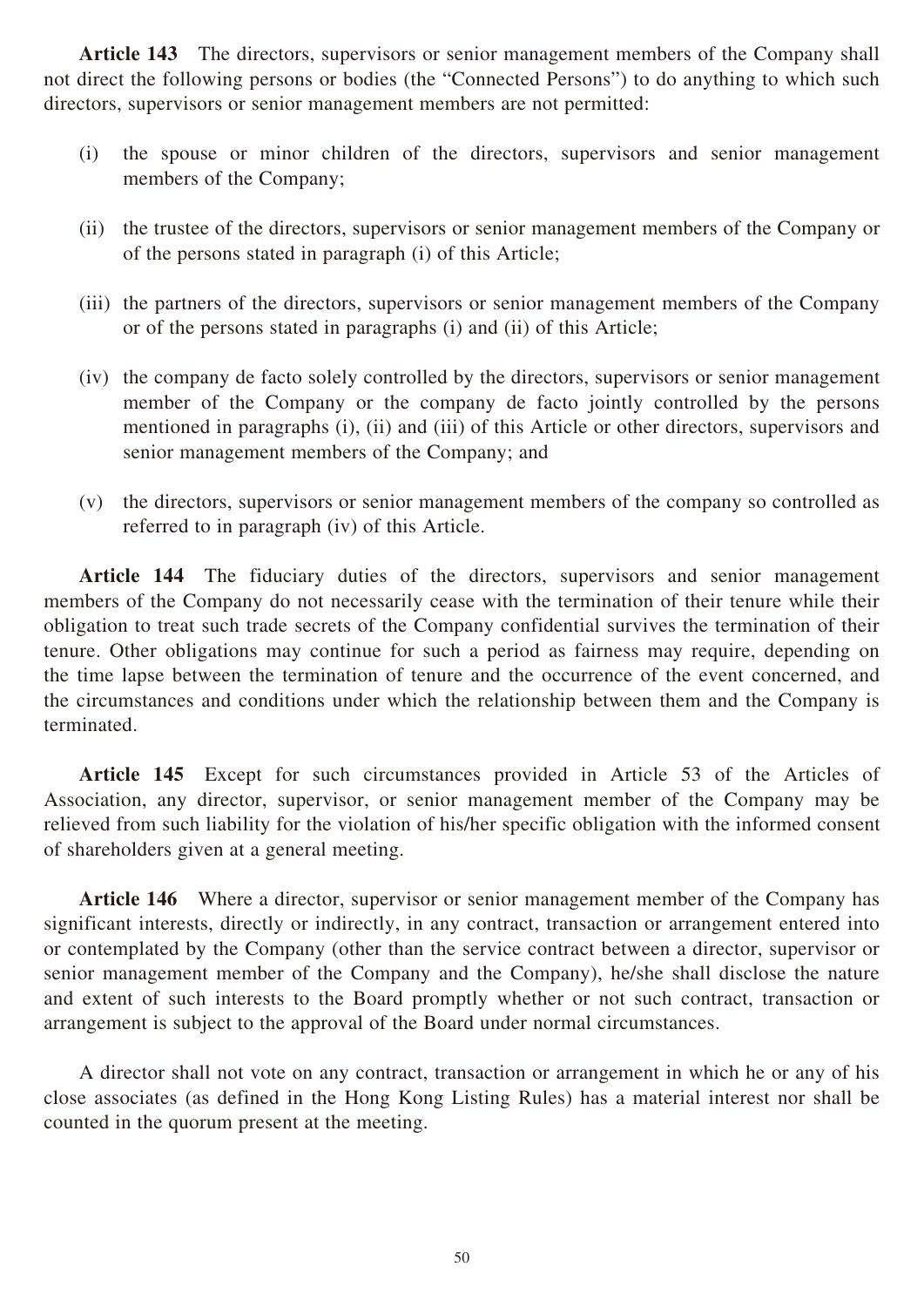Unless the interested director, supervisor or senior management member of the Company has disclosed such interests to the Board as required under the paragraph 1 of this Article and the matter has been approved by the Board at a meeting where he/she was not counted in the quorum and had refrained from voting, the Company shall have the right to revoke the contract, transaction or arrangement, except where the other party is a bona fide party acting without knowledge of the breach of obligation by the relevant director, supervisor or senior management member concerned.

A director, supervisor or senior management member of the Company shall be deemed to have interests in the contract, transaction or arrangement in which a Connected Person of such director, supervisor or senior management member has interests.

**Article 147** In the event that a director, supervisor or senior management member of the Company gives written notice to the Board before the Company considers to enter into the contract, transaction or arrangement for the first time, stating that due to the contents set out in the notice, such director, supervisor or senior management member has interests in the contract, transaction or arrangement that may subsequently be made by the Company, such director, supervisor, and senior management member shall be deemed to have made such disclosure required under the preceding provisions of this chapter within the scope stated in the notice.

**Article 148** The Company shall not, in any manner, pay tax for its directors, supervisors and senior management members, except for the case of withholding and paying individual income tax for the foregoing persons in accordance with relevant laws and regulations.

**Article 149** The Company shall not directly or indirectly provide a loan or loan security to a director, supervisor, or senior management member of the Company and its controlling shareholders or to the Connected Persons of the foregoing persons.

The provisions of the preceding paragraph shall not apply to the following circumstances:

- (i) the Company provides a loan to its subsidiary or loan security to its subsidiary;
- (ii) the Company provides a loan, loan security or other funds to the directors, supervisors, and senior management members of the Company pursuant to letters of appointment approved at a general meeting, so as to enable such directors, supervisors, and senior management members to pay the expenses incurred for the Company or in performing their duties; and
- (iii) in the event that the normal business scope of the Company expands to the provision of loans and loan security, the Company can provide loans and loan security to the relevant directors, supervisors, and senior management members of the Company or their Connected Persons, provided that the conditions for the provision of loans and loan security shall be on normal commercial terms.

**Article 150** The recipient of any loan provided by the Company in breach of the preceding Article shall immediately repay such loan regardless of the terms of the loan.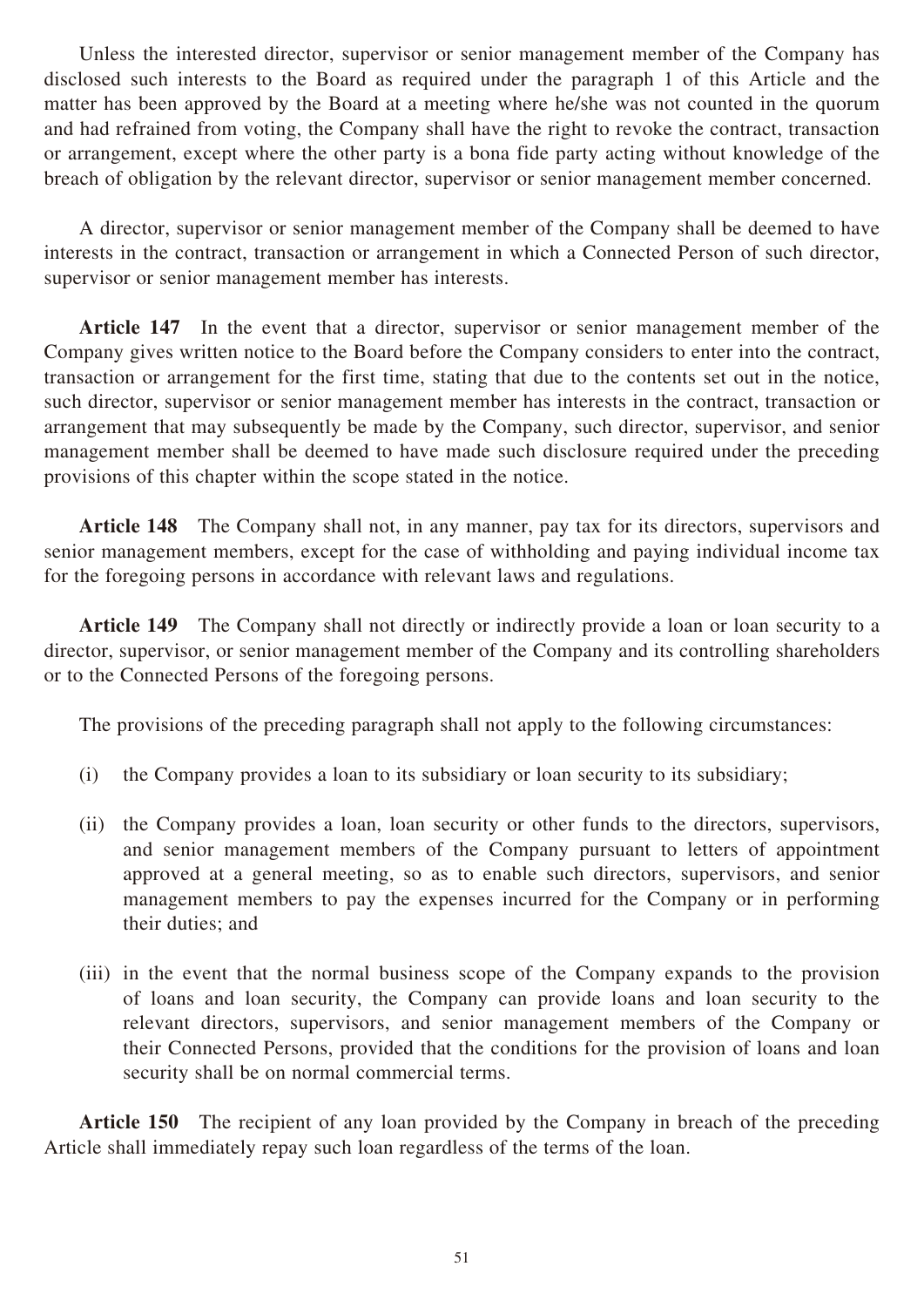**Article 151** No enforcement shall be imposed upon the Company for any loan security provided by the Company in breach of clause (i) of Article 149 of the Articles of Association, except for the following circumstances:

- (i) the loan provider has no knowledge that the loan is provided to a Connected Person of a director, supervisor, and senior management member of the Company or its controlling shareholders;
- (ii) the collateral provided by the Company has been lawfully sold by the loan provider to a bona fide purchaser.

**Article 152** For the purposes of the preceding Articles of this chapter, the term "security" shall include an act whereby a guarantor assumes its liability or provides property to guarantee in order to secure the performance of obligations by an obligator.

**Article 153** When a director, supervisor, and senior management member of the Company is in breach of his/her duties to the Company, in addition to any rights and remedies provided by laws, administrative regulations and the listing rules of the place where the shares of the Company are listed, the Company has the right to:

- (i) claim from such director, supervisor and senior management member for compensation of any loss incurred by the Company as a result of such breach;
- (ii) rescind any contract or transaction entered into by the Company with such director, supervisor and senior management member or with a third party (where such third party knows or should know the breach of duties to the Company by such director, supervisor and senior management member representing the Company);
- (iii) demand such director, supervisor and senior management member to surrender the profits received as a result of breaching his/her duties;
- (iv) recover any monies received by such director, supervisor and senior management member which should have been otherwise received by the Company, including, without limitation, commissions;
- (v) demand payment of the interest earned or may be earned by such director, supervisor and senior management member on the monies that should have been surrendered to the Company.

**Article 154** The Company shall enter into contracts in writing with regards to remuneration of its directors and supervisors and obtain prior approval at the general meeting. The foregoing remuneration shall include:

- (i) emoluments in respect of his/her service as a director, supervisor or senior management member of the Company;
- (ii) emoluments in respect of his/her service as a director, supervisor or senior management member of a subsidiary of the Company;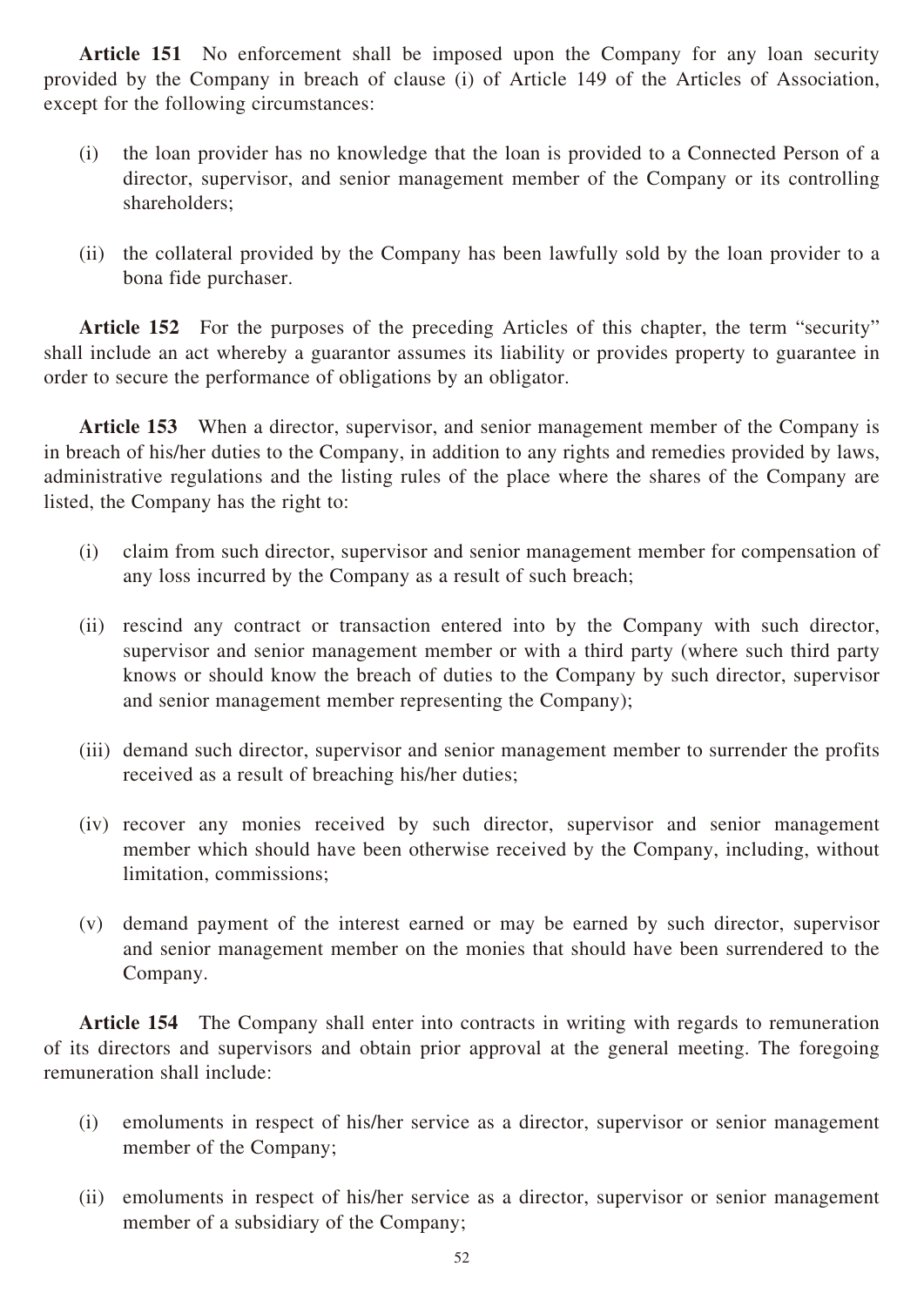- (iii) emoluments in connection with the provision of other services for the management of the Company and its subsidiaries;
- (iv) funds received by such directors or supervisors as compensation for their loss of office or for their retirement.

A director or supervisor may not sue the Company for such benefits due to him/her on the grounds of the foregoing matters, except for under such contract as mentioned above.

**Article 155** The contract regarding remuneration entered into by and between the Company and its directors and supervisors shall provide that in the event of a takeover of the Company, the Company's directors and supervisors shall, subject to the prior approval of the general meeting, have the right to receive compensation or other payment for loss of their office or for their retirement.

For the purpose of the preceding paragraph, the term "a takeover of the Company" shall refer to any of the following occasions:

- (i) anyone makes a tender offer to all the shareholders;
- (ii) anyone makes a tender offer to make the offeror become a controlling shareholder as defined in Article 54 of these Articles of Association.

If the relevant director or supervisor fails to comply with this Article, any fund received by him/her shall be vested in those persons who have sold their shares as a result of their acceptance of the foregoing offer, and the expenses incurred from the distribution of such fund on a pro-rata basis shall be borne by the relevant director and supervisor and may not be paid out of such fund.

## **CHAPTER XV FINANCIAL AND ACCOUNTING POLICY AND PROFIT DISTRIBUTION**

**Article 156** The Company shall establish its financial and accounting system in accordance with the laws, administrative regulations, listing rules of the place where the shares of the Company are listed and PRC accounting standards formulated by the State finance authorities.

**Article 157** The Company shall adopt the Gregorian calendar year for its financial year, i.e. from 1 January to 31 December as a financial year. At the end of each financial year, the Company shall prepare a financial report which shall be audited according to law.

**Article 158** The Board of the Company shall at each annual general meeting submit to shareholders the financial reports prepared by the Company as required by relevant laws, administrative regulations, listing rules of the place where the shares of the Company are listed and normative documents issued by local governments and authorities.

**Article 159** The financial reports of the Company shall be made available at the Company for review by shareholders 20 days before the date of the annual general meeting. Each shareholder of the Company shall be entitled to obtain a copy of the financial reports referred to in this chapter.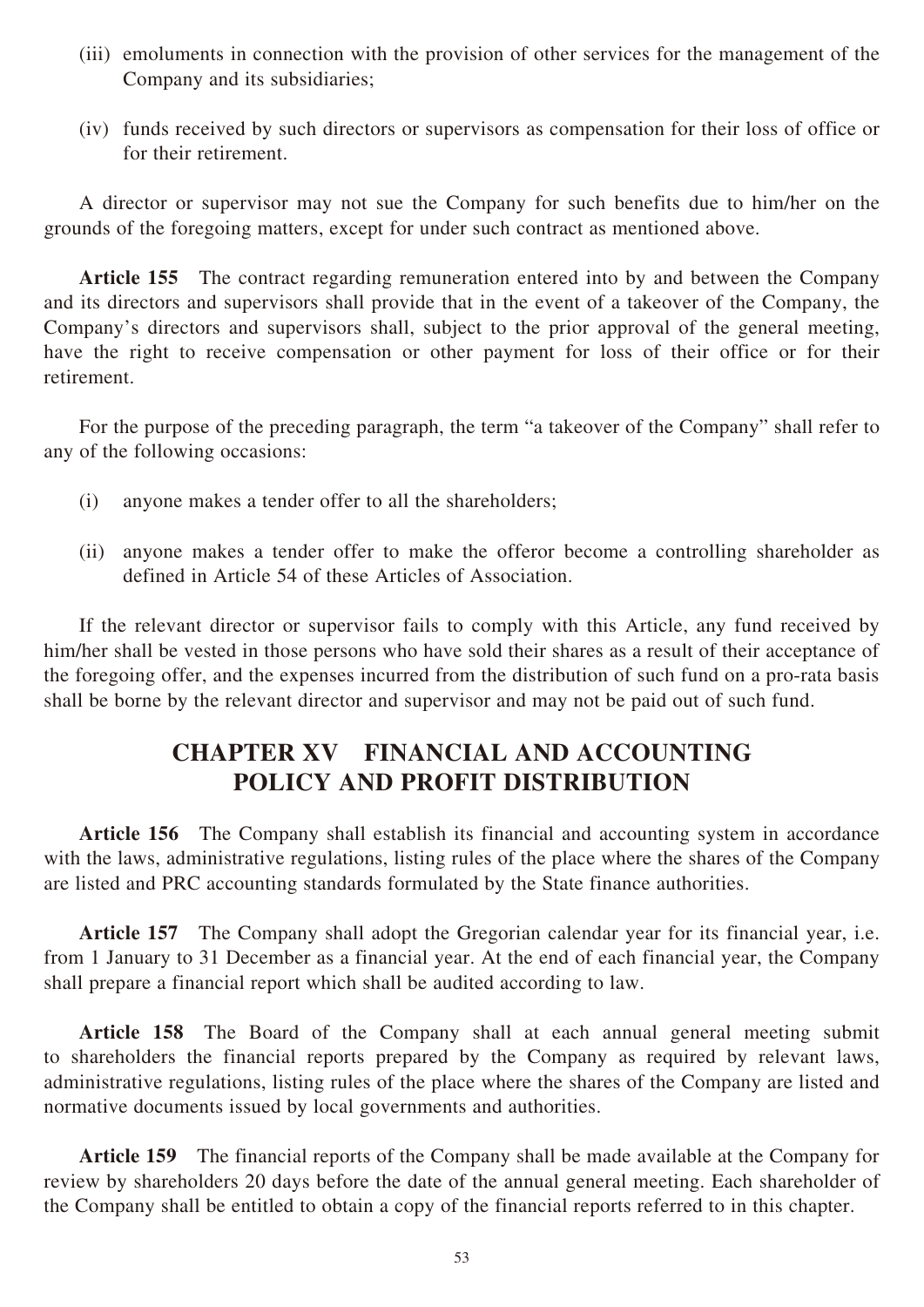The Company shall send by prepaid mail a copy of the reports of the Board, together with the balance sheet (including each document as prescribed by regulations to be attached to the balance sheet) and income statement or statement of income and expenditure, or summary of the financial report to each holder of overseas listed foreign shares at least 21 days before the general meeting at the address recorded in the register of shareholders. Subject to the laws, administrative regulations, departmental rules, normative documents and the relevant requirements of the securities regulatory authority at the place where the shares of the Company are listed, the Company may do by way of an announcement (including publication on the website of the Company and/or on newspapers).

**Article 160** The financial statements of the Company shall, in addition to being prepared in accordance with accounting standards and regulations of China, be prepared in accordance with either international accounting standards, or those of the place outside the PRC where the shares of the Company are listed. If there is any material discrepancy between the financial statements prepared in accordance with the two accounting standards, such discrepancy shall be stated in the notes to financial statements. In distributing its after-tax profits for the relevant financial year, the lower of the after-tax profits presented in the aforesaid two financial statements shall prevail.

**Article 161** Any interim results or financial information published or disclosed by the Company shall be prepared in accordance with accounting standards and regulations of China, as well as either international accounting standards, or those of the place outside the PRC where the shares of the Company are listed.

**Article 162** The Company shall publish the financial reports twice every financial year, that is, the interim financial report within 60 days after the end of the first six months of a financial year, and the annual financial report within 120 days after the end of the financial year.

Other regulations of the securities regulatory authorities at the place where the shares of the Company are listed shall prevail.

**Article 163** The Company shall not establish an accounting book other than those required by law.

**Article 164** The capital reserve fund includes the following:

- (i) any premium from share issuance at the price higher than the par value of shares;
- (ii) any other income designated for the capital reserve fund as required by the competent finance authority under the State Council.

**Article 165** The Company may distribute dividends in the form of (or a combination of both):

- (i) cash;
- (ii) shares;
- (iii) other means permitted by laws, administrative regulations, departmental rules, and regulatory provisions in the place where the shares of the Company are listed.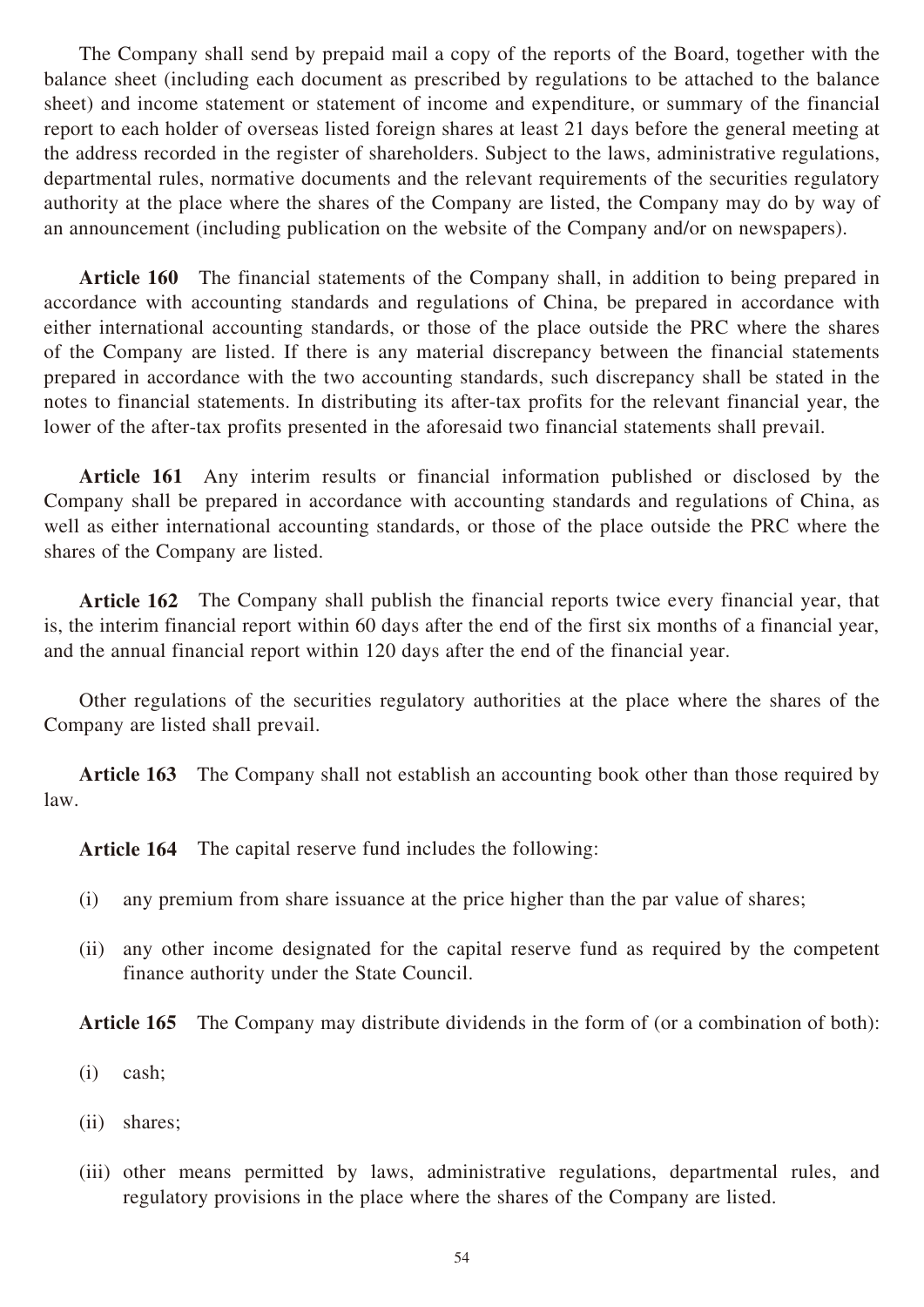Cash dividends and other payments by the Company to holders of domestic shares shall be distributed and paid in Renminbi, whereas those to holders of foreign shares shall be denominated and declared in Renminbi and paid in foreign currency or Renminbi. The foreign currency for the cash dividends and other payments by the Company to holders of foreign shares shall be handled in accordance with state regulations on foreign exchange control.

**Article 166** The Company shall allocate ten percent of its profits to the statutory reserve of the Company when distributing its after-tax profits for the year, provided that no further appropriation is required if the accumulated statutory reserve exceeds fifty percent of the registered capital of the Company.

If the statutory reserve of the Company is insufficient to make up for the losses brought forward from the previous year, profits for the current year shall be applied to make up for such losses before making allocations to the statutory reserve in accordance with the aforementioned requirement.

Upon allocation of the after-tax profits to the statutory reserve, the Company may allocate a part of the after-tax profits to the discretionary reserve as approved by a resolution passed at the general meeting.

Upon making up for the losses incurred and allocating to the statutory reserve, the balance of after-tax profits should be distributed to the ordinary Shareholders in proportion to their shareholding, save for distribution which is not made in proportion to shareholding as specified in these articles of association.

If the aforementioned regulations are violated at the general meeting where the Company distributes profits to the Shareholders prior to making up for losses and allocating to the statutory reserve, the Shareholders shall return to the Company the profits distributed as a result of violation of the regulations.

The shares of the Company owned by the Company shall not form part of the profits distribution.

**Article 167** The common reserve fund of the Company shall be applied for compensating the losses, expansion of production and operation, or conversion into the capital of the Company. However, the capital common reserve fund of the Company shall not be used to offset loss of the Company.

When the statutory common reserve fund is converted into capital of the Company, the balance of the statutory common reserve fund may not fall below 25 percent of the Company's registered capital prior to such conversions.

**Article 168** The Company shall appoint a receiving agent for holders of overseas-listed foreign shares. The receiving agent shall receive on behalf of such shareholders any dividends and other amounts payable by the Company to them in respect of the overseas-listed foreign shares.

The receiving agent appointed by the Company shall satisfy the requirements under the laws of the place where the Company's shares are listed or the rules of the relevant stock exchange.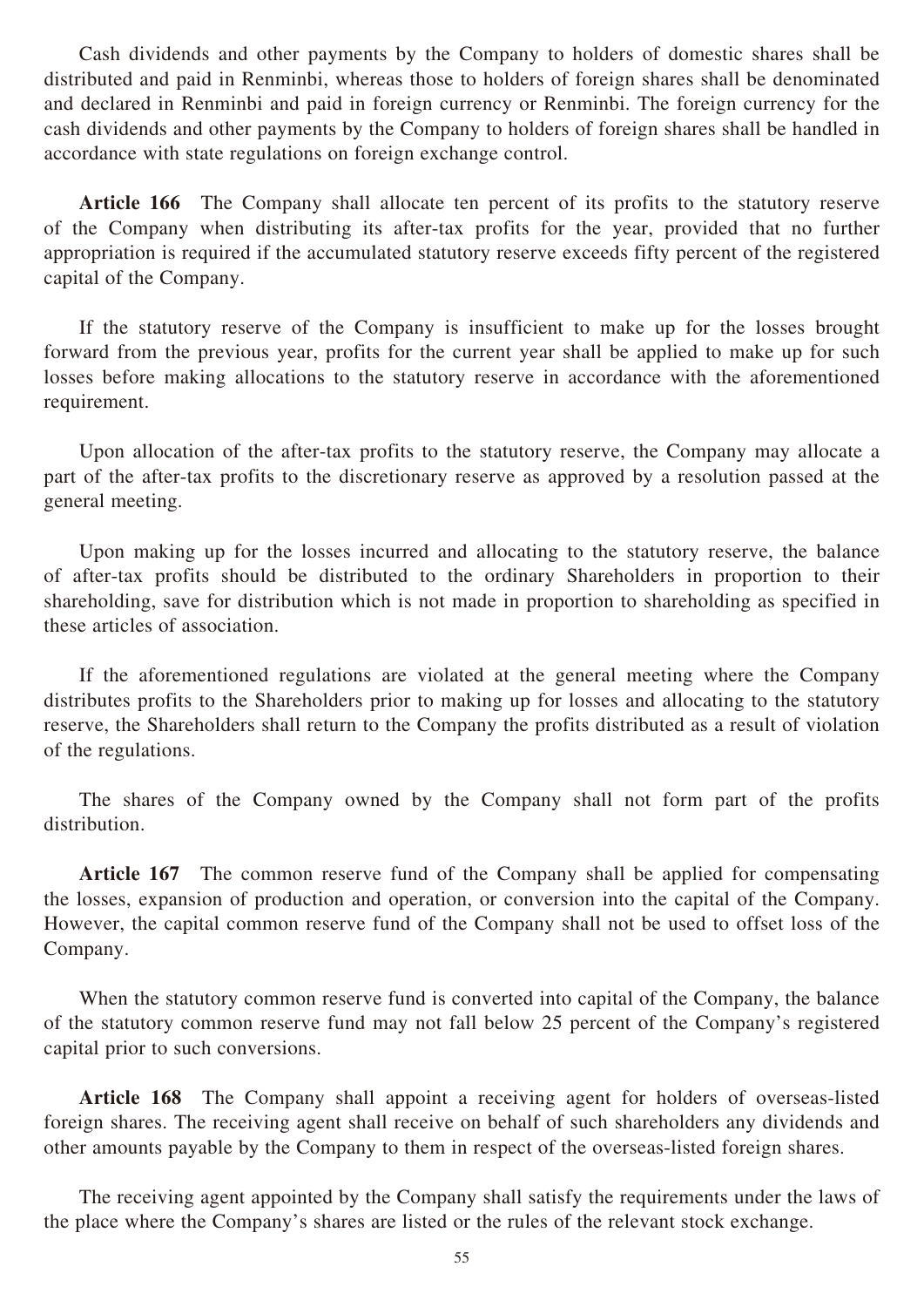The receiving agent appointed by the Company for holders of overseas listed foreign shares listed in the Hong Kong Stock Exchange shall be a trust company registered under the Trustee Ordinance of Hong Kong.

**Article 169** Shareholders who have been paid up before payment calls by the Company are entitled to dividends. Holders of prepaid shares are not entitled to dividends declared thereafter.

If the power is granted to forfeit any unclaimed dividends, this power may not be exercised until after the expiration of the applicable limitations period.

The Company has the power to cease sending dividend warrants by post to a given holder of overseas listed foreign shares, but may exercise such power only if such warrants have been left uncashed on two consecutive occasions. However, the Company may exercise such power after the first occasion on which such a warrant is undelivered and returned.

The Company has the power to sell by a method deemed fit by the Board the shares of a holder of overseas listed foreign shares who is untraceable, provided that it complies with the following conditions:

- (i) the Company has distributed dividends on such shares for at least three times in 12 years, but none of such dividends are claimed by anybody during the period; and
- (ii) upon expiration of the 12-year period, the Company makes an announcement of its intention to sell such shares in one or more newspapers, and notifies the securities regulatory authority in the place where the shares of the Company are listed.

## **CHAPTER XVI APPOINTMENT OF ACCOUNTING FIRM**

**Article 170** The Company shall engage an independent accounting firm in compliance with the relevant regulations of the PRC to audit the Company's annual financial report and review the Company's other financial reports.

The appointment of the first accounting firm of the Company may occur at the inauguration meeting prior to the first annual general meeting. The term of such accounting firm shall terminate upon the conclusion of the first annual general meeting.

In case of failure to exercise such functions and powers at the inauguration meeting provided in the preceding paragraph, the Board shall exercise instead.

**Article 171** The accounting firm appointed by the Company shall hold office commencing from the end of the annual general meeting of the Company and expiring upon the end of the next annual general meeting.

**Article 172** The accounting firm appointed by the Company shall have the following rights:

(i) to inspect at any time the books, records and vouchers of the Company, and to require the directors and senior management members of the Company to provide any relevant information and explanation thereof;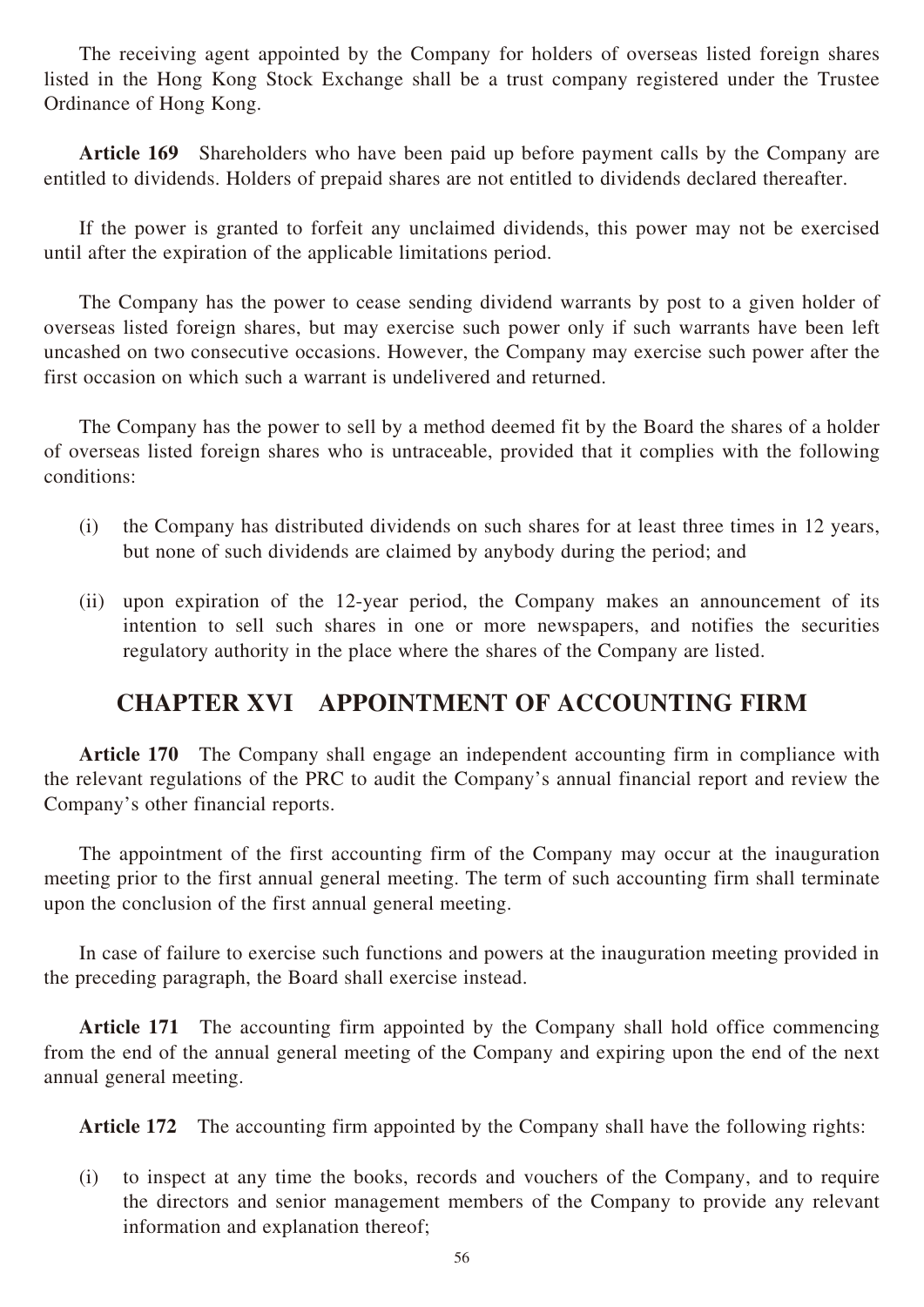- (ii) to require the Company to take all reasonable steps to obtain from its subsidiaries such information and explanation as are necessary for the performance of duties of such accounting firm;
- (iii) to be present at general meetings and receive all notices of, and other communications relating to, the meeting which any shareholder is entitled to receive, and to speak at any general meeting in relation to matters concerning its role as the accounting firm of the Company.

**Article 173** If the position of an accounting firm becomes vacant, the Board may appoint an accounting firm to fill such vacancy before a general meeting is convened. However, if other accounting firms are holding the position of the accounting firm of the Company while such vacancy still exists, such accounting firms shall continue to act.

**Article 174** Notwithstanding the terms set out in the contract between the Company and the accounting firm, shareholders at a general meeting may, by way of an ordinary resolution, remove the accounting firm before the expiration of its term of office, but without prejudice to the right of the firm to claim for damages in respect of such removal.

**Article 175** The remuneration of the accounting firm or the way in which the firm is to be remunerated shall be determined by the general meeting. The remuneration of the accounting firm appointed by the Board shall be determined by the Board.

**Article 176** Appointment, dismissal or non-reappointment of an accounting firm by the Company shall be subject to decisions at the general meeting and shall be filed with the securities competent authority under the State Council.

Where a resolution is passed at a general meeting concerning the appointment of a new accounting firm to fill the casual vacancy of an accounting firm or reappointment of the retiring accounting firm appointed by the Board to fill a casual vacancy or removal of an accounting firm before the expiration of its term of office, the following provisions shall be complied with:

- (i) a copy of the proposal about appointment or removal shall be sent to the accounting firm proposed to be appointed or leave its office or the accounting firm which has left its office in the relevant fiscal year before giving the notice of the general meeting. Leaving a position includes removal, resignation, and retirement.
- (ii) if a leaving accounting firm makes representations in writing and requests the Company to notify the shareholders of such representations, the Company shall adopt the following measures (unless the representations are received too late):
	- 1. in any notice given to shareholders about the resolution to be made, state the representations made by the leaving accounting firm;
	- 2. attach a copy of the representations to the notice and deliver it to the shareholders in the manner stipulated in the Articles of Association.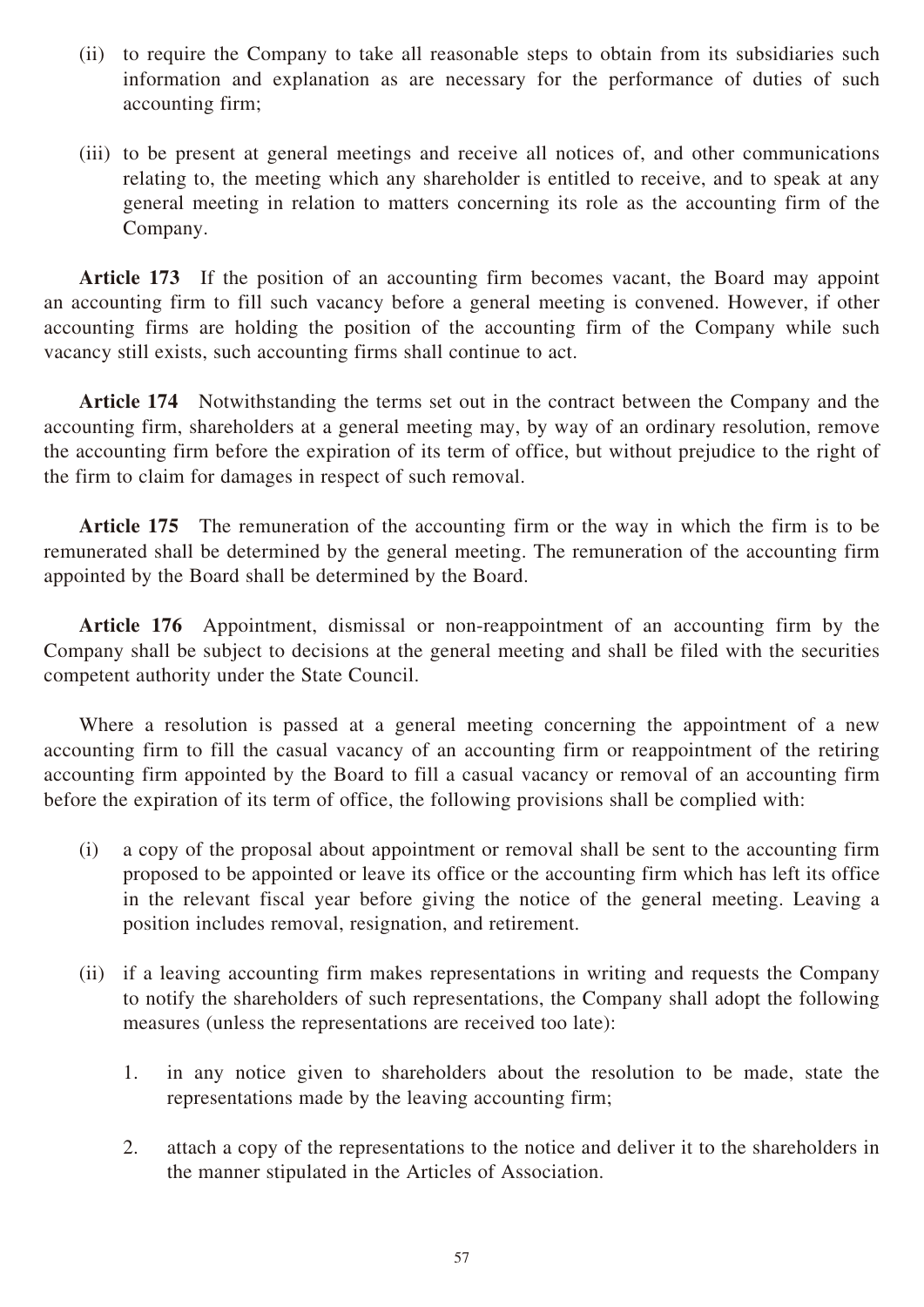- (iii) if the relevant accounting firm's representations are not sent in accordance with item (ii) herein, such accounting firm may require that the representations be read out at the general meeting and may lodge further complaints.
- (iv) an accounting firm which is leaving its office shall be entitled to attend:
	- 1. any general meeting relating to the expiry of its term of office;
	- 2. any general meeting to fill the vacancy caused by its removal;
	- 3. any general meeting convened due to its resignation.

The leaving accounting firm shall be entitled to receive all notices of, and other communications relating to, any such meetings, and to speak at any such meeting in relation to matters concerning its role as the former accounting firm of the Company.

**Article 177** A 15 days' prior notice shall be given to the accounting firm if the Company decides to remove or not to renew the appointment. The accounting firm shall be entitled to make representations at a general meeting. If an accounting firm resigns from its position, it shall make representations at a general meeting whether there has been any impropriety on the part of the Company.

An accounting firm may resign its office by depositing a written resignation notice at the legal address of the Company. Resignation of the accounting firm shall become effective on the date of such deposit or such later date stipulated in such notice. Such notice shall contain the following statements:

- 1. a statement to the effect that there are no circumstances in connection with its resignation which it considers should be brought to the notice of the shareholders or creditors of the Company;
- 2. a statement of any circumstances requiring an explanation.

Where the above notice is deposited, the Company shall within fourteen days send a copy of the notice to the relevant competent authority. If the notice contains a statement under clause 2 aforesaid, a copy of such statement shall be kept at the Company available for shareholders' inspection. The Company shall also send a copy of such statement by prepaid mail to every shareholder of overseas listed foreign shares at the address registered in the register of members.

If the notice of resignation of an accounting firm contains a statement in respect of any circumstances requiring an explanation, it may require the Board to convene an extraordinary general meeting to receive an explanation of the circumstances in connection with its resignation.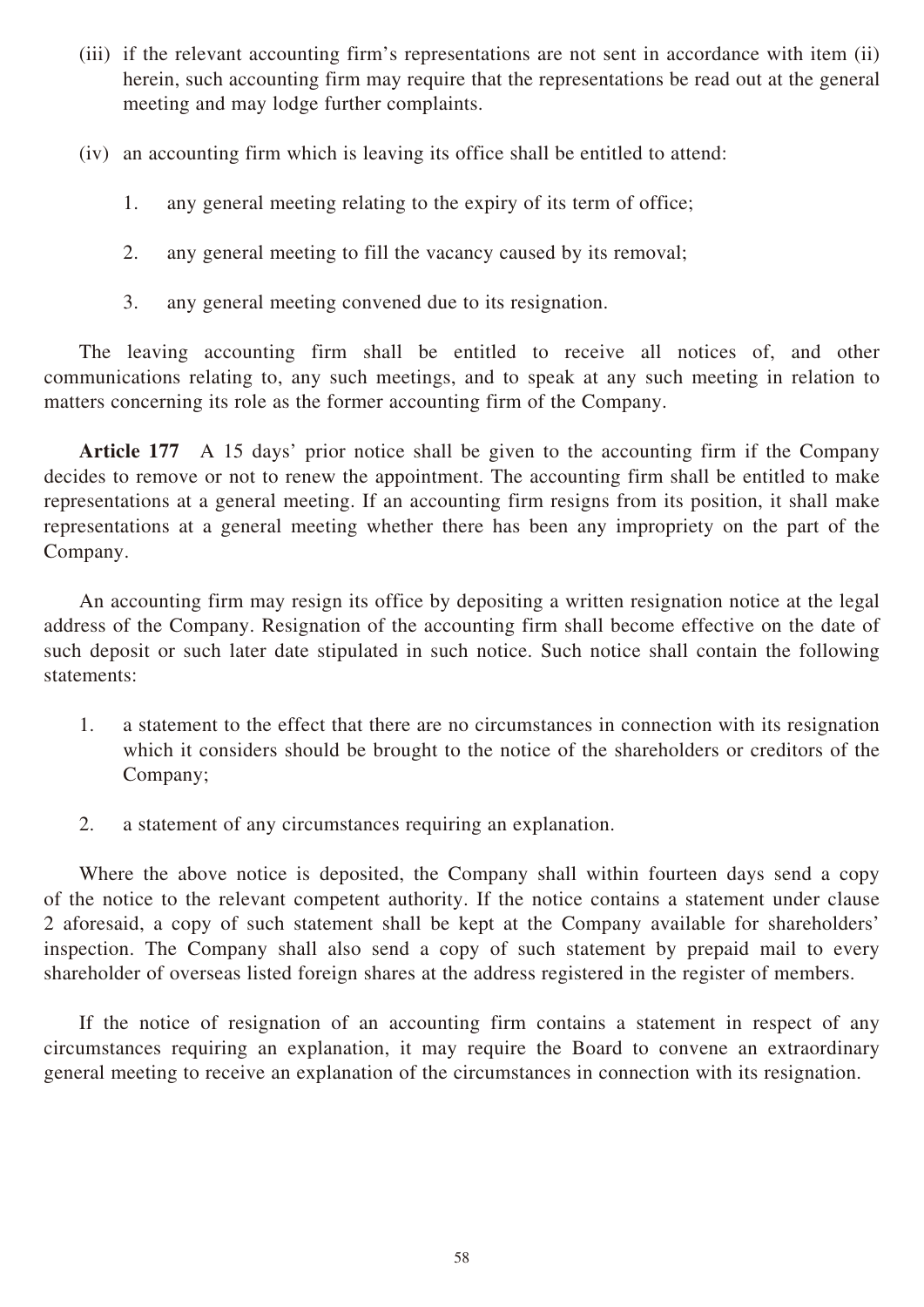### **CHAPTER XVII MERGER AND DIVISION OF THE COMPANY**

**Article 178** The merger or division of the Company can only be effective upon duly completion of the relevant examination and approval procedures regarding the proposal put forward by the Board of the Company after being passed in accordance with the procedures specified in the Articles of Association. Shareholders objecting to such proposal on the merger or division of the Company are entitled to require the Company or shareholders who are in favor of such proposal on merger or division to purchase their shares at a fair price. The contents of such resolutions on the merger or division of the Company shall be compiled into a special document and made available for shareholders' inspection.

For shareholders of overseas listed foreign shares, the foregoing documents shall also be served by post.

**Article 179** The merger of the Company may take the form of either merger by absorption or a new consolidation.

In the event of a merger, the parties to the merger shall enter into a merger agreement and prepare balance sheets and a list of assets. The Company shall notify its creditors within 10 days of, and shall make an announcement on a newspaper within 30 days of, the date of the Company's resolution on the merger.

Upon merger, creditors' rights and liabilities of parties to the merger shall be taken over by the continuing company or the newly established company.

**Article 180** In a division, the assets of the Company shall be split in an appropriate manner.

In the event of division of the Company, the parties concerned shall enter into a division agreement and prepare balance sheets and a list of assets. The Company shall notify its creditors within 10 days after the date of the resolution on division and shall make a newspaper announcement within 30 days.

The debts of the Company before division shall be borne by the companies established after division jointly and severally, unless otherwise agreed in writing between the Company and the creditors in respect of debt settlement before division.

**Article 181** Where any of the registered items changes due to a merger or division of the Company, the Company shall process the changes of registration with the company registration authority. Should the Company be dissolved, it shall be deregistered according to laws. If a new company is established, it shall go through the registration for company establishment according to laws.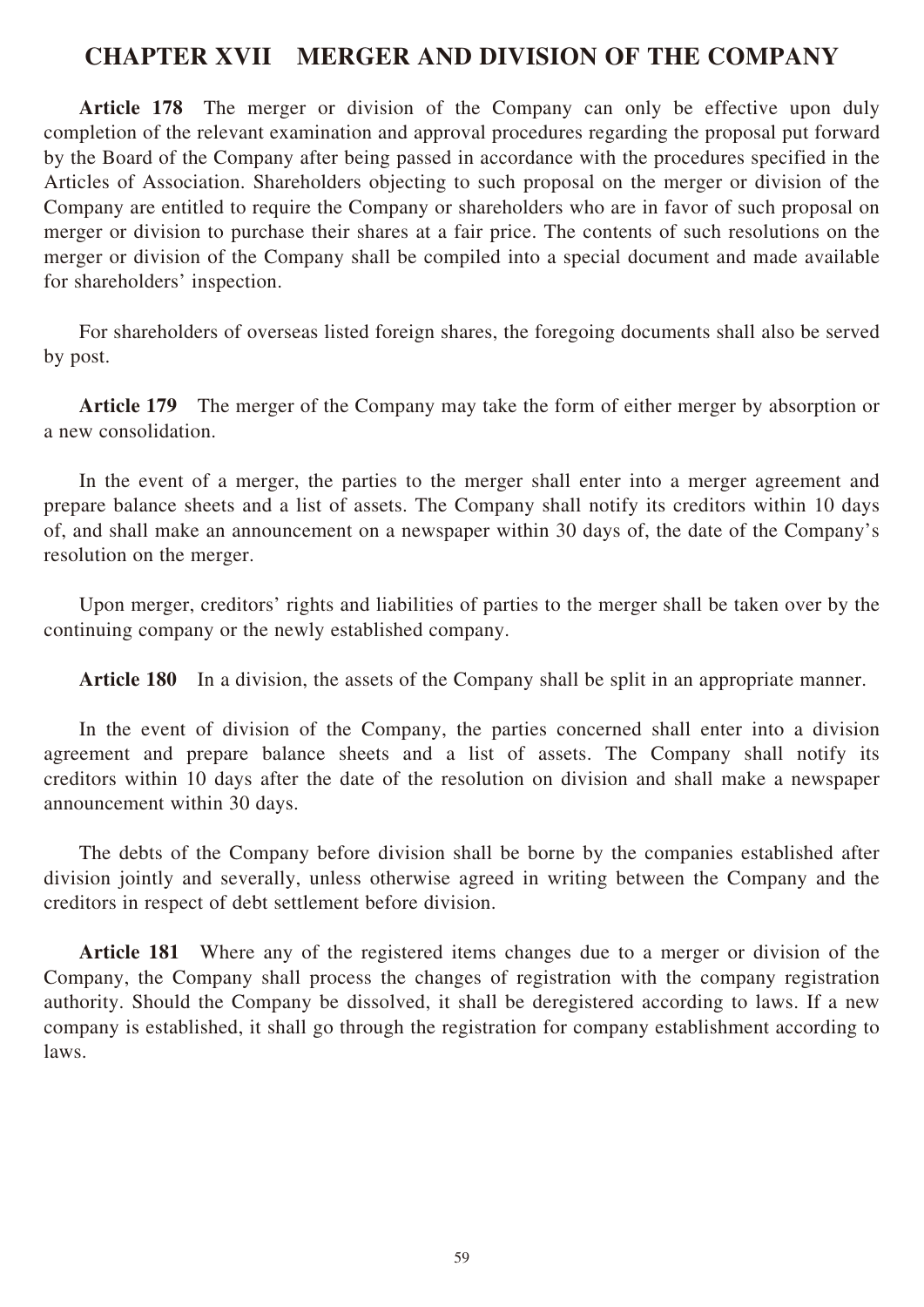## **CHAPTER XVIII DISSOLUTION AND LIQUIDATION OF THE COMPANY**

**Article 182** The Company shall be lawfully dissolved and liquidated under any of the following circumstances:

- (i) expiry of the term of operation stipulated in the Articles of Association or occurrence of an event which triggers the dissolution as provided in the Articles of Association;
- (ii) the general meeting adopts a resolution to dissolve the Company;
- (iii) the Company needs to be dissolved for merger or division;
- (iv) The company's business license has been revoked, ordered to be closed or revoked due to violation of laws and administrative regulations.
- (v) where the Company encounters significant difficulties in business and management, its subsistence may be significantly detrimental to the interests of the shareholders, and the difficulties may not be overcome by other means, the shareholders who hold more than 10% of the shares of the Company carrying voting rights may request the people's court to dissolve the Company;
- (vi) the Company is declared to be insolvent according to the law because it is unable to pay its debts as they fall due;

The Company may continue in existence by revising these Articles of Association in the circumstances stipulated in paragraph (i) of this Article.

**Article 183** Where the Company is dissolved pursuant to items (i), (ii), (iv) and (v) of Article 182 hereof, a liquidation committee shall be set up, within 15 days from the date upon which the cause of dissolution arises, to start the liquidation process. The membership of the liquidation committee shall be determined by the directors or the general meeting. In case no such committee is established to proceed with liquidation in time, the creditors may make application to the people's court for appointing relevant persons to form the liquidation committee for liquidation.

If the Company is dissolved pursuant to item (vi) of Article 182 hereof, a liquidation committee comprising shareholders, relevant authorities and relevant professionals shall be established by the people's court in accordance with relevant laws to carry out the liquidation.

**Article 184** If the Board decides to perform the liquidation, other than a liquidation due to the Company's declaration of bankruptcy, it shall state in the notice for convening a general meeting in this regard that a thorough inspection in respect of the Company's status has been made and that all the Company's debts can be settled within twelve months upon commencement of the liquidation.

The duties and powers of the Board of the Company shall be terminated immediately after the resolution for liquidation is passed at the general meeting.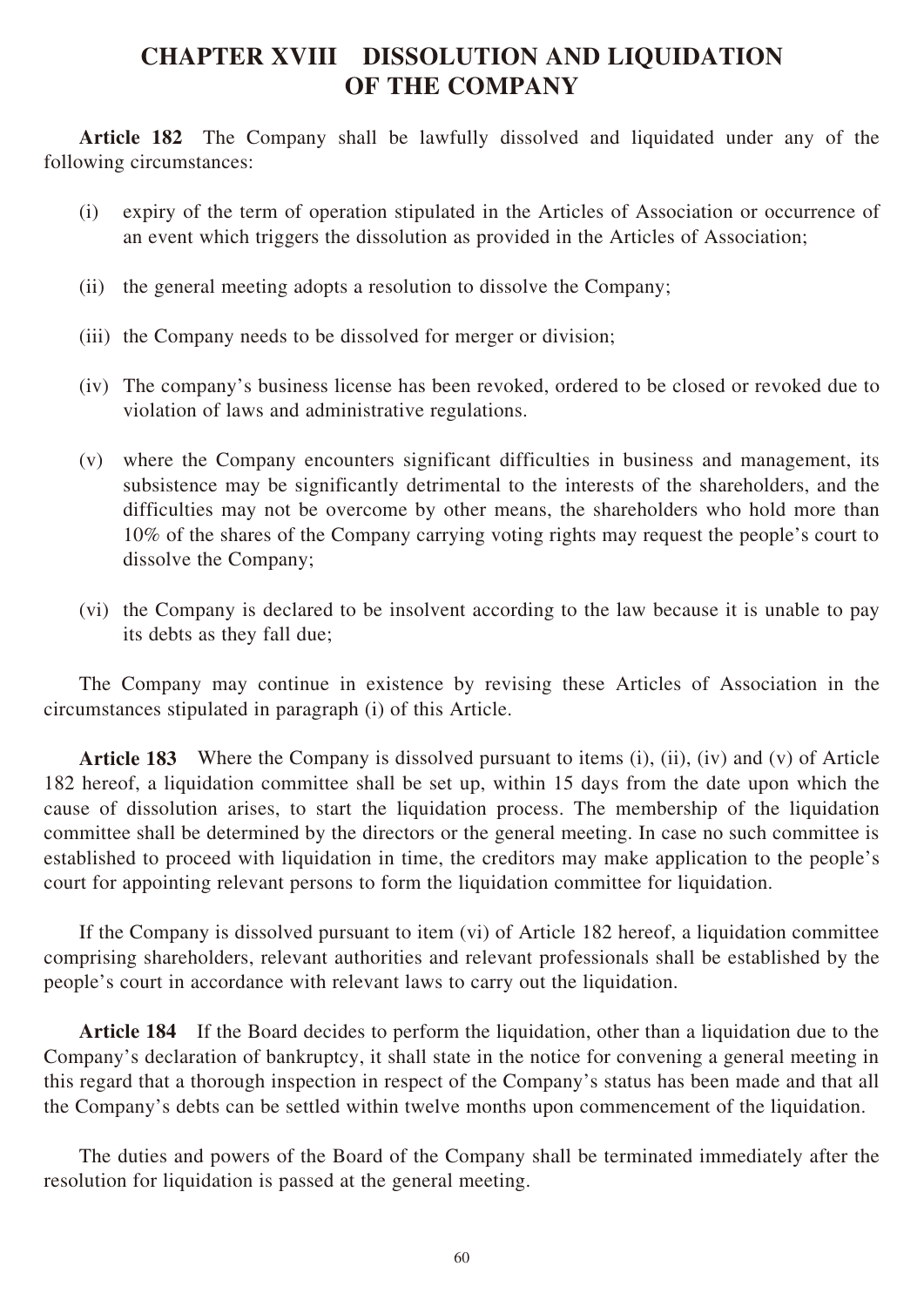In compliance with the instructions of the general meeting, the liquidation committee shall report to the general meeting at least once annually the income and expenses of the committee, the business operations of the Company and the progress of the liquidation, and to make a final report to the general meeting when the liquidation is completed.

**Article 185** The liquidation committee shall notify creditors within 10 days from the date of its establishment and make a newspaper announcement within sixty days of that date.

The creditors shall, within 30 days upon receiving the notice, or within 45 days of the date of the announcement for those who have not received notice, shall declare their creditors' rights to the liquidation committee.

In declaring their creditors' rights, the creditors shall explain matters relating to their rights and provide evidence with respect thereof. The liquidation committee shall register creditor's rights.

The liquidation committee shall not make any settlement with the creditors during the period of declaration.

Article 186 During the liquidation period, the liquidation committee shall exercise the following functions and duties:

- (i) to liquidate the Company's assets and separately prepare a balance sheet and a list of assets;
- (ii) to notify creditors or issue public announcements;
- (iii) to deal with the Company's outstanding business in relation to the liquidation;
- (iv) to settle outstanding taxes as well as taxes arising in the course of liquidation;
- (v) to settle all creditors' rights and debts;
- (vi) to dispose of the surplus assets of the Company after its debts have been paid off;
- (vii) to represent the Company in civil lawsuits.

**Article 187** Upon liquidation of the Company's properties and the preparation of the balance sheet and list of assets, the liquidation committee shall draw up a liquidation plan to be submitted to the general meeting or relevant competent authorities for confirmation.

The remaining assets of the Company after repayment of liquidation expenses, staff wages and social insurance expenses and statutory compensation, payment of outstanding taxes and payment of the Company's debts shall be distributed to the shareholders according to the class of shares held by them and in proportion to their respective shareholdings.

During the liquidation period, the Company is still in existence but shall not commence any business activities not related to the liquidation. No assets of the Company may be distributed to the shareholders before making repayments stipulated in the preceding paragraphs.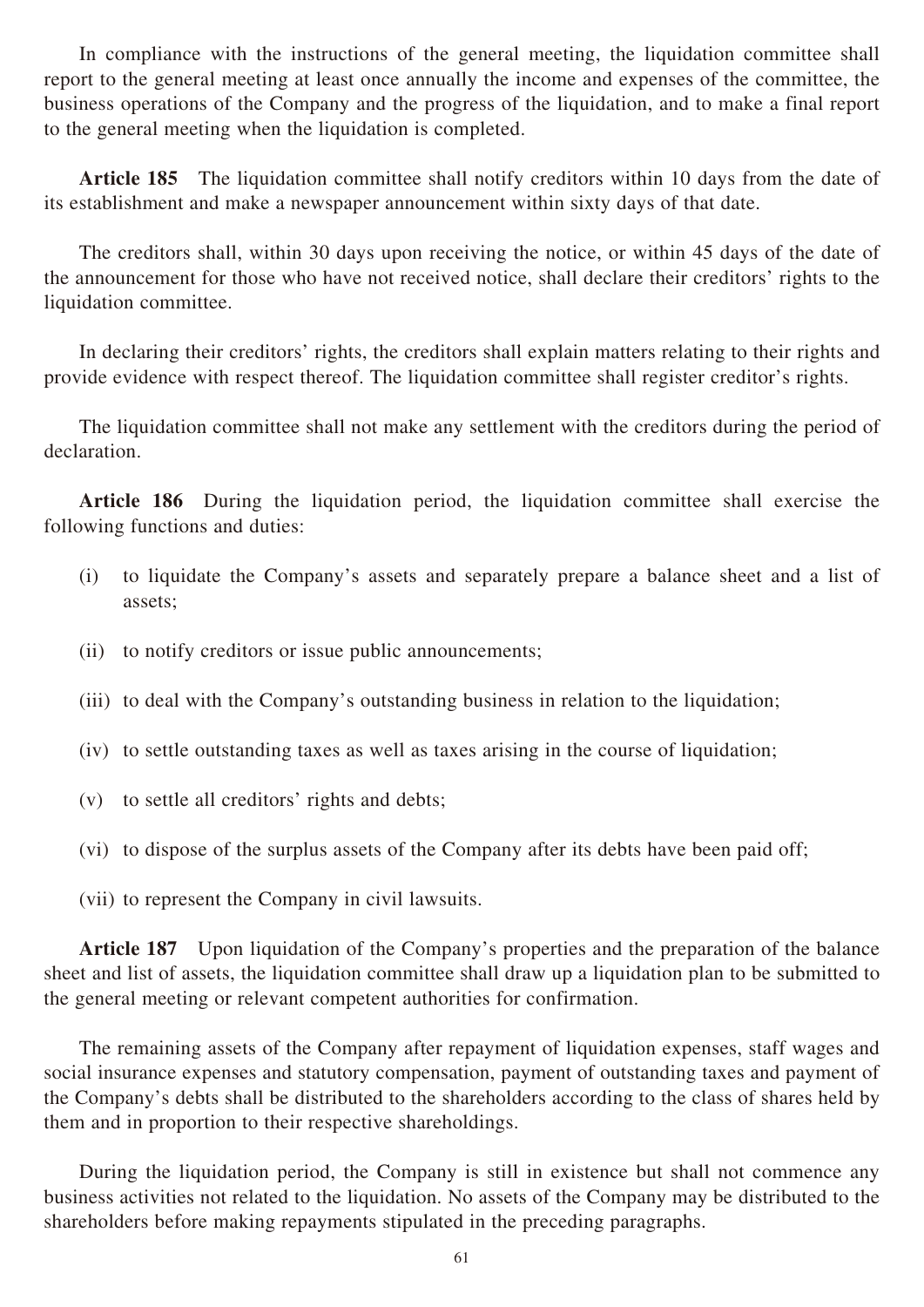**Article 188** In the event of the Company's liquidation due to dissolution, if the liquidation committee, after liquidating the Company's assets and preparing the balance sheet and list of assets, finds that the Company's assets are insufficient to settle its debts, it shall legally apply to the people's court to declare the Company's bankruptcy.

After the Company is declared bankrupt by a ruling from the people's court, the liquidation committee shall transfer the liquidation matters to the people's court.

**Article 189** Upon completion of the Company's liquidation, the liquidation committee shall prepare a liquidation report and a statement of the receipts and payments and the financial accounts for the liquidation period which shall be submitted to the general meeting or the relevant competent authorities for confirmation after being verified by a certified public accountant in the PRC. The liquidation committee shall, within 30 days after the confirmation by the general meeting or the relevant competent authorities, submit the foregoing documents to the business registration authority and apply for cancellation of the Company, and publish an announcement relating to the termination of the Company.

## **CHAPTER XIX PROCEDURES FOR AMENDING THE ARTICLES OF ASSOCIATION**

**Article 190** The Company may amend its Articles of Association in accordance with the requirements of laws, administrative regulations, the listing rules of the place where the Company's shares are listed, and its Articles of Association.

**Article 191** The amendment of the Articles of Association shall be subject to relevant decision-making procedures and go through necessary formalities in accordance with the provisions of relevant laws, administrative regulations, and the Articles of Association. If an amendment to the Articles of Association involves a registered particular of the Company, registration of the change shall be carried out in accordance with the law.

### **CHAPTER XX NOTICES AND ANNOUNCEMENTS**

**Article 192** Subject to laws, regulations, rules, and the relevant requirements of the stock exchange which the Company's shares listed on, the notices of the Company shall be given in the following ways:

- (i) by hand;
- (ii) by mail;
- (iii) by fax or e-mail;
- (iv) by posting on the websites of the Company and a website designated by the Hong Kong Stock Exchange;
- (v) other methods recognized by the relevant regulatory authority of the place where the shares of the Company are listed or stipulated by the Articles of Association.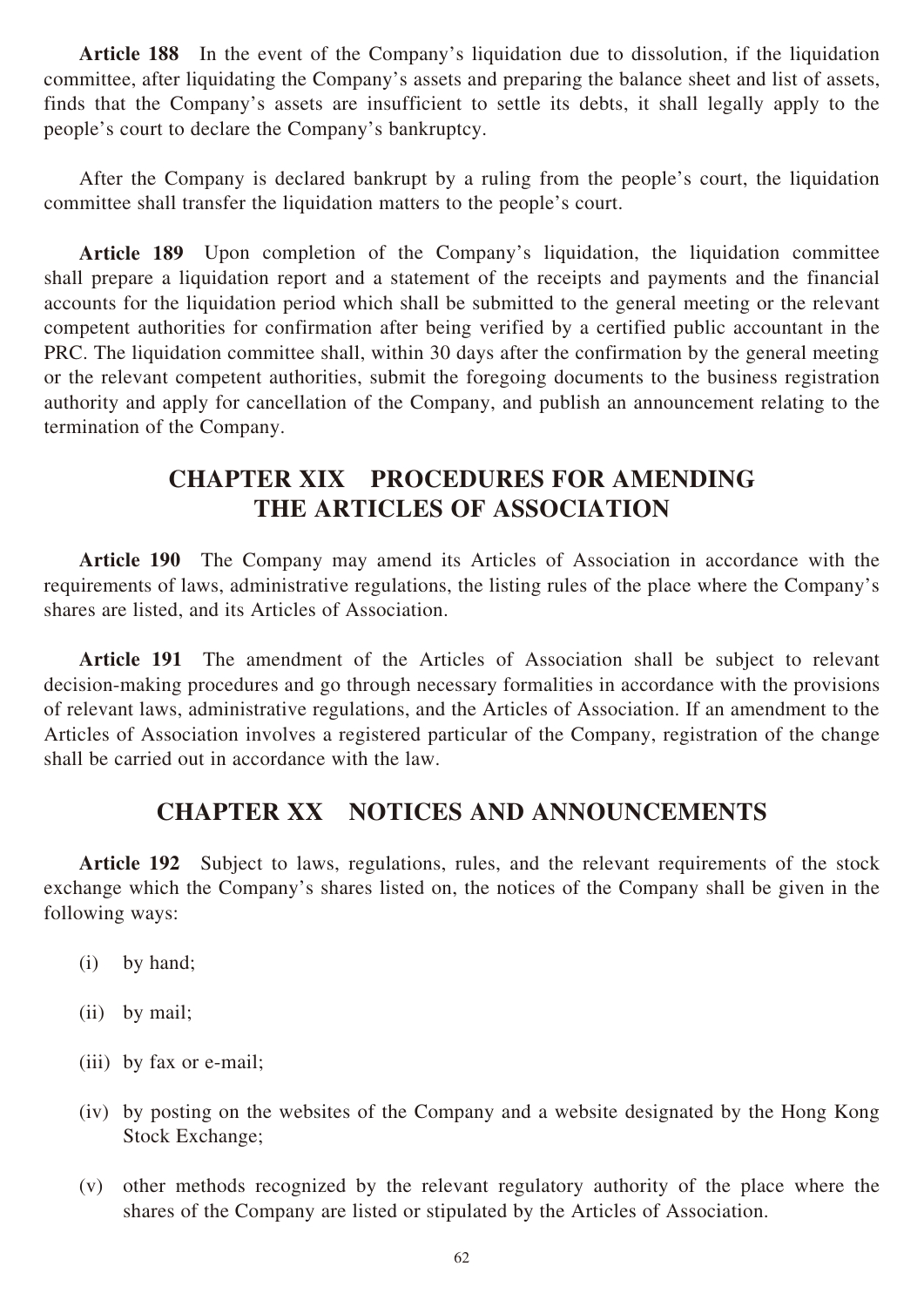The notices, materials or written announcement of the general meeting should be delivered to the shareholders of overseas listed foreign shares in any of the following manners:

- (i) to be delivered to every holder of overseas listed foreign shares by person or by mail to the registered addresses of such holder of overseas listed foreign shares;
- (ii) to be announced at the websites designated by the securities regulatory authorities or the stock exchange of the place where securities of the Company are listed in accordance with relevant laws, administrative regulations, and listing rules;
- (iii) other manners required by the stock exchange of the place where securities of the Company are listed and listing rules.

While the Articles of Association may have otherwise provided for the publication or notification methods of any document, notice, or other communication, the Company may publish communications by the means specified in item (iv) of the first paragraph in this Article or other means of the relevant requirements of the stock exchange which the Company's shares listed on, to replace the means of sending written documents to each holder of overseas listed foreign shares by hand or by mail provided that doing so will be in compliance with the relevant regulations of the stock exchange where the Company's shares are listed. The said communications refer to any documents sent or to be sent by the Company to the shareholders for reference or taking action, including but not limited to the annual reports (including annual financial reports), interim reports (including interim financial reports), reports of the Board of Directors (together with the balance sheets and income statements), notices of general meeting, circulars, and other communications.

**Article 193** Where a notice from the Company is sent out by hand, the recipient shall affix signature (or seal) to the Return on Service and the signing date shall be the delivery date. Where the notice is sent out via post, the delivery date shall be the 48th hour after such notice is delivered to the post office. Where the notice is sent out by fax or email or published on the website, the delivery date shall be the date when the notice is sent out. Where the notice is sent out by public announcement, the delivery date shall be the first date of publication of such announcement.

**Article 194** Any notice, document, information or written statement sent to the Company by the shareholders or directors shall be serviced by hand or registered mail to the legal address of the Company.

**Article 195** For the purpose of proving that any notice, document, information or written statement has been sent to the Company by the shareholders or directors, evidence shall be sufficed to show that such notice, document, information or written statement has been deposited within the period specified for depositing the same by the ways specified in the Articles of Association; in the case of delivery by hand, the receipt confirmation of the Company shall be sufficed; in the case of delivery by registered mail, supporting information showing that the mail has been prepaid and sent to the correct address shall be sufficed.

**Article 196** When the listing rules of the stock exchange where the Company's shares are listed require the Company to send, mail, dispatch, issue, publish or otherwise provide the relevant documents of the Company in both English and Chinese, if the Company has made appropriate arrangements to confirm whether the Company's shareholders wish to receive the English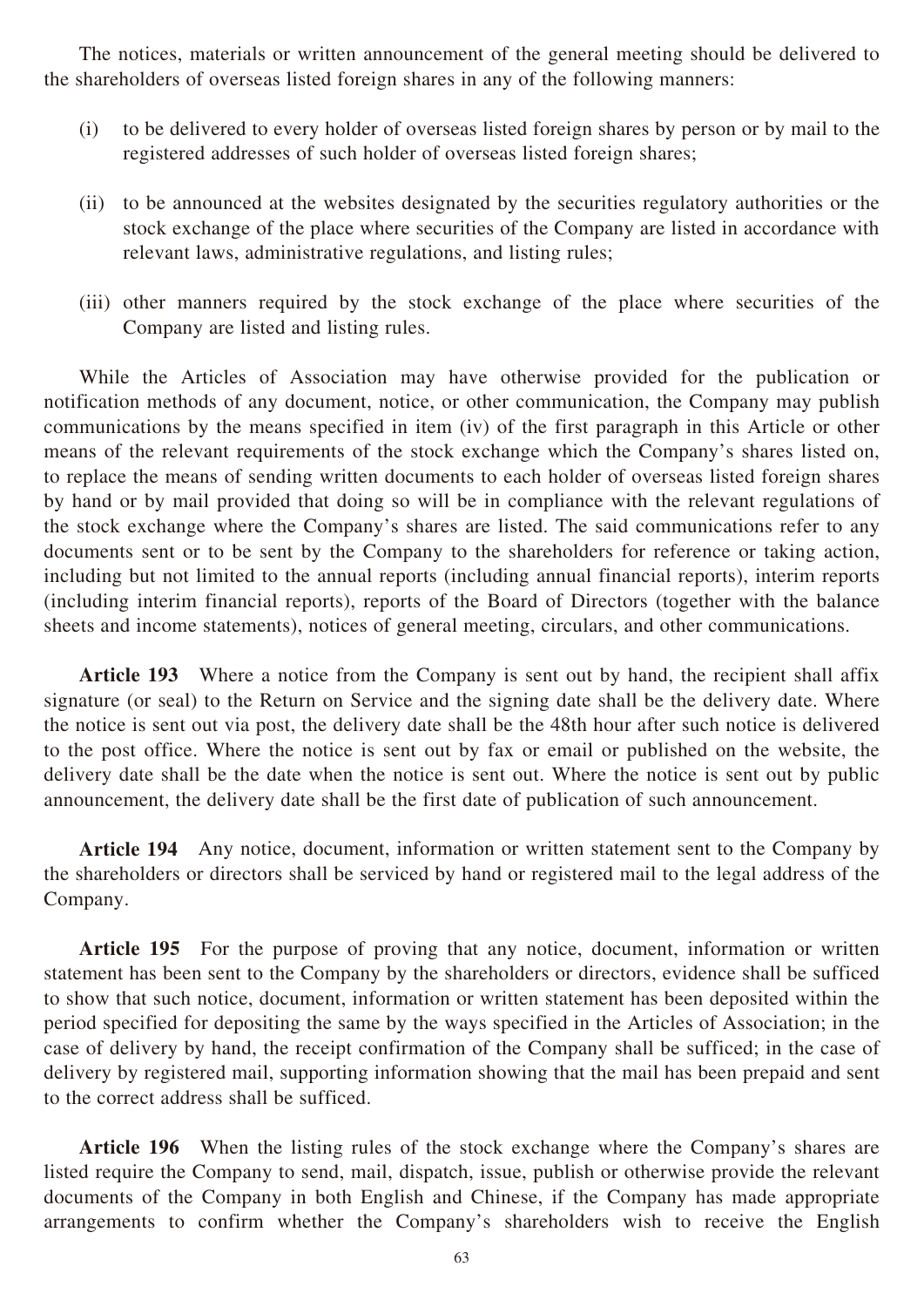version only or the Chinese version only, the Company may, to the extent permitted under and in accordance with the applicable laws and regulations, only send the English version or the Chinese version of such documents to the relevant shareholder (in accordance with the intention expressed by the shareholder).

### **CHAPTER XXI SETTLEMENT OF DISPUTES**

**Article 197** The Company shall abide by the following principles for the settlement of disputes:

(I) Whenever any disputes or claims arise between (i) the Company and its directors or senior management members; and (ii) holders of overseas listed foreign shares and the Company, holders of overseas listed foreign shares and the Company's directors, supervisors, general manager or other senior management members, or holders of overseas listed foreign shares and holders of domestic shares, in respect of any rights or obligations conferred or imposed by the Articles of Association, the Company Law, any other relevant laws and administrative regulations or the listing rules of the place where the Company's shares are listed concerning the affairs of the Company, such disputes or claims shall be referred by the relevant parties to the arbitration.

Where a dispute or claim aforementioned is referred to arbitration, the dispute or claim must be referred in its entirety to arbitration; and any person (being the Company or a shareholder, director, supervisor, general manager or other senior management member of the Company) who has a cause of action based on the same facts giving rise to the dispute or claim or whose participation is necessary for the resolution of such dispute or claim, shall abide by the arbitration.

Disputes in relation to the identification of shareholders or the register of members may not be referred to arbitration.

(II) A claimant may select arbitration at either the China International Economic and Trade Arbitration Commission in accordance with its rules or the Hong Kong International Arbitration Centre in accordance with its arbitration rules.

Once a claimant refers to a dispute or claim to arbitration, the other party must submit to the arbitral body selected by the claimant.

If a claimant selects arbitration at Hong Kong International Arbitration Centre, any party to the dispute or claim may apply for hearing to take place in Shenzhen in accordance with the securities arbitration rules of the Hong Kong International Arbitration Centre.

- (III) If any disputes or claims prescribed in item (I) above are referred to arbitration, laws of the People's Republic of China shall apply, save as otherwise provided in the laws and administrative regulations.
- (IV) The award of an arbitration body shall be final and conclusive and binding on all parties.